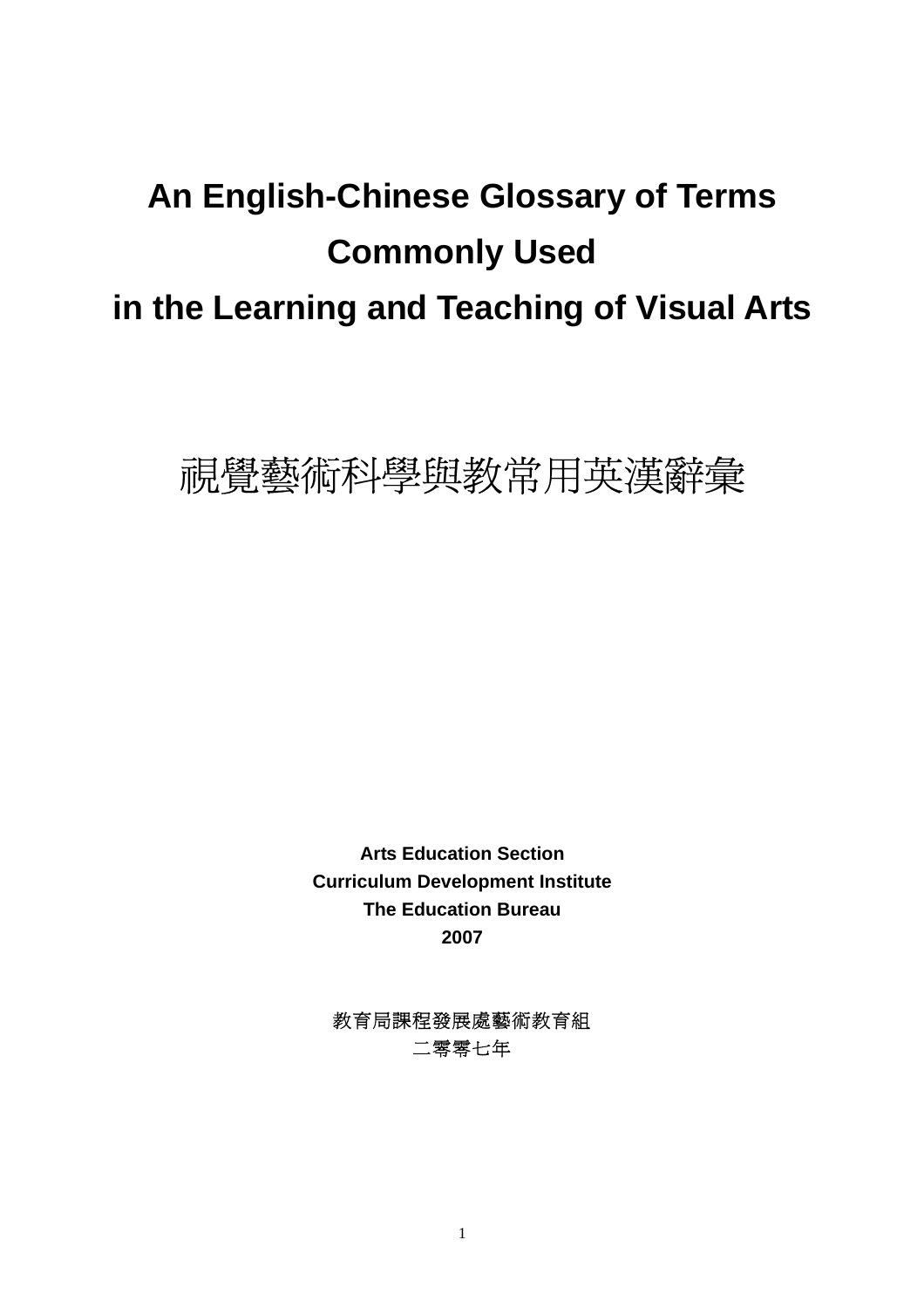#### **PREAMBLE**

 This glossary provides Chinese translations of those English terms commonly used in the learning and teaching of Visual Arts for the reference of teachers, students and other stakeholders. Comments on the glossary are welcome. Please contact the Chief Curriculum Development Officer (Arts Education) at Room W326, 3/F., West Block, EDB Kowloon Tong Education Services Centre, 19 Suffolk Road, Kowloon.

### 前

本辭彙提供視覺藝術科在學與教中常用英文詞語的中文翻譯,以備教師、學 生及其他持份者參考。歡迎各界對本辭彙提出意見。來函請送交九龍沙福道 19 號 教育局九龍塘教育服務中心西座三樓 W326 室, 總課程發展主任(藝術教育)收。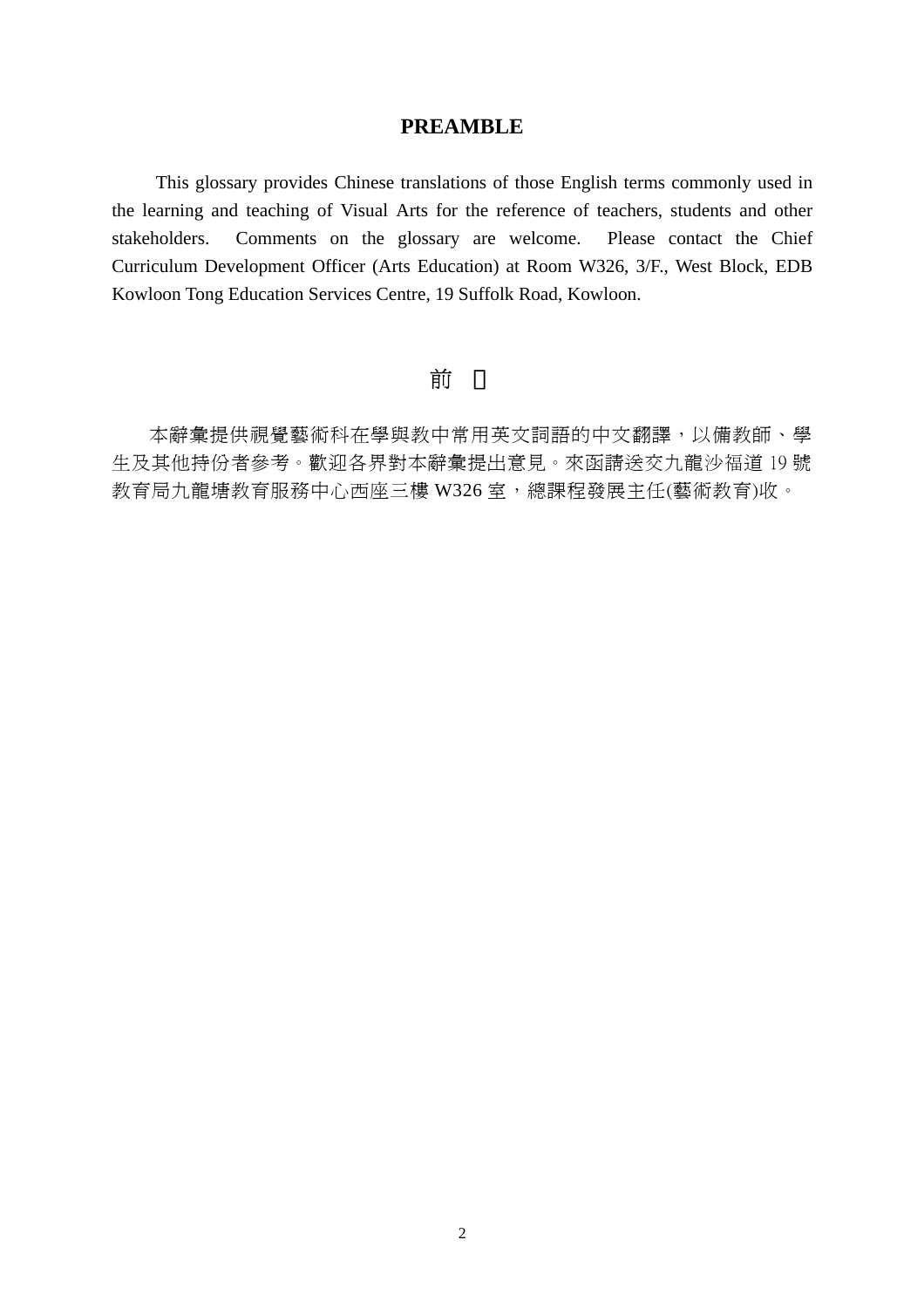#### **Explanatory notes**

 This glossary is based on '*A Glossary of Terms Commonly Used in the Learning and Teaching of Art and Design in Secondary Schools'* (Cantonese/ English Voice Version) issued by the Education and Manpower Bureau in 2003, and is updated to accommodate the recent developments in local Visual Arts curriculum.

The following rules are generally observed in the compilation of this glossary:

- 1. Teachers are advised to use this production solely for reference purposes and not as a direct guide to the curriculum requirements.
- 2. The English terms, simple or compound, included in the glossary are listed in alphabetical order, e.g. the term 'colour scheme' is considered beginning with the letter 'C'.
- 3. Where a Chinese translation applies to a particular area, the area is specified in bracket, e.g. aquatint 幼點腐蝕法(版畫).

#### 使用說明

本辭彙根據二零零三年教育統籌局出版的《中學美術與設計科學與教常用辭彙》(粵 語/英語發聲版)重新編訂而成,以配合本地視覺藝術科課程的最新發展。

本辭彙依照下列原則編訂:

- 1. 本製作只可作參考用途而不應作為課程範圍的指引。
- 2. 辭彙中的英文詞,不論單字或複詞,均依英文字母順序排列,例如:'colour Scheme' 便以該詞的第一個字母字'C'掛列。
- 3. 若中文翻譯之辭義只適用於某範圍,該範圍則以括弧附於辭義之後,例如: aquatint 幼點腐蝕法(版畫)。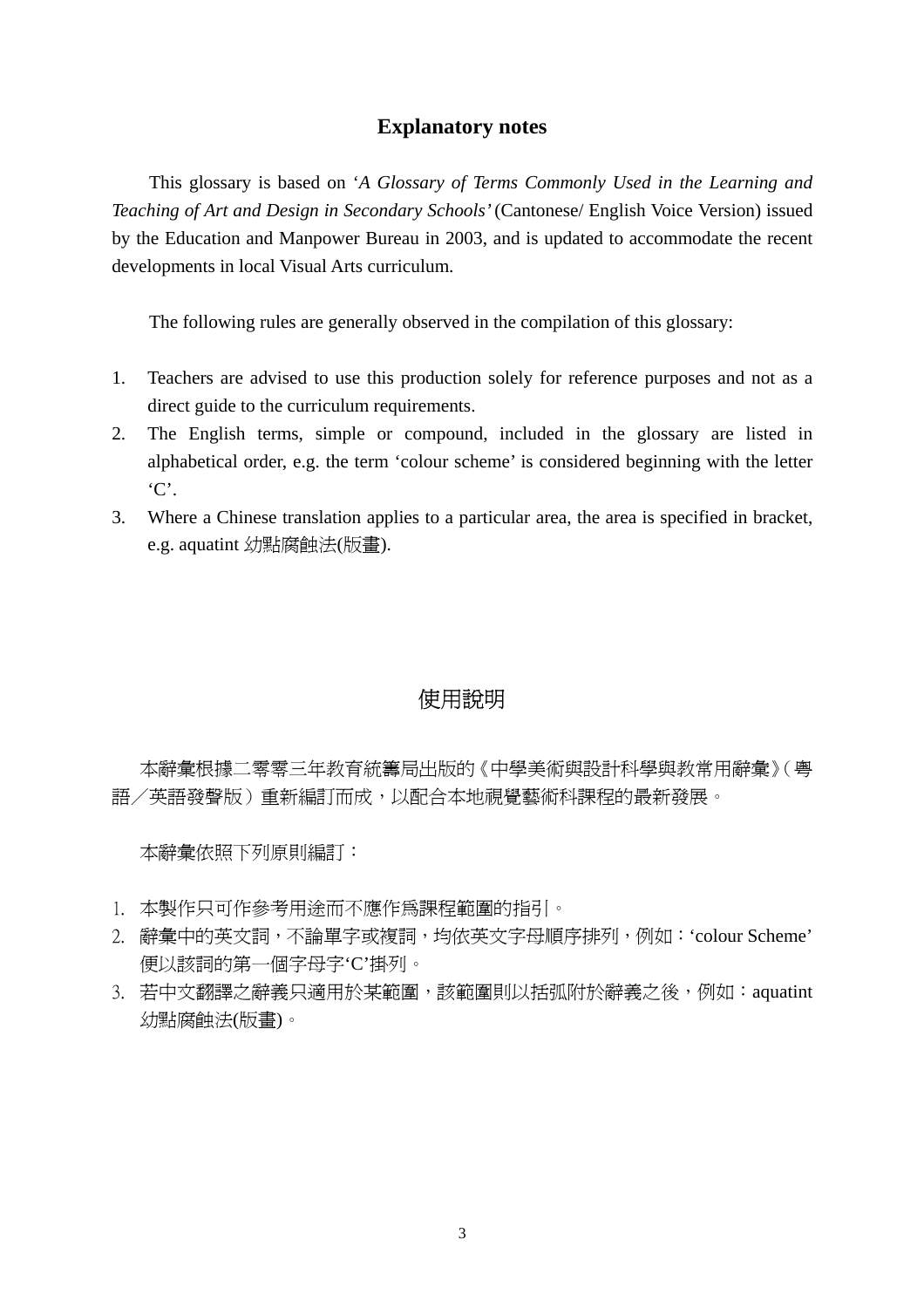| abacus                        | (1)頂板(建築),(2)圓柱頂冠板 |
|-------------------------------|--------------------|
| Abrasive                      | 研磨料                |
| absorption                    | 吸附作用(陶藝)           |
| abstract                      | 抽象                 |
| abstract art                  | 抽象藝術               |
| abstract composition          | 抽象構圖               |
| abstract expression           | 抽象表現               |
| abstract expression           | 抽象表達               |
| <b>Abstract Expressionism</b> | 抽象表現主義             |
| abstract painting             | 抽象畫                |
| academicism                   | 學院派                |
| academy painting              | 院畫;學院派繪畫           |
| accelerator                   | 催快劑                |
| acetone                       | 丙酮;丙酮水;亞司通         |
| achromatic                    | (1)非彩色的,(2)黑、白、灰的  |
| Acropolis                     | 衛城(建築)             |
| acrylic colour                | 塑膠彩;亞加力油彩;壓克力油彩    |
| acrylic sheet                 | 亞加力膠片;壓克力膠片        |
| <b>Action Painting</b>        | 行動繪畫               |
| additive colour theory        | 加色法原理;累積色原理        |
| adhesive                      | (1)黏合劑;黏接劑,(2)黏貼材料 |
| adjacent colour               | 鄰近色                |
| adjustable iron plane         | 可調校鐵鉋              |

**A**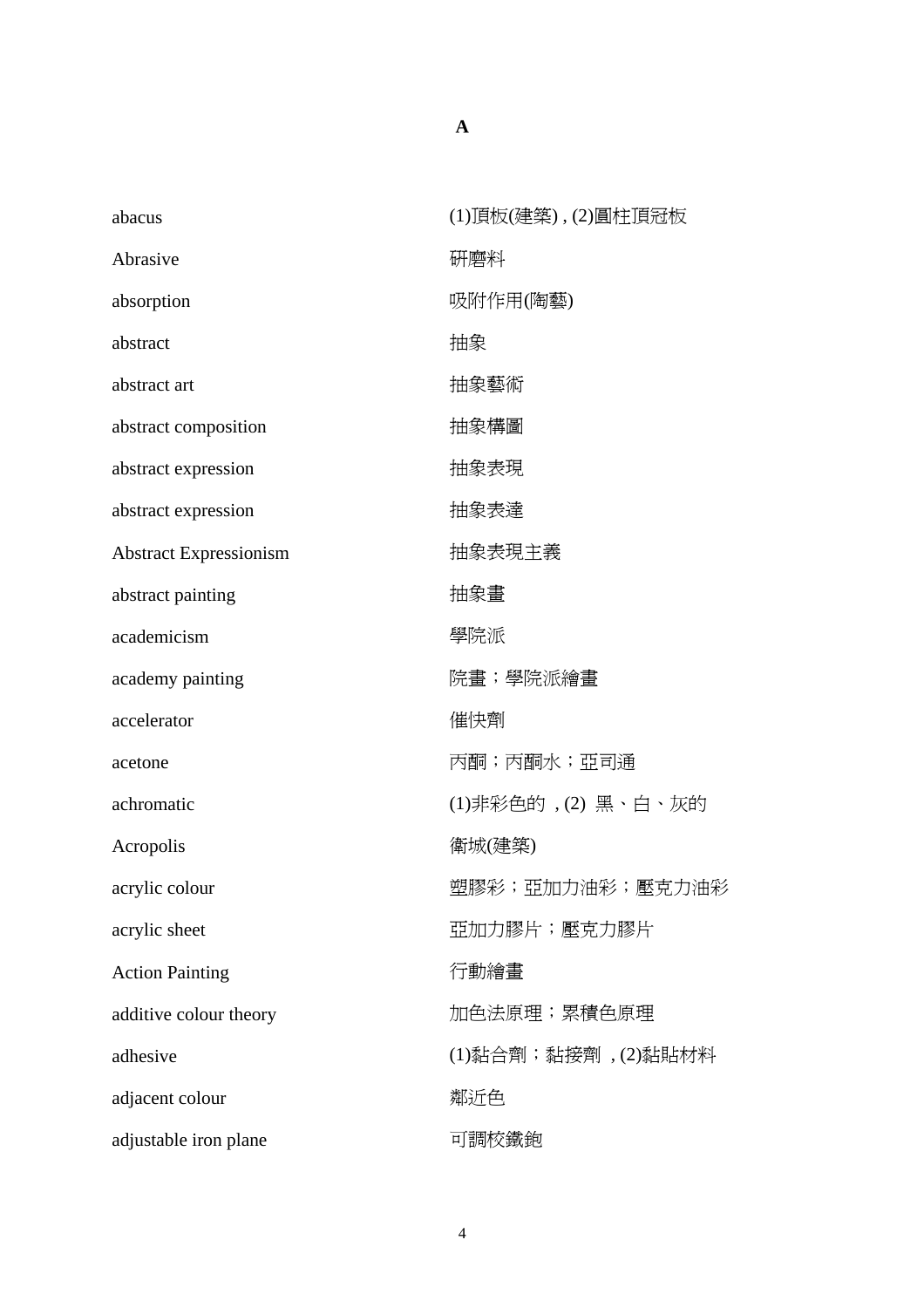| advanced copy         | (1)早期樣本, (2)初樣(印刷) |
|-----------------------|--------------------|
| advancing colour      | 趨前色                |
| aerial perspective    | 空氣透視               |
| aerial view           | 高視;俯視;鳥瞰法          |
| aerography            | 天氣圖;氣象圖            |
| aesthetic experience  | 美感經驗               |
| aesthetic judgement   | 美的判斷;美感判斷          |
| aesthetic perception  | 美感;美學觀念;審美觀念       |
| aesthetic sensibility | 美的靈敏度;美感靈敏度        |
| aesthetic taste       | (1)美的品味 , (2)審美趣味  |
| aestheticism          | 唯美主義               |
| aesthetics            | 美學                 |
| aging (ageing)        | 老化(陶藝)             |
| airbrush              | 噴筆                 |
| airbrush              | 噴槍                 |
| album leaf            | 冊頁                 |
| alignment             | 直線排列               |
| alla prima            | -層完成書法;直接書法        |
| altarpiece            | 祭壇畫                |
| alter                 | 祭壇                 |
| alto-relief           | 高身浮雕               |
| alum paper            | 礬紙                 |
| alum paper            | 熟紙                 |
| aluminium plate       | 鋁片                 |
| Ammonium dichromate   | 亞紅礬;重鉻酸銨           |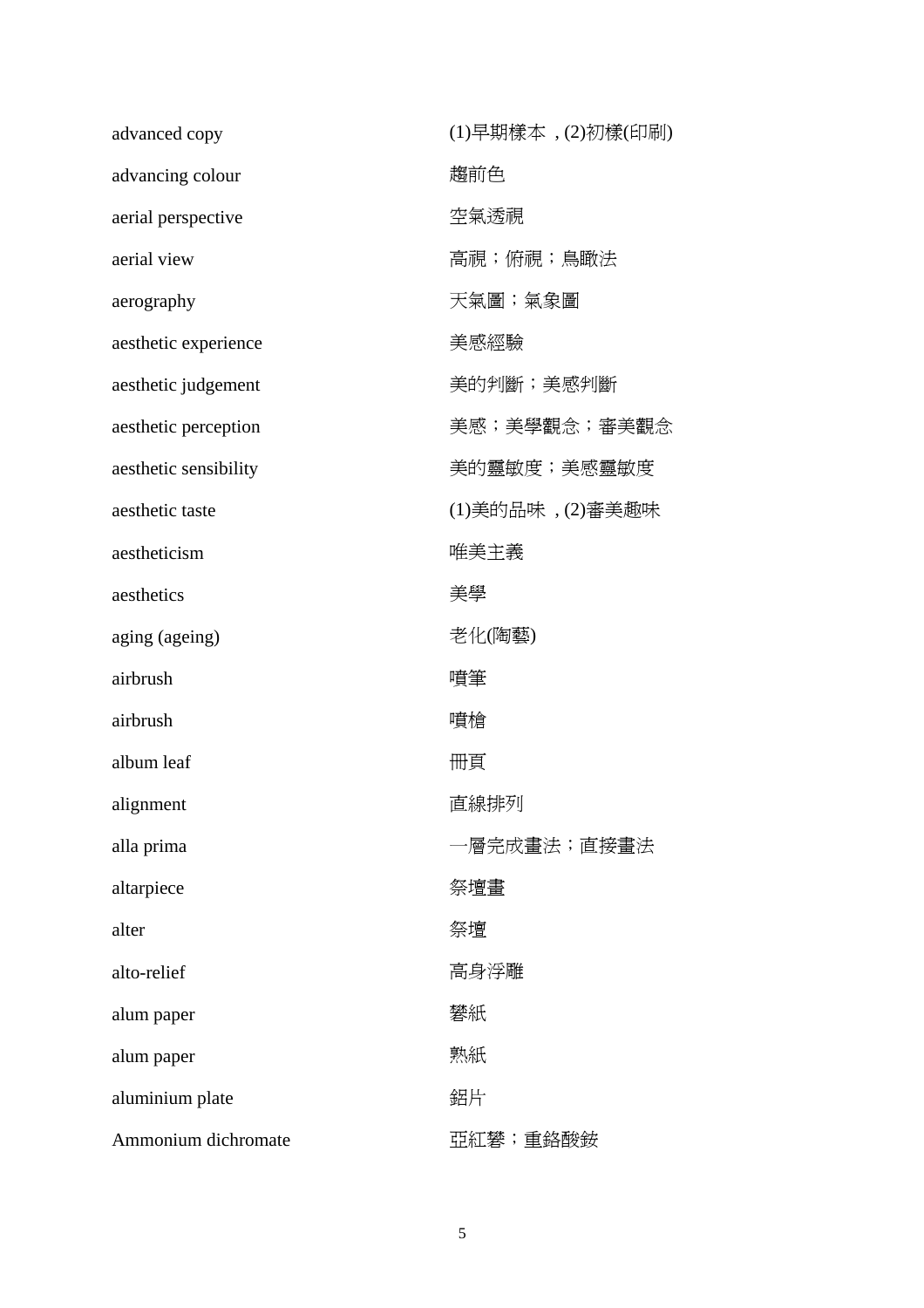| amphiprostyle            | 前後兩排柱式                   |
|--------------------------|--------------------------|
| amphitheatre             | 圓形劇場                     |
| analogous colour         | 近似色;類似色                  |
| analysis                 | 分析                       |
| <b>Analytical Cubism</b> | 分析立體主義                   |
| anatomy                  | 解剖學                      |
| angular perspective      | 成角透視                     |
| animation                | 動畫                       |
| antagonistic colour      | 對比色 ; 對抗色                |
| anti-cerne               | 兩色塊間形成的輪廓線;留空輪廓線         |
| antique                  | (1)古代風格, (2)古董;古藝術品      |
| aperture                 | 光圈                       |
| applied art              | 實用美術;應用美術                |
| applique                 | (1)貼布繡法;補花法,(2)鑲飾        |
| aquarelle                | 透明水彩畫                    |
| aquatint                 | (1)幼點腐蝕法(版畫),(2)飛塵法      |
|                          | (1)曲線變化的渦捲圖案 ,(2)亞拉伯式圖 , |
| arabesque                | (3)流動怪誕作品                |
| arch                     | (1)拱形, (2)拱門             |
| archaic                  | 古風的                      |
| Archaism                 | 古風主義;擬古主義                |
| architecture             | 建築                       |
| architrave               | 連接柱頂上的橫樑;橫樑              |
| argil                    | $(1)$ 白黏土, $(2)$ 陶土      |
| armature                 | 塑像內部支架;雕塑的骨架             |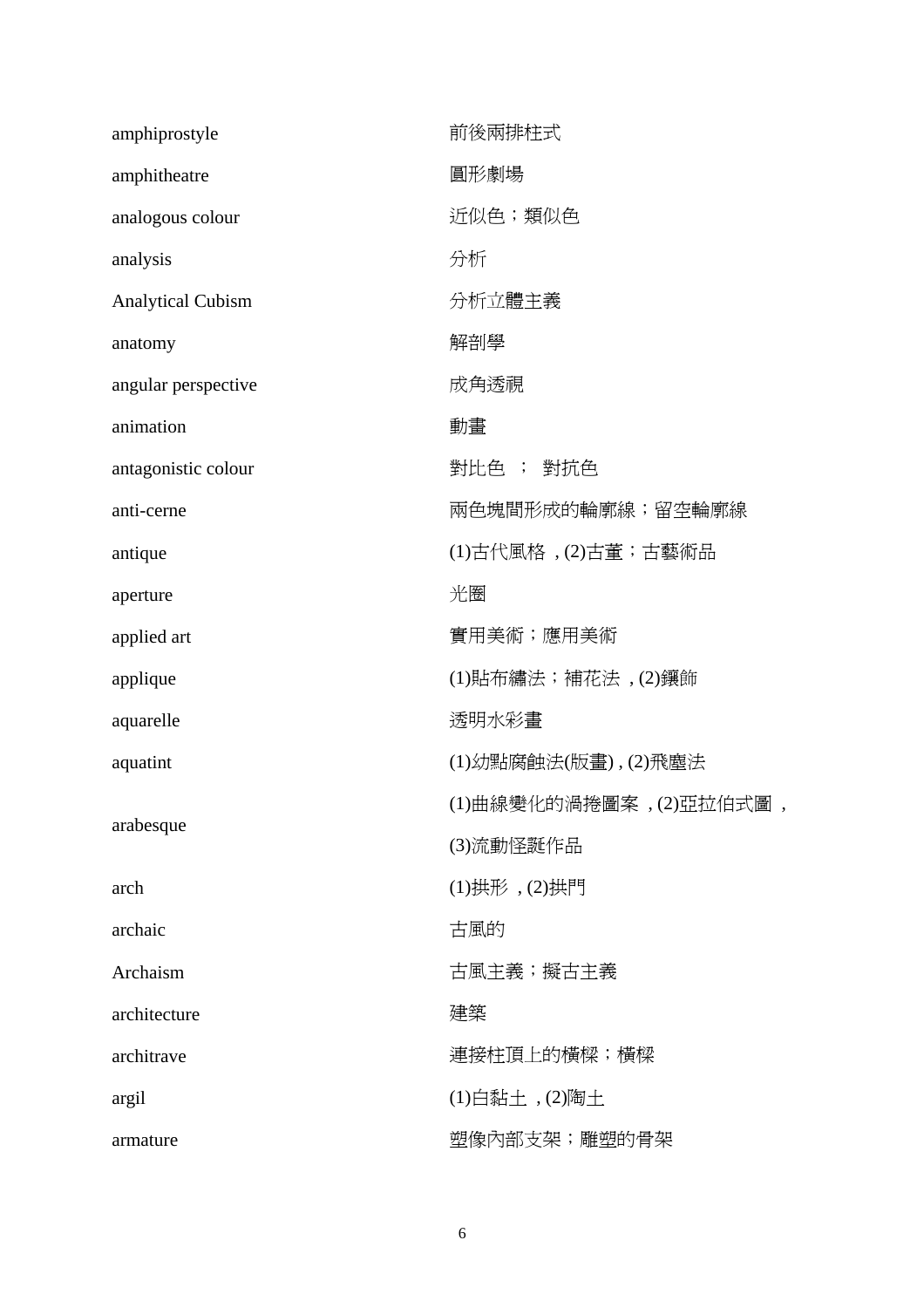| art                            | 藝術                     |
|--------------------------------|------------------------|
| art appreciation               | 藝術欣賞                   |
| art appreciation and criticism | 藝術評賞                   |
| art criticism                  | 藝術批評;藝術評鑑              |
| art critics                    | 藝術評論家                  |
| art critique                   | 藝術評論                   |
| art gallery, gallery           | 畫廊                     |
| art museum                     | 美術館;藝術館                |
| <b>Art Nouveau</b>             | $(1)$ 新藝術, $(2)$ 新藝術運動 |
| art work                       | (1)正稿, (2)畫稿, (3)藝術作品  |
| artifact                       | 人工製品                   |
| artisan                        | 工藝匠                    |
| artistic heritage              | 藝術傳統                   |
| artist's proof                 | (1)作者版, (2)畫家版, (3)試版  |
| ascender                       | (1)昇高筆畫 , (2)昇部        |
| asphaltum                      | 精製瀝青粉(版畫)              |
| assemblage                     | (1)組合, (2)集成藝術         |
| asymmetric composition         | 不對稱構圖                  |
| atelier, studio                | 美術工作室                  |
| atmospheric colour             | 空氣色                    |
| atmospheric colour             | 透過空氣所呈現的色彩             |
| atmospheric perspective        | 空氣透視                   |
| auction                        | 拍賣                     |
| audience                       | 觀者                     |
| aureola (aureole)              | 光環(宗教繪畫)               |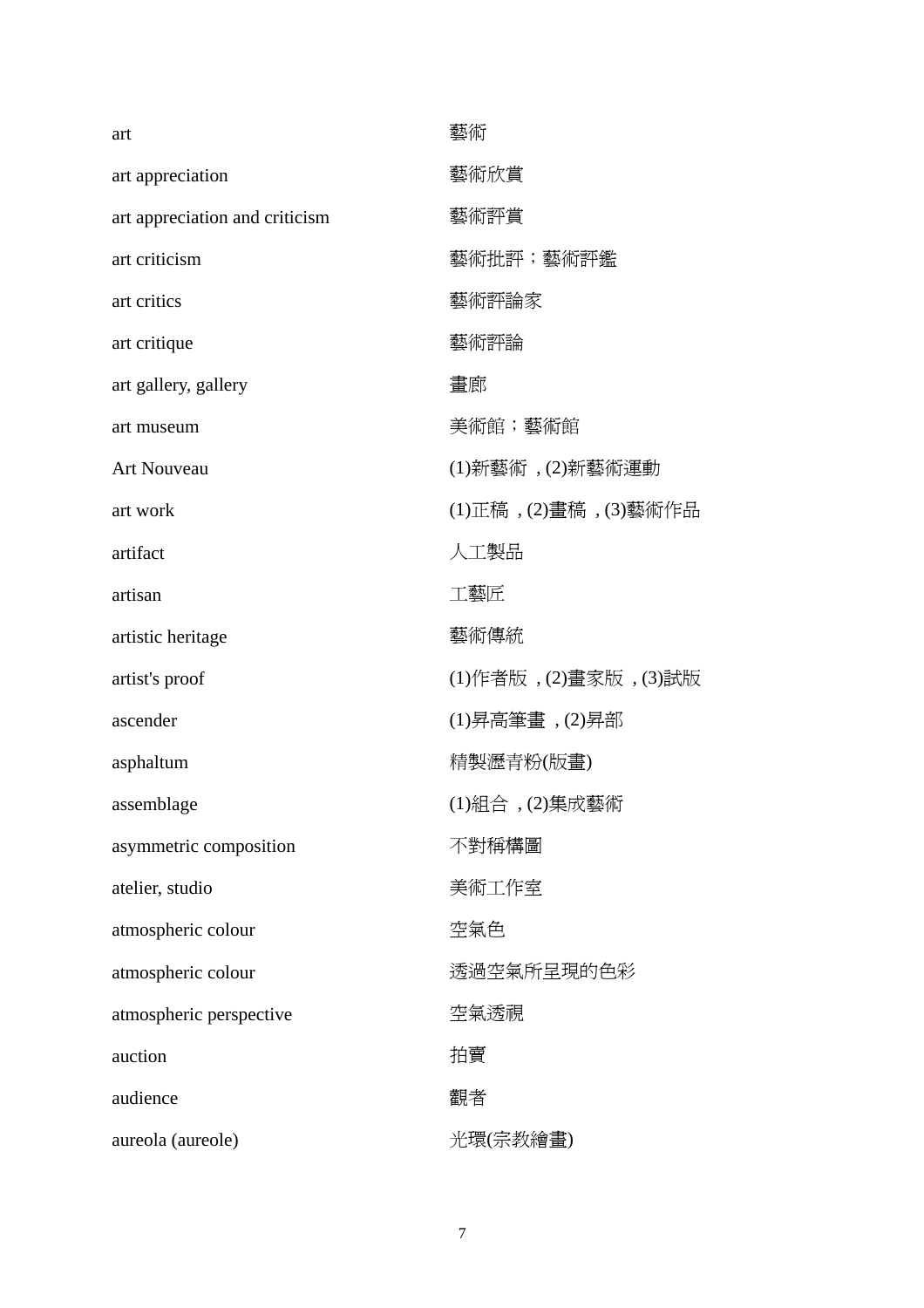| author's proof                                  | 毛樣;初印版           |
|-------------------------------------------------|------------------|
| author's proof, cartoon, preliminary drawing 初稿 |                  |
| auto-focus camera                               | 自動對焦相機           |
| autographic stencil                             | (1)手製版, (2)直接製版法 |
| automatic                                       | 自動的              |
| Automatism                                      | 自動主義;自發主義        |
| available light                                 | 自然光線             |
| Avant-garde                                     | (1)前衛, (2)前衛藝術   |

**B** 

| back cover           | 封底                 |
|----------------------|--------------------|
| back light           | 背光;逆光(攝影)          |
| back projection      | (1)背面投射, (2)銀幕背面放映 |
| Background           | 背景                 |
| backing              | 襯背                 |
| back-up copy         | 後備副本               |
| balance, equilibrium | 平衡;均衡              |
| ball clay            | (1)東莞泥,(2)球土;球形黏土  |
| ball mill            | 球磨機(陶藝)            |
| balsa wood           | (1)飛機木, (2)輕木      |
| <b>Band</b>          | 條紋                 |
| banding and lining   | 綑邊托底上釉法            |
| banding wheel        | 旋轉輪(陶藝)            |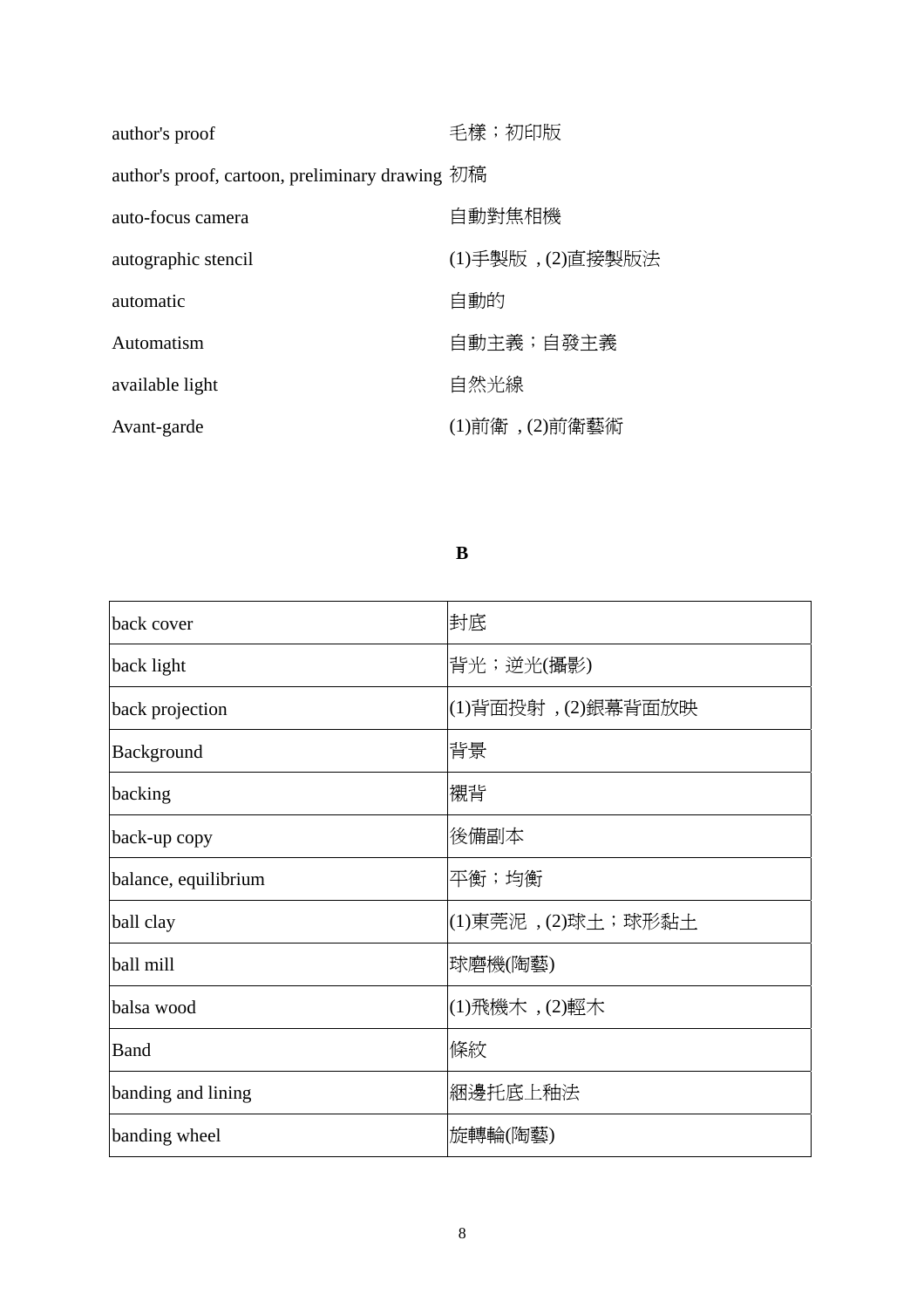| banner                   | (1)掛旗, (2)橫額             |
|--------------------------|--------------------------|
| barbotine                | 彩色凸花花瓶(陶藝)               |
| <b>Baren</b>             | 馬連(版畫)                   |
| <b>Baroque</b>           | 巴洛克;巴羅克                  |
| <b>Barrel</b> vault      | 穹頂                       |
| <b>Base</b>              | (1)固色劑(浸染) , (2)底座(雕塑) , |
|                          | (3)柱基(建築)                |
| base line, catch line    | 基線;基準線                   |
| basic colour             | 基本色                      |
| basic design             | 基本設計                     |
| basilica                 | 古羅馬廊殿                    |
| basketry                 | 織籃                       |
| bas-relief               | 薄肉雕                      |
| bas-relief, low relief   | 淺浮雕                      |
| bat wash                 | 窯板保護劑                    |
| <b>Batik</b>             | 蠟染                       |
| <b>Bauhaus</b>           | 包浩斯                      |
| bees-wax                 | 蜂蠟;蜜蠟                    |
| Bend                     | 曲                        |
| benzene                  | (1)苯, (2)揮發油             |
| binder                   | (1)介質, (2)聚合色料顆粒的介質(繪畫)  |
| binding                  | 裝訂(書籍)                   |
| bird-and-flower painting | 花鳥畫                      |
| biscuit firing           | 素燒(陶藝)                   |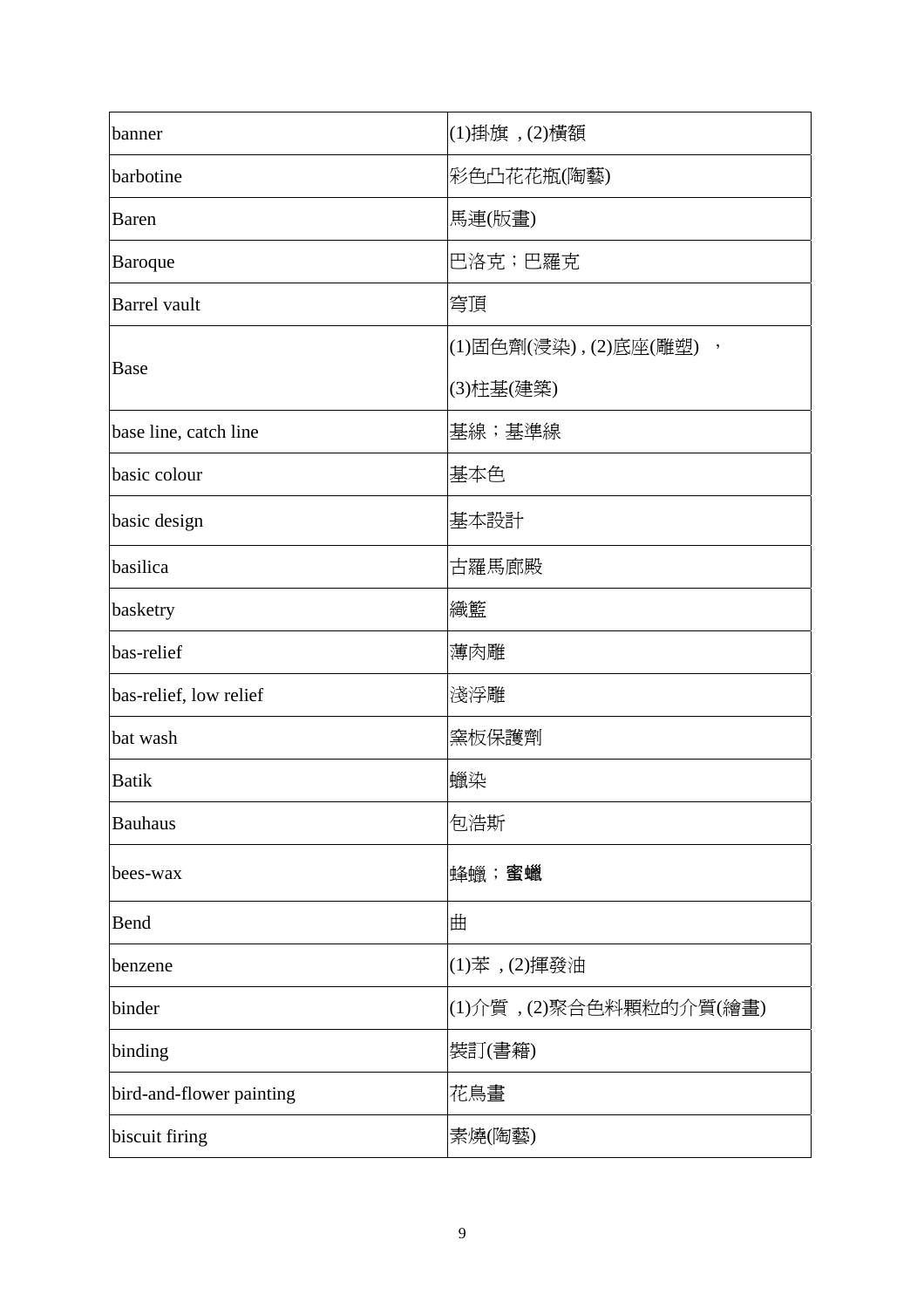| bisque                 | 素坯(陶藝)                   |
|------------------------|--------------------------|
| bite                   | (1)腐蝕(版畫), (2)蝕跡         |
| bitmap graphics        | 點陣圖                      |
| bitumen                | 柏油                       |
| bitumen, Dutch mordant | 瀝青                       |
| <b>Black pottery</b>   | 黑陶                       |
| bleaching agent        | 漂白劑                      |
| bleaching print        | 拔染版畫;漂染版畫                |
| blending               | 調合                       |
| blind drawing          | 盲繪;不看畫紙的素描法              |
| blistering             | 起泡(陶藝)                   |
| <b>Block lettering</b> | (1)正楷字體,(2)印刷字體          |
| <b>Block printing</b>  | (1)凸版印刷, $(2)$ 鉛印        |
| blotting paper         | 印水紙;吸水紙                  |
| blueprint              | 圖紙(設計)                   |
| blueprint              | (1)藍印, (2)藍圖             |
| blunger                | 攪泥漿機                     |
| blunging               | 用水調合(陶藝)                 |
| body                   | (1)瓷器基本原料 , (2)濃厚顏色(繪畫), |
|                        | (3)黏土胚胎(陶藝)              |
| body colour (gouache)  | (1)不透明顏色 , (2) 有"肉"顏色    |
| body recipes           | 黏土胚體配方(陶藝)               |
| boldface               | 粗體字                      |
| bold line              | 粗線                       |
| bond paper             | 書寫紙                      |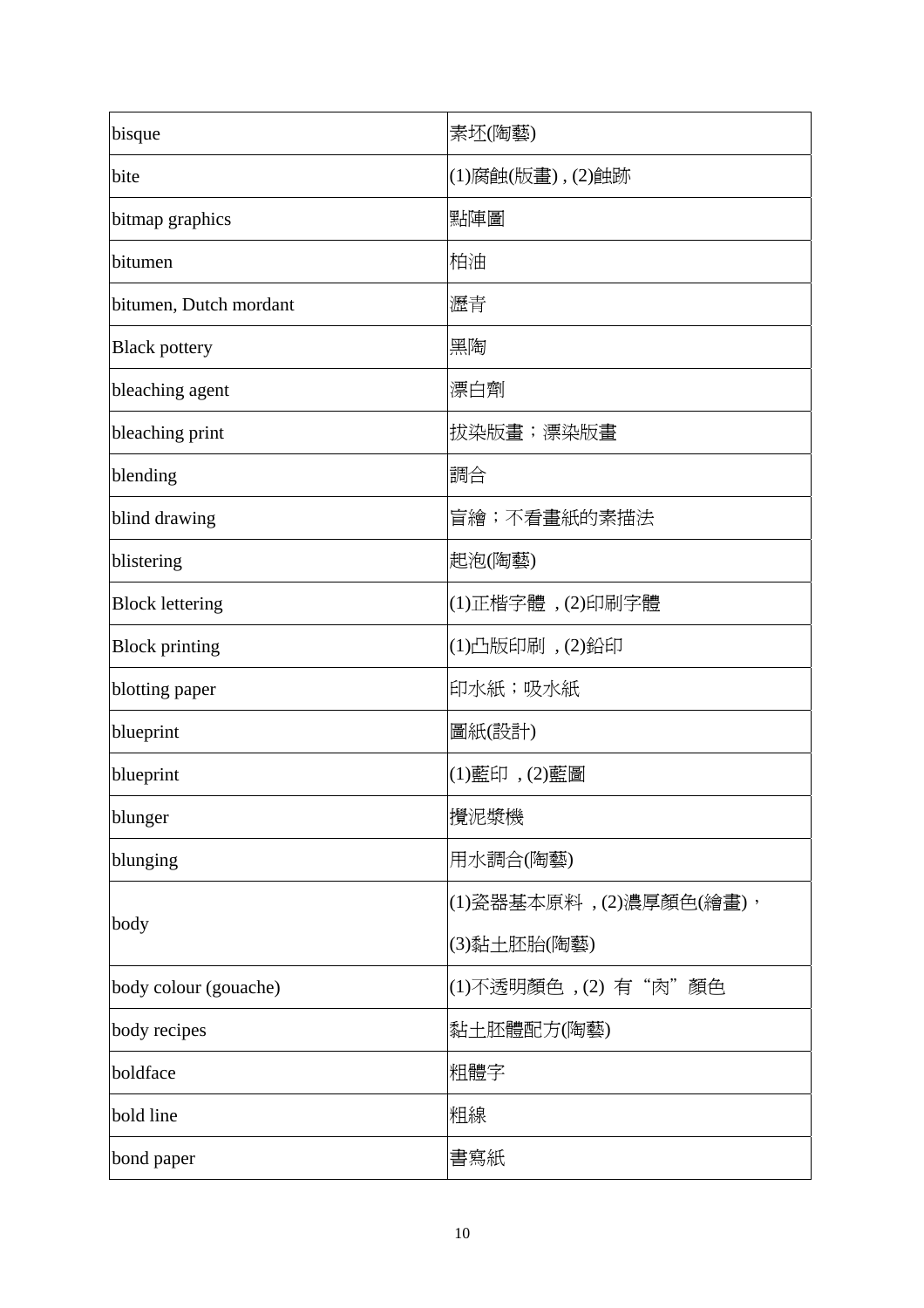| bone china        | 骨瓷                      |
|-------------------|-------------------------|
| bone dry          | 骨乾                      |
| boneless method   | 沒骨法(中國繪畫)               |
| Bonfire           | 篝火(陶藝)                  |
| book binding      | 書本釘裝                    |
| book cover design | 封面設計                    |
| book cover design | 書面設計                    |
| book embossing    | 書面浮雕;書面壓凸               |
| book face         | 印書字體                    |
| booklet, pamphlet | 小冊子                     |
| border, lace      | 圍邊;花邊                   |
| border design     | 花邊設計; 圍邊設計              |
| bounce            | 移位(印刷)                  |
| boxwood           | (1) 黄楊木, (2) 模型木        |
| brain storming    | 思想沖擊                    |
| brayer            | 薄塗刷子                    |
| brief             | 概要                      |
| brightness        | (1)光度, (2)色彩明度(色彩學); 色價 |
| brilliant colour  | 鮮明色                     |
| bristle brush     | 鬃毛畫筆                    |
| brochure          | 宣傳小冊(設計)                |
| broken line       | 虛線                      |
| broken tone       | 破調子(繪畫)                 |
| bromide           | (1)印相紙, (2)咪紙           |
| bronze casting    | 銅鑄                      |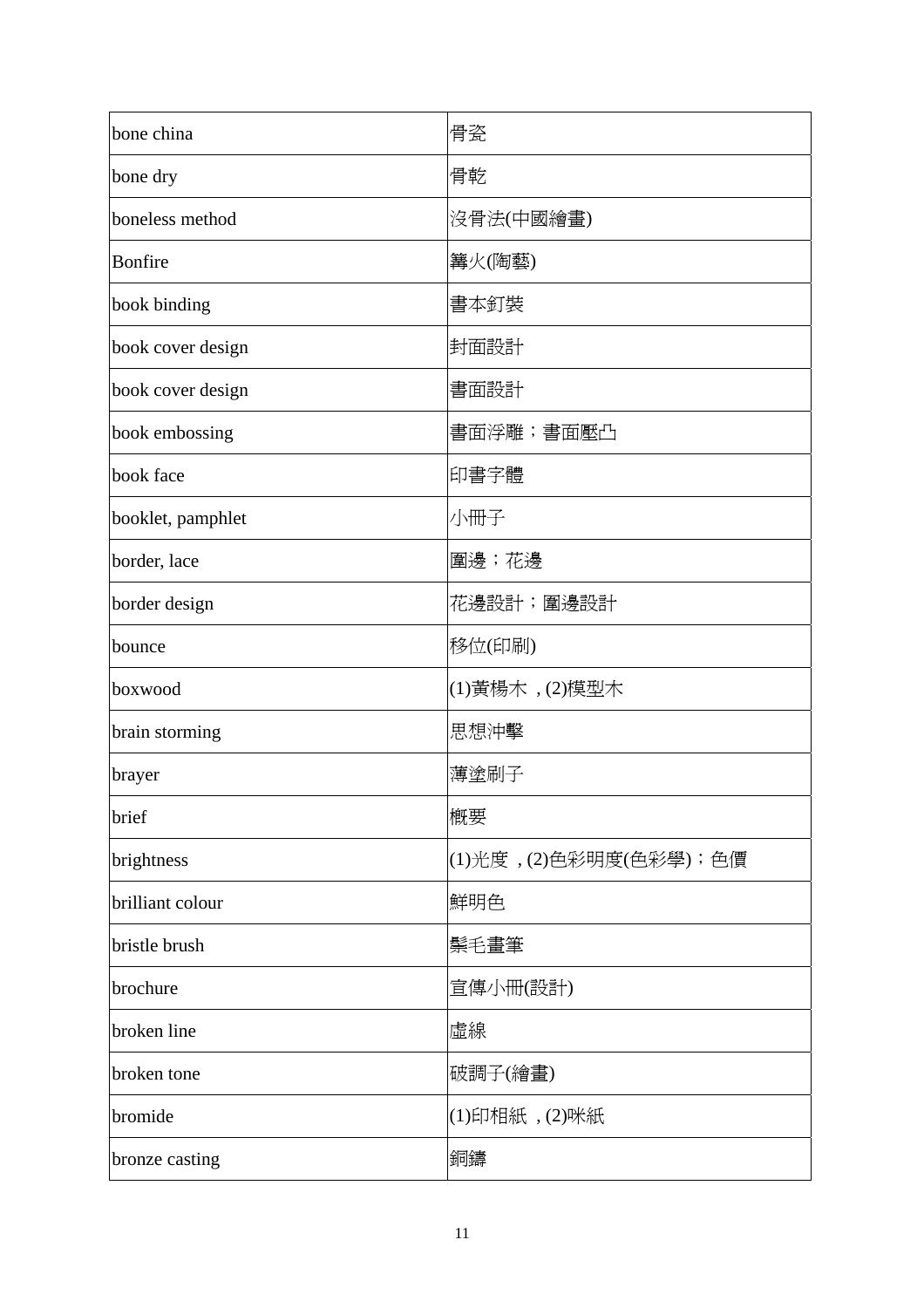| brush                    | 畫筆                    |
|--------------------------|-----------------------|
| brush strokes            | 筆法;筆觸                 |
| brush work               | 筆法;筆繪作品               |
| bubbling glaze           | 冒泡釉                   |
| burin                    | (1)金屬版雕刻刀;銅版雕刻刀,(2)推刀 |
| burn                     | 局部加光                  |
| burnisher                | 磨光刀                   |
| burnishing               | 磨光法                   |
| burr                     | (1)毛口;毛邊(版畫),(2)粗糙刻緣  |
| bust                     | 半身雕像                  |
| buttress                 | 扶壁;扶垛                 |
| <b>Byzantine</b>         | 拜占庭(美術史)              |
| <b>Byzantine</b> mosaics | 拜占庭鑲嵌畫                |
| <b>Byzantium</b>         | 拜占庭式                  |

**C** 

| cable release                       | 快門線             |
|-------------------------------------|-----------------|
| CAD (computer aided design)         | 電腦輔助設計          |
| calipers                            | 卡鉗              |
| calligraphy                         | (1)美術字 , (2)書法  |
| CAM (computer assisted manufacture) | 電腦輔助生產          |
| cameo                               | 有浮雕的寶石          |
| camera obscura                      | 暗室針孔成像          |
| campanile                           | 鐘塔;鐘樓           |
| cantilever                          | (1)伸臂;懸臂﹐(2)懸臂樑 |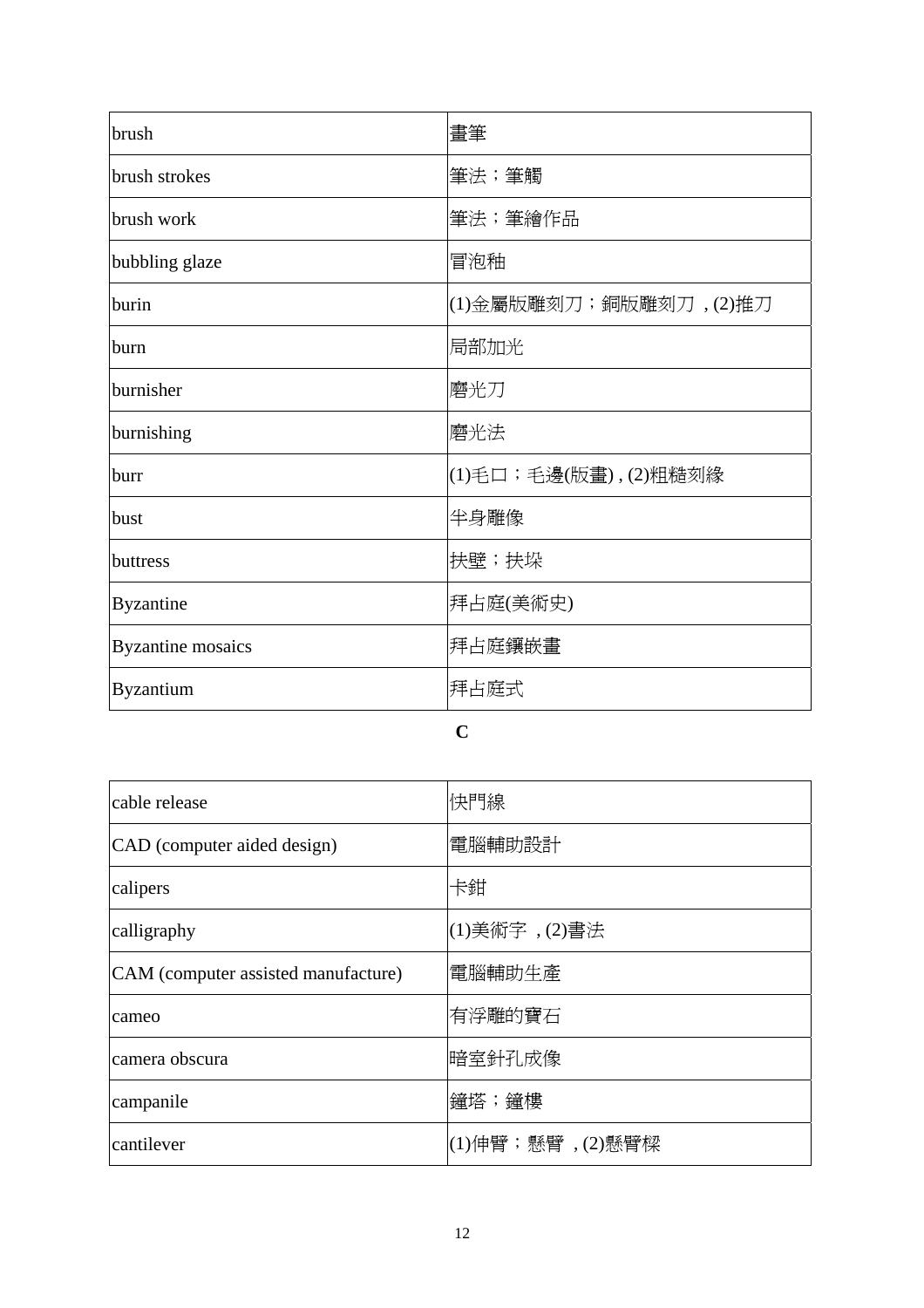| canvas                                      | 帆布                       |
|---------------------------------------------|--------------------------|
| canvas                                      | 畫布                       |
| capital                                     | 柱頭(建築)                   |
| capital letter, upper-case                  | 大寫字母                     |
| caption                                     | 插圖說明                     |
| cardboard                                   | 厚咭紙                      |
| cardboard                                   | 紙版                       |
| caricature                                  | 諷刺畫                      |
| caricature, cartoon                         | 漫畫;卡通                    |
| cartographic projection                     | 地圖投影法                    |
| cartography                                 | 製圖學                      |
| cartoon, caricature                         | 卡通;漫畫                    |
| cartoon                                     | 油畫或壁畫稿                   |
| cartouche                                   | (1)古埃及文姓名外框,(2)卷軸形裝飾(建築) |
| cartridge paper                             | 畫紙                       |
| carved porcelain                            | 雕瓷                       |
| carving                                     | (1)雕刻;雕刻術 , (2)雕刻品       |
| casein painting                             | 酪素畫;酪彩畫                  |
| casting                                     | 鑄模                       |
| catacomb                                    | 地下墓穴                     |
| catch line                                  | 基線;基準線                   |
| cathedral                                   | 大教堂                      |
| caustic soda solution                       | 哥士的溶液;氫氧化鈉溶液             |
| cave painting                               | 洞穴繪畫                     |
| CD-ROM (compact disc read-only memory) 唯讀光碟 |                          |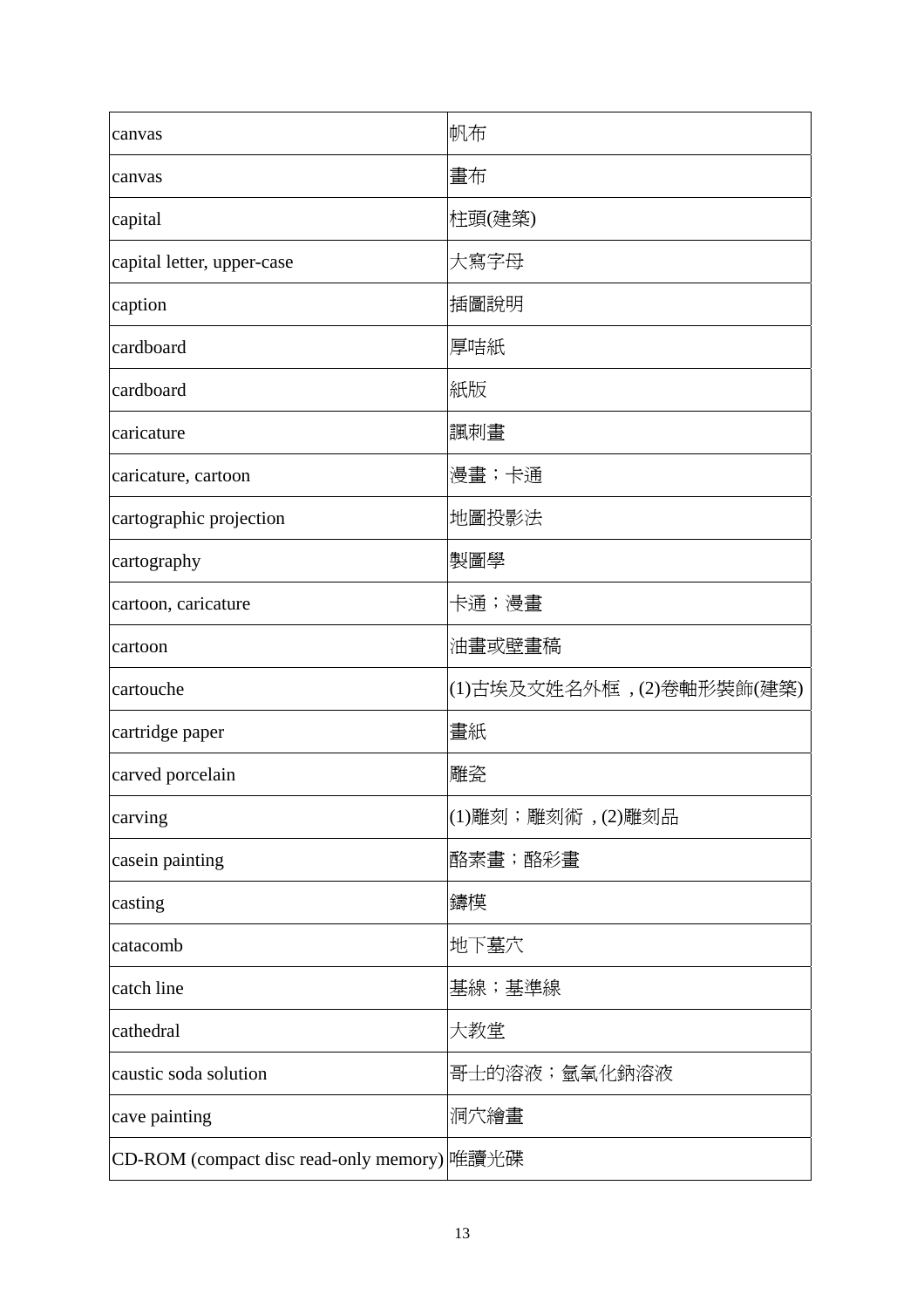| celadon                          | 青瓷                  |
|----------------------------------|---------------------|
| cello cut                        | 塑膠片版畫               |
| cello tape                       | 透明膠紙                |
| cellulous lacquer stencil        | 叻架版;膠漆版             |
| centre of interest               | 趣味中心                |
| centre punch                     | 中心衝;中心衝頭            |
| ceramic mural                    | 陶瓷壁畫                |
| ceramics                         | 陶瓷                  |
| ceramics, pottery                | 陶藝                  |
| ceremonial vessel, ritual vessel | 祭器                  |
| chalk                            | 白堊;粉筆               |
| chamber kiln                     | 室式窯                 |
| Chancery                         | 意大利斜體字              |
| character                        | 字                   |
| character, font, typeface        | 字體                  |
| characteristic, features         | 特色                  |
| charcoal                         | 炭枝;炭條               |
| charcoal drawing                 | 炭枝素描                |
| chasing                          | (1)金、銀器皿上的外圈刻壓裝飾,   |
|                                  | (2)金屬浮雕術            |
| checker                          | (1)方格;方格對複 , (2)格子花 |
| chiaroscuro                      | 明暗法;明暗對照法           |
| chimera                          | 辟邪 (雕塑)             |
| Chinese calligraphy              | 中國書法                |
| Chinese ink                      | 中國墨汁                |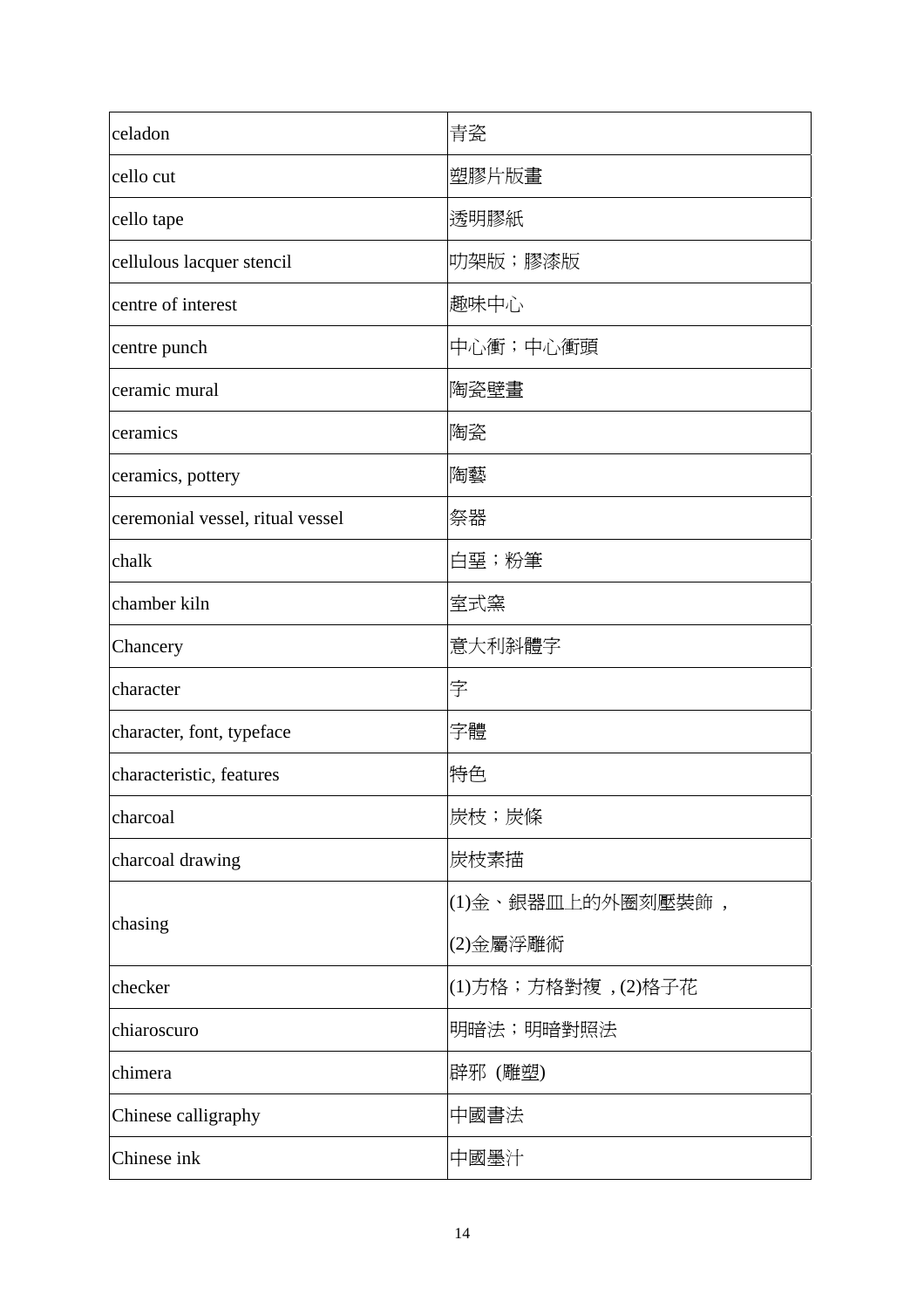| Chinese painting                                                                 | 中國繪畫                |
|----------------------------------------------------------------------------------|---------------------|
| Chinese paper                                                                    | 中國紙                 |
| Chinoiserie                                                                      | 中國式風格               |
| Chinoiserie                                                                      | 中國熱                 |
| chisel                                                                           | 鑿                   |
| chisel-edged pen                                                                 | 斜咀筆                 |
| chop mark                                                                        | 暗記(版畫)              |
| chroma, intensity                                                                | 彩度;艷度               |
| chromatic variation                                                              | 彩度變化;艷度變化           |
| circulation                                                                      | 流通量                 |
| circulation                                                                      | 發行量                 |
| classic                                                                          | 古典;典型;典範            |
| Classicism                                                                       | 古典主義                |
| claw hammer                                                                      | 羊角鎚;拔釘鎚;魚尾鎚         |
| clay                                                                             | 陶泥;黏土               |
| clay body                                                                        | 泥胎;泥骨               |
| clay gun                                                                         | 泥槍                  |
| clay slab                                                                        | 泥板                  |
| clay, non-hardening                                                              | 不硬化黏土(陶藝)           |
| clip                                                                             | 剪                   |
| Cloisonné                                                                        | (1)掐絲琺瑯, (2)景泰藍(工藝) |
| close-up                                                                         | 特寫(攝影)              |
| cloud pattern (yunwen)                                                           | 雲紋                  |
| CMYK (Cyan, Magenta, Yellow, Black),<br>four-colour process, full-colour process | 四原色(印刷)             |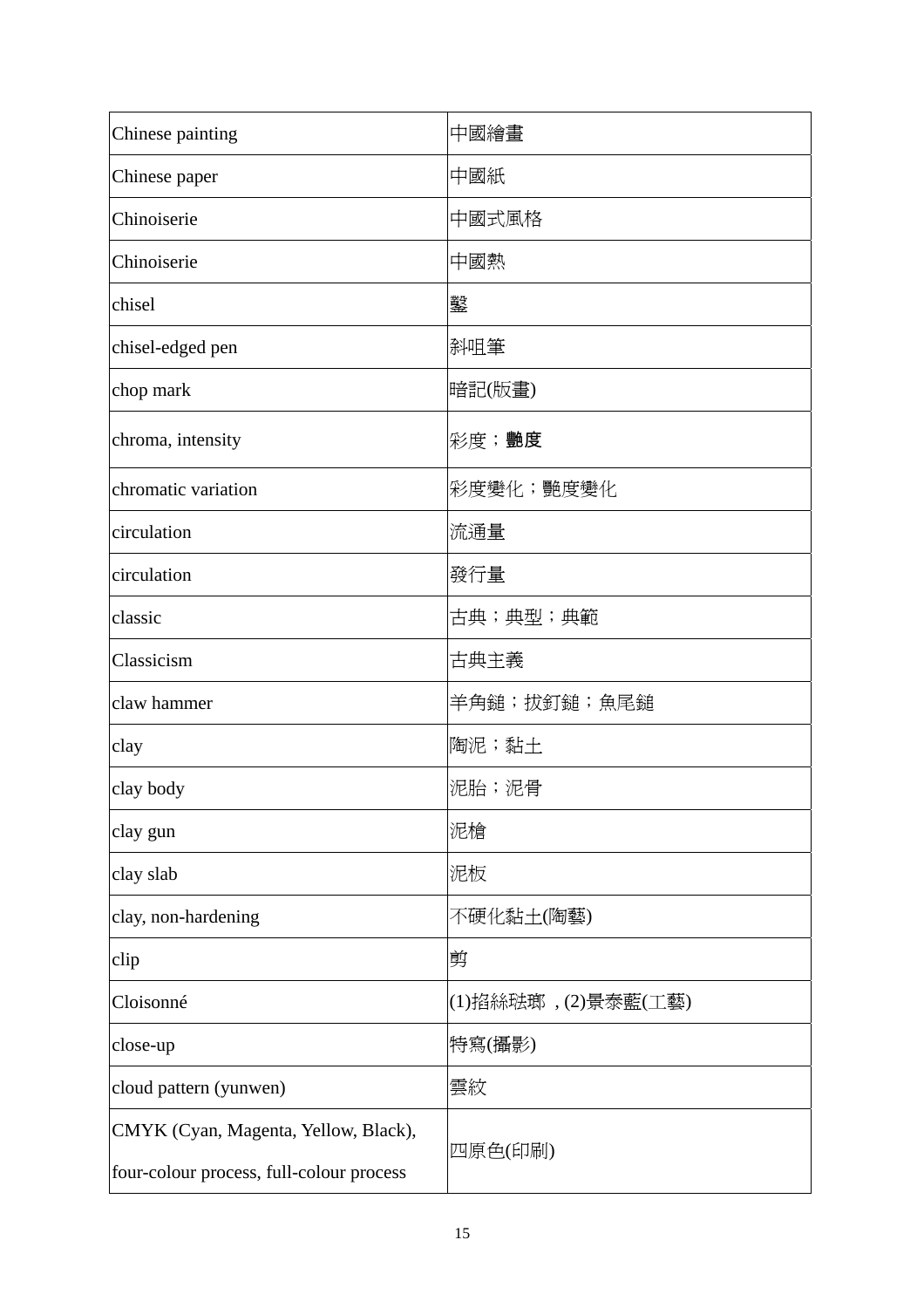| coated finish               | 表面加工紙                    |
|-----------------------------|--------------------------|
| coated paper                | 上膜紙                      |
| coated paper                | 加料紙;再製紙                  |
| cognition                   | 認知                       |
| coil                        | 繞                        |
| coiling                     | 泥條成形法(陶藝); 圍泥法; 築泥條法     |
| collage                     | 拼貼                       |
| collage                     | 實物剪貼                     |
| collage print               | 拼貼版畫                     |
| collagraph                  | 拼貼版                      |
| collate                     | (1)集頁, (2)整理             |
| collate, proof reading      | 校對                       |
| collotype                   | 玻璃版(印刷);珂羅版              |
| colophon                    | 跋                        |
| colophon, inscription       | 題跋                       |
| colossal order              | 跨層柱式(建築)                 |
| colour circle               | 色圈                       |
| colour circle, colour wheel | 色環                       |
| colour gilding              | 嵌色法                      |
| colour perspective          | 色彩透視                     |
| colour proof                | 多色打樣(印刷)                 |
| colour rendering            | 彩色設計效果圖;設色               |
| colour scheme               | 色彩系統;色彩計劃                |
| colour separation           | (1)三色版分色(印刷);分色,(2)彩色分色片 |
| Colour Symbolism            | 色彩象徵主義                   |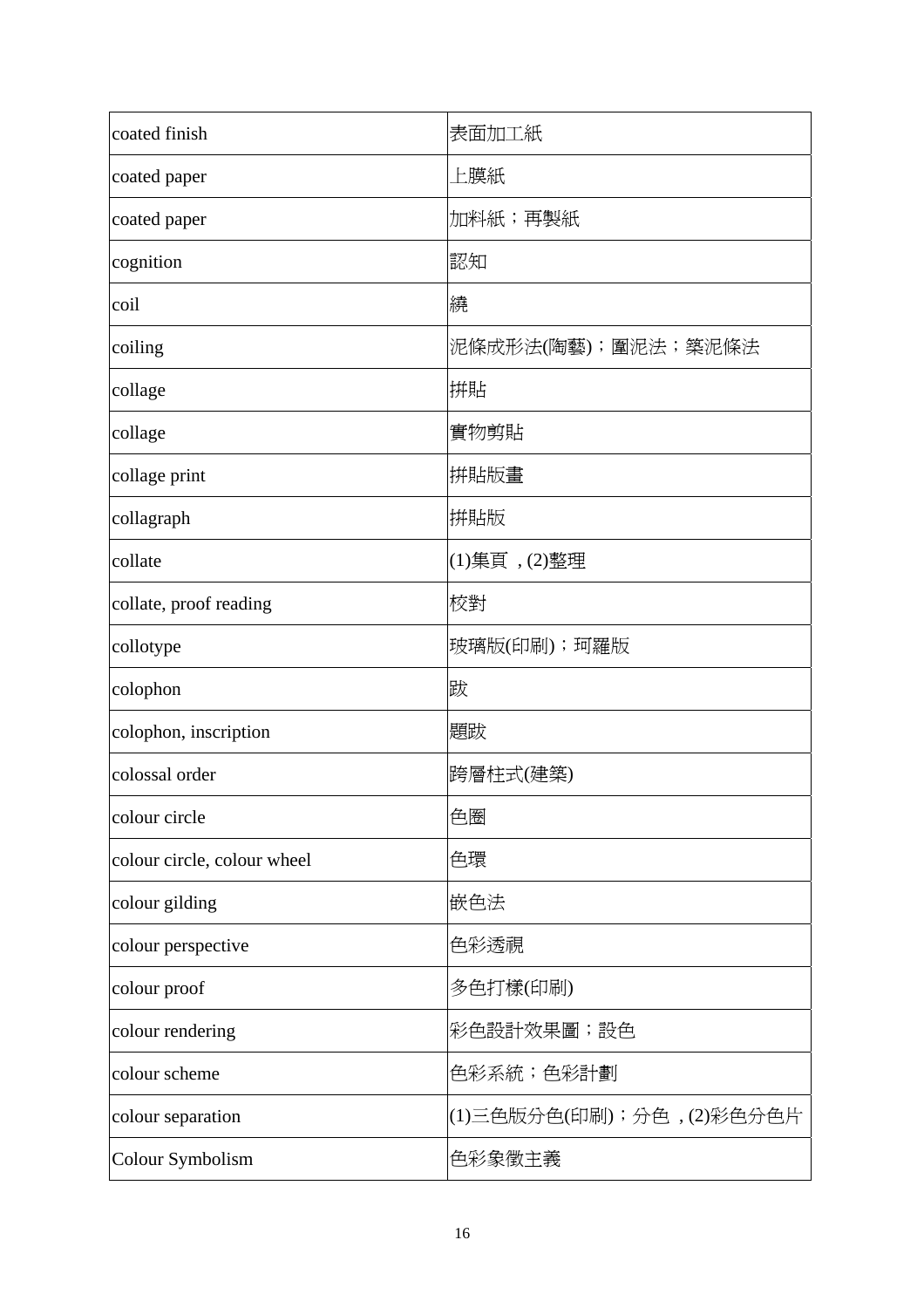| colour theory               | 色彩理論       |
|-----------------------------|------------|
| colour wheel, colour circle | 色輪         |
| column                      | 柱狀物;欄      |
| commission                  | 委託製作       |
| communication medium        | 傳媒;傳播媒介    |
| compact camera              | 全自動相機;輕便相機 |
| complementary colour        | 互補色        |
| composite colour            | 混色         |
| composite print             | 合成版畫;綜合版畫  |
| composition                 | 佈局;章法;構圖   |
| computer art                | 電腦藝術       |
| computer graphics           | 電腦繪圖       |
| concave form                | 凹陷造形       |
| concept                     | 概念;觀念      |
| conceptual art              | 概念藝術;觀念藝術  |
| concrete                    | 三合土        |
| concrete                    | 混凝土        |
| cone                        | 圓錐體        |
| conical projection          | 圓錐形投影法     |
| connoisseur                 | 藝術鑑賞家      |
| Constructivism              | 構成主義       |
| crayon                      | 乾粉彩        |
| crayon, oil-pastel          | 油粉彩        |
| contact print               | 接觸印相照片     |
| contemporary art            | 當代藝術       |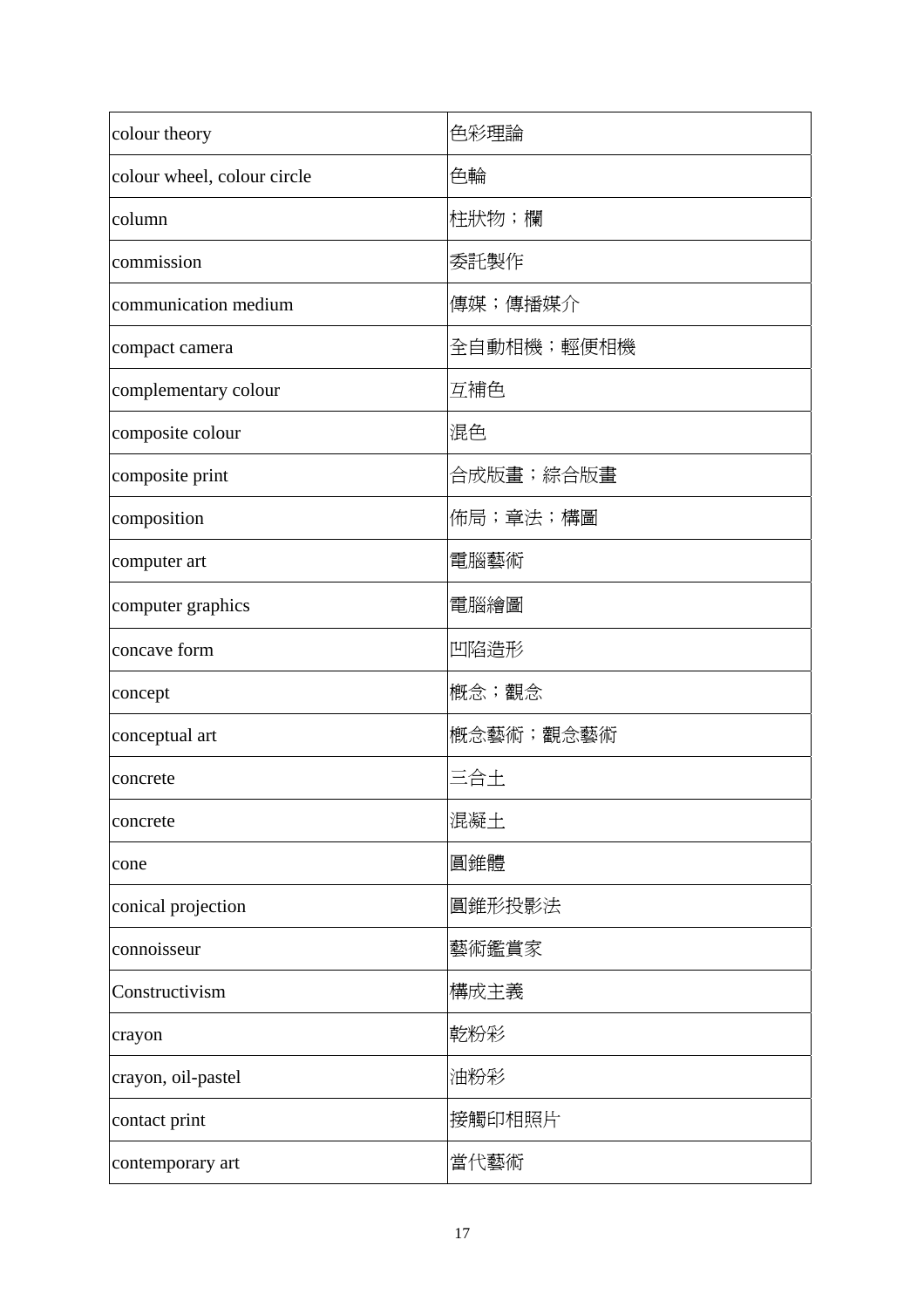| Context (in context)       | 情境                  |
|----------------------------|---------------------|
| continuous tone, half-tone | 連續性調子               |
| contour                    | 外廊線;形線;輪廓線          |
| contour drawing            | 輪廓繪描                |
| contour line               | 輪廓線                 |
| contrast                   | 反差;對比               |
| controller, programmer     | 溫度控制器               |
| convert                    | 轉換                  |
| convex form                | 凸起造形                |
| cool colour                | 冷色;寒色               |
| cool colours dominant      | 冷色主調;寒色主調           |
| copper plate               | 銅片                  |
| copy, facsimile            | (1)副本, (2)摹本; 複製品   |
| copyfitting                | 版面計算;預計版面;預排        |
| copyright                  | 版權                  |
| Corinthian order           | 科林斯柱式(建築)           |
| corner mark                | (1)四角記號, (2)角位線; 角線 |
| cornice                    | 檐楣;牆頂突線             |
| corporate identity         | (1)組織識別 , (2)機構形象   |
| corridor                   | 走廊;狹長通道             |
| corrugated paper           | 瓦通紙                 |
| counter proof              | 反向試版;逆試版            |
| counter-change structure   | 交錯花紋;條紋間格結構;對調結構    |
| crêpe paper                | 縐紙                  |
| crackle                    | 冰裂;裂紋(陶藝)           |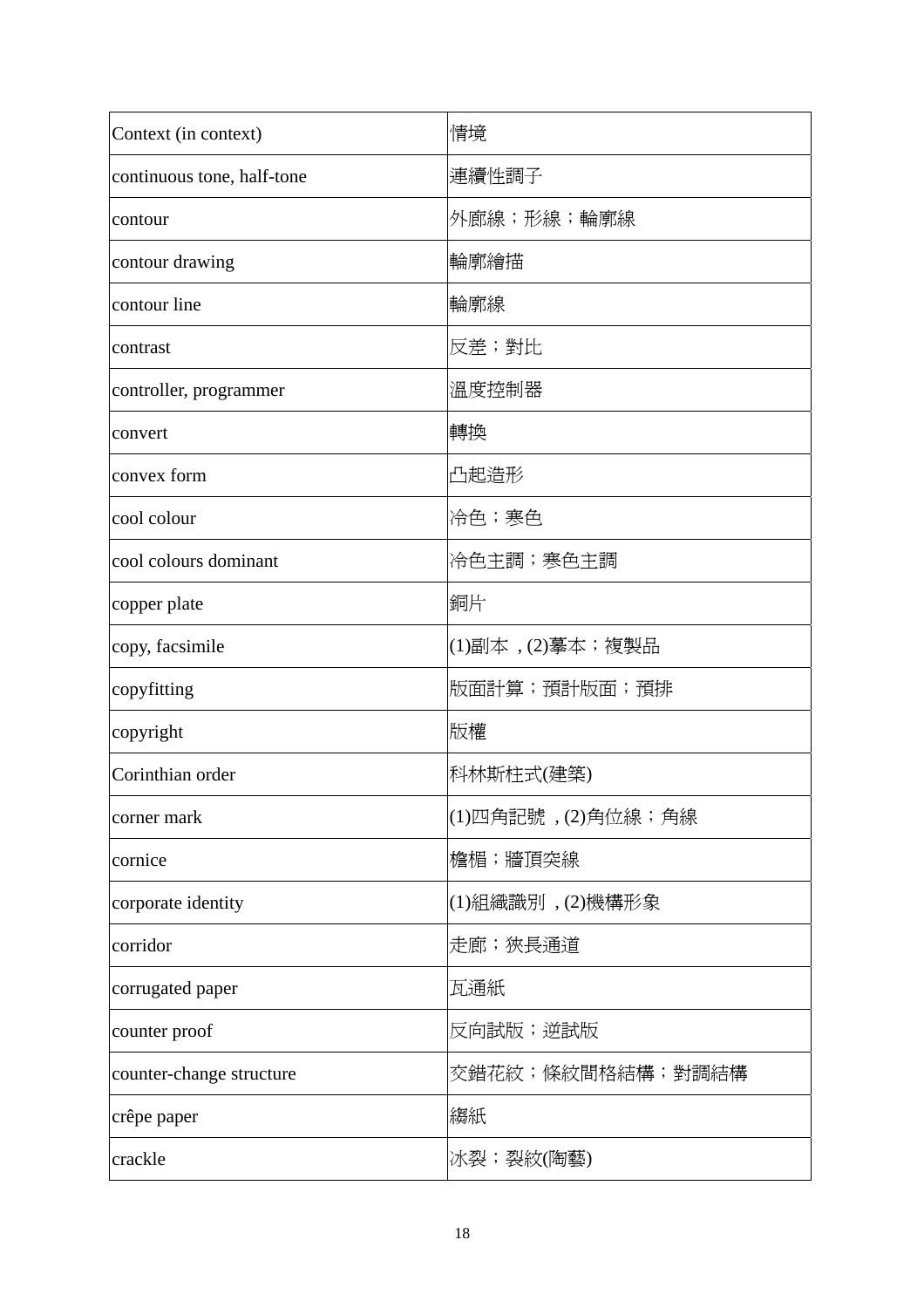| crafts                | 手工藝;勞作          |
|-----------------------|-----------------|
| craftsmanship         | 手藝              |
| crayon                | 蠟筆              |
| creativity            | 創意;創作力          |
| criterion             | 準則              |
| critical appreciation | 批判性評賞           |
| critical dialogue     | 批判性對話           |
| criticism             | 評鑑;批評           |
| critique              | 評論              |
| Crochet               | 織法              |
| crop                  | 切去;切除;剪裁;裁切     |
| crop mark             | 裁切記號            |
| crosshatching         | 交叉斜線法           |
| cube                  | 立方體             |
| Cubism                | (1)立體主義, (2)立體派 |
| cuboid                | 長方體             |
| curator               | 藝評者             |
| curl                  | 捲               |
| curved line           | 曲線              |
| custom jewellery      | 假首飾             |
| cutting bow           | 泥弓              |
| cutting film          | 雕版菲林(版畫)        |
| cutting wire          | 割泥線(陶藝)         |
| cyan                  | 四色藍(印刷)         |
| cylinder              | 圓柱體             |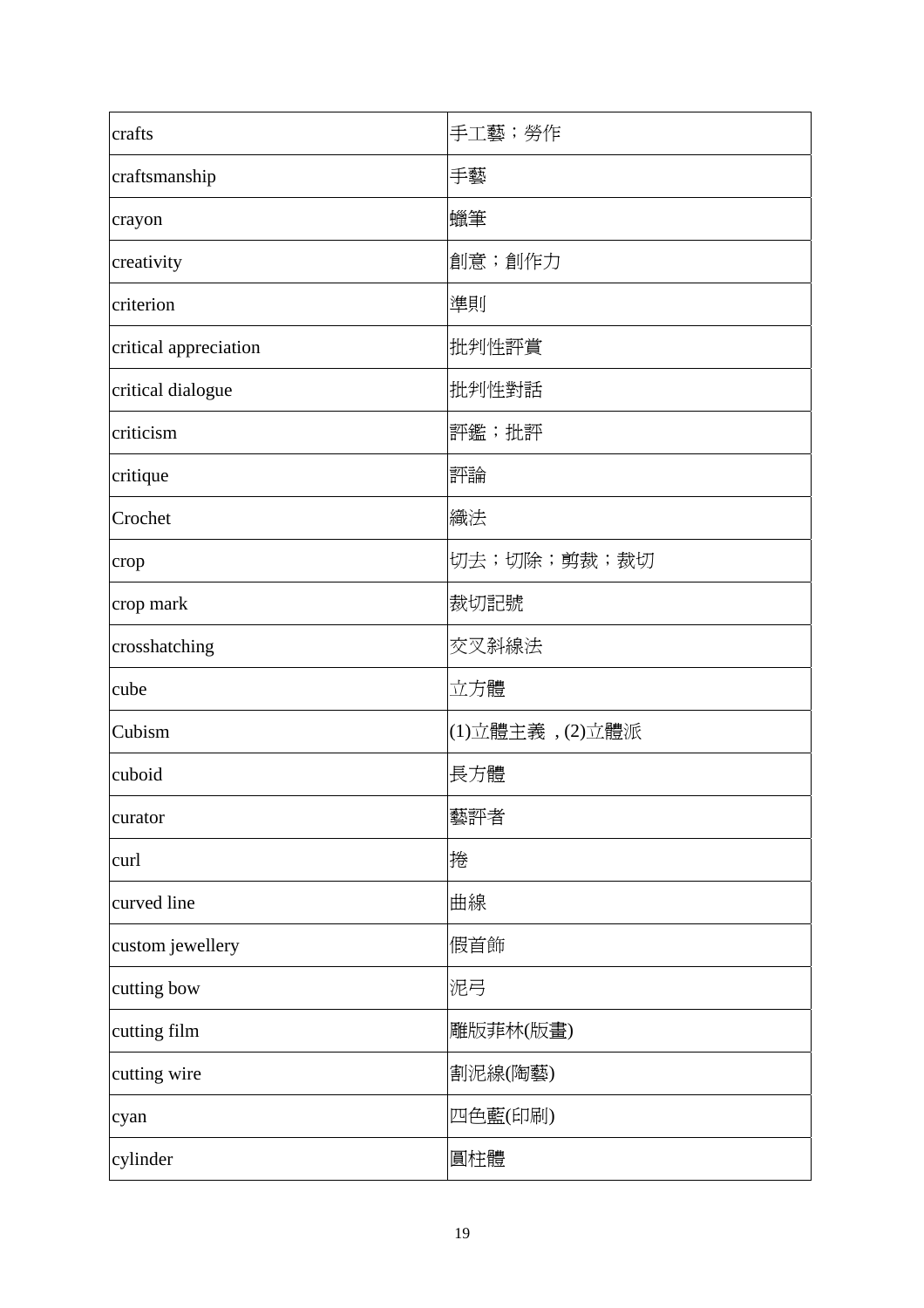| Dada                          | 達達        |
|-------------------------------|-----------|
| Dadaism                       | 達達主義      |
| damask                        | 錦緞        |
| damp closet                   | 保濕櫃(陶藝)   |
| dark room                     | 黑房        |
| darning needle                | 縫針        |
| De Stijl                      | 型格派;風格派   |
| dead colour                   | 看不見的底色    |
| decorative art                | 裝飾藝術;裝璜藝術 |
| deep etching                  | 深度腐蝕      |
| deformation                   | 變形        |
| dehydration                   | 脫水(陶藝)    |
| delete                        | 刪除        |
| Der Blaue Reiter (Blue Rider) | 青騎士派;藍騎士派 |
| descender                     | 下降筆畫      |
| describe                      | 描述        |
| descriptive colour            | 描述性色彩     |
| design                        | 設計        |
| design layout                 | 設計圖       |
| design process                | 設計程序      |
| designer                      | 設計師       |
| desktop                       | 桌面        |
| detailed drawing              | 細節繪圖      |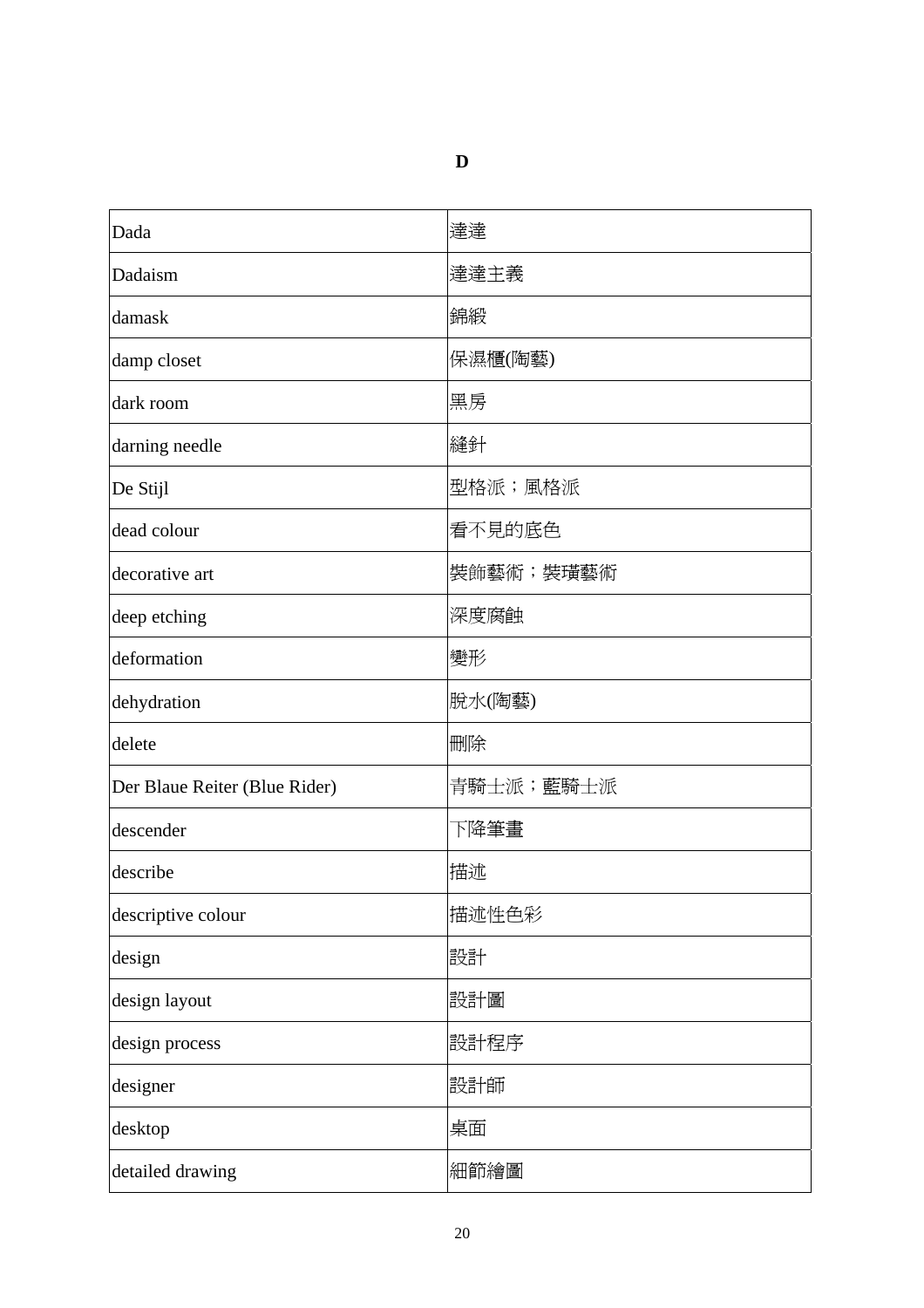| develop                   | 顯影           |
|---------------------------|--------------|
| developer                 | 顯影劑          |
| device                    | 設備;裝置;機件     |
| diagonal line             | 斜線;對角線       |
| diagrammatic presentation | 圖表展示法        |
| dialogue box              | 對話框          |
| die cut                   | 模式裁切法;壓切成型   |
| diffused light            | 散射光;漫射光      |
| diffuser                  | 柔光屏          |
| digital camera            | 數碼相機         |
| dimension                 | 尺寸;尺度        |
| dimension marks           | 範圍記號;邊線(設計)  |
| dipping and pouring       | 浸蘸與淋澆上釉法     |
| diptych                   | 雙連屏;雙連畫;雙連雕刻 |
| direct screen             | 直接網(版畫)      |
| discord colour            | 不協調色         |
| display area              | 陳列場地         |
| distorted object          | 變形物體         |
| distortion                | 扭曲;變形        |
| Divisionism               | 色調分割派        |
| dodging                   | 局部遮光         |
| dome                      | 圓頂;穹窿(建築)    |
| dominant colour           | 主要色彩         |
| dominant element          | 佔主要地位的成份     |
| Doric order               | 多利亞柱式(建築)    |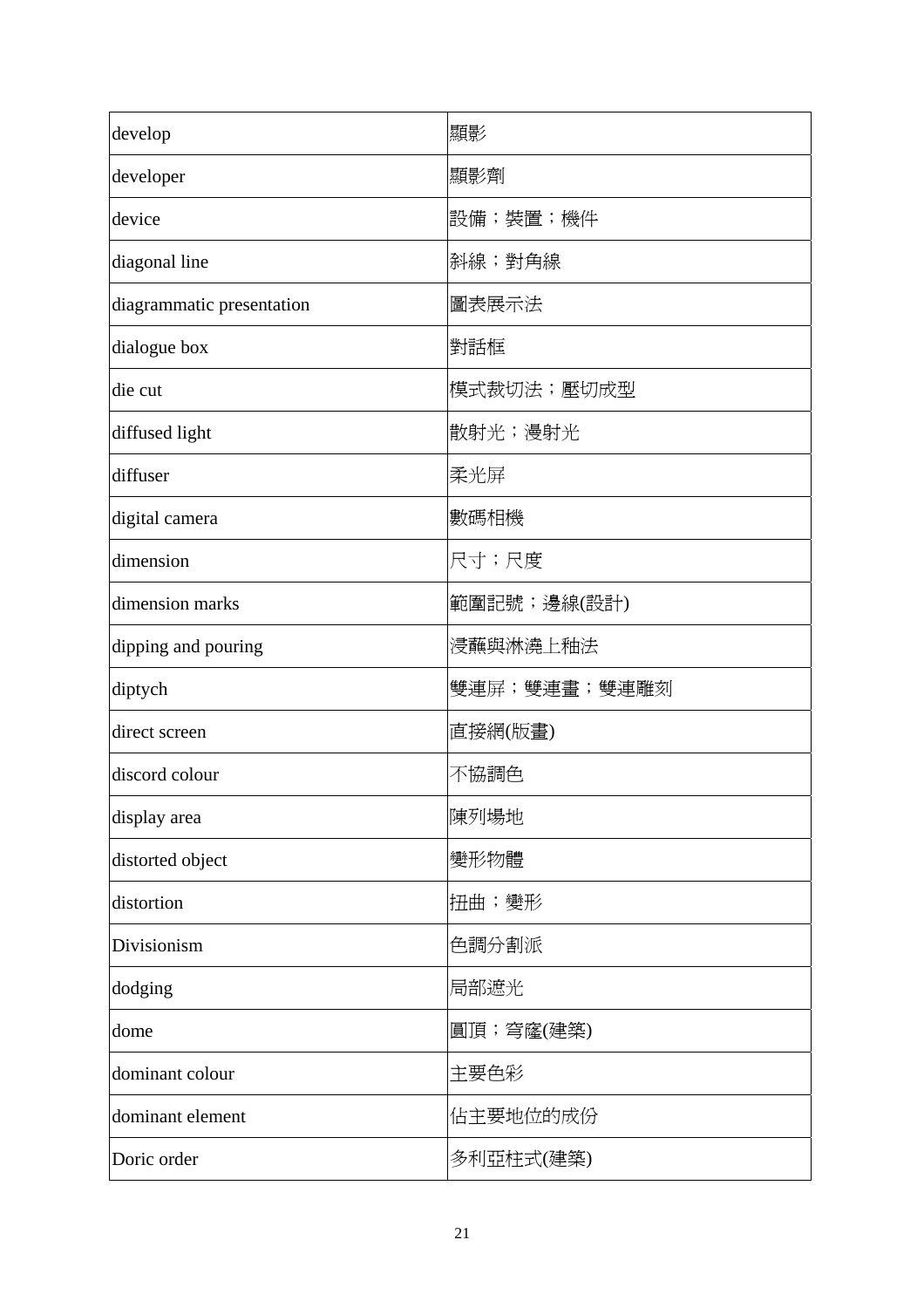| dot density              | 網點密度(印刷)          |
|--------------------------|-------------------|
| double exposure          | 雙重曝光(攝影)          |
| dpi (dot per inch)       | 每吋點數              |
| dragging                 | 拖筆法(繪畫)           |
| drawing                  | 素描;繪描             |
| drill                    | 打洞;鑽孔             |
| drill bits               | 麻花鑽;鑽咀            |
| drop cap                 | 段首跨行大寫            |
| drop folios              | 頁碼在下(印刷)          |
| dry brush                | 乾筆                |
| dry mounting             | 乾裱法               |
| dry pigment              | 乾性顏料              |
| dry point                | 直刻法;針刻法           |
| dryness                  | 色彩不柔和;造形僵硬;輪廓粗糙   |
| DTP (desktop publishing) | 桌上出版              |
| dummy                    | 樣本(設計); 模本        |
| duotones                 | 兩種色調;雙重調(印刷)      |
| dust box                 | 飛塵箱(版畫)           |
| dusting                  | 灑粉法(陶藝)           |
| Dutch mordant, bitumen   | (1)荷蘭酸(版畫), (2)瀝青 |
| dye stuff                | 染料                |

### **E**

| earth art   | 地景藝術                         |
|-------------|------------------------------|
| earthenware | (1) 土器, $(2)$ 低溫陶器, $(3)$ 軟陶 |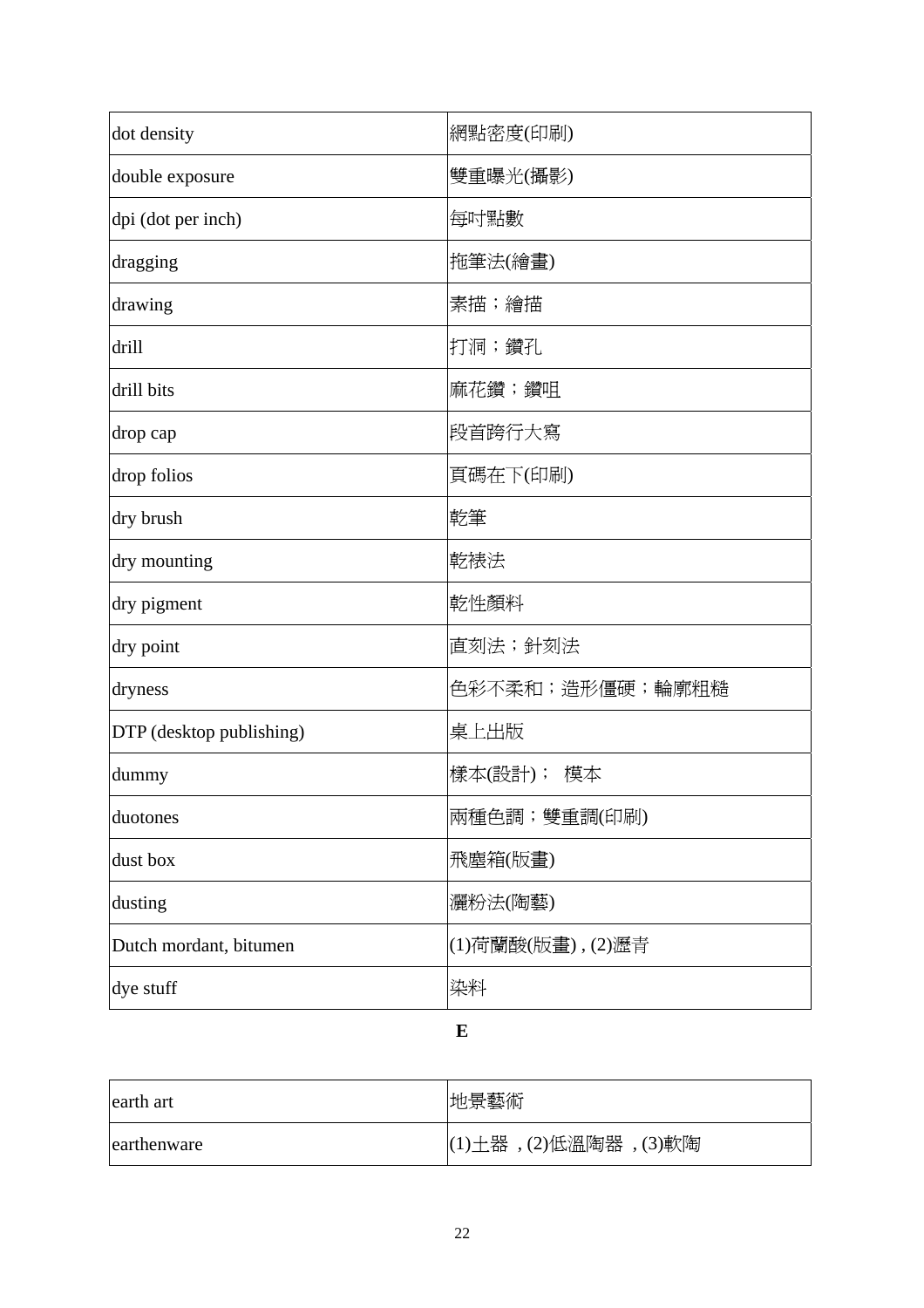| easel                   | 畫架           |
|-------------------------|--------------|
| echinus                 | 柱頂的孤形花邊(建築)  |
| editing                 | 編輯           |
| edition                 | 版次           |
| egg tempera             | 蛋彩           |
| eight treasures (babao) | 八寶;八珍        |
| electric wheel          | 電動拉坯機        |
| element                 | 元素           |
| elements of colour      | 色彩元素         |
| elevation               | 正視圖;立視圖      |
| emblem                  | 徽章;紋章        |
| embossing               | 壓凸;擊凸        |
| embroidery              | 刺繡           |
| empathy                 | 移情作用         |
| emphasis                | 重點           |
| emulsion                | 感光乳劑(版畫)     |
| emulsion film           | 感光膠卷         |
| en plein air            | 室外寫生(繪畫)     |
| enamel                  | 搪瓷           |
| encaustic               | 蠟畫法;蠟液畫法     |
| enchase                 | 鏤刻;鑲嵌        |
| engraving               | 陰刻法;雕凹線法;鏤刻法 |
| engraving knife         | 雕刻刀          |
| enlargement             | 放大           |
| entablature             | 柱頂楣樑部分;柱頂線盤  |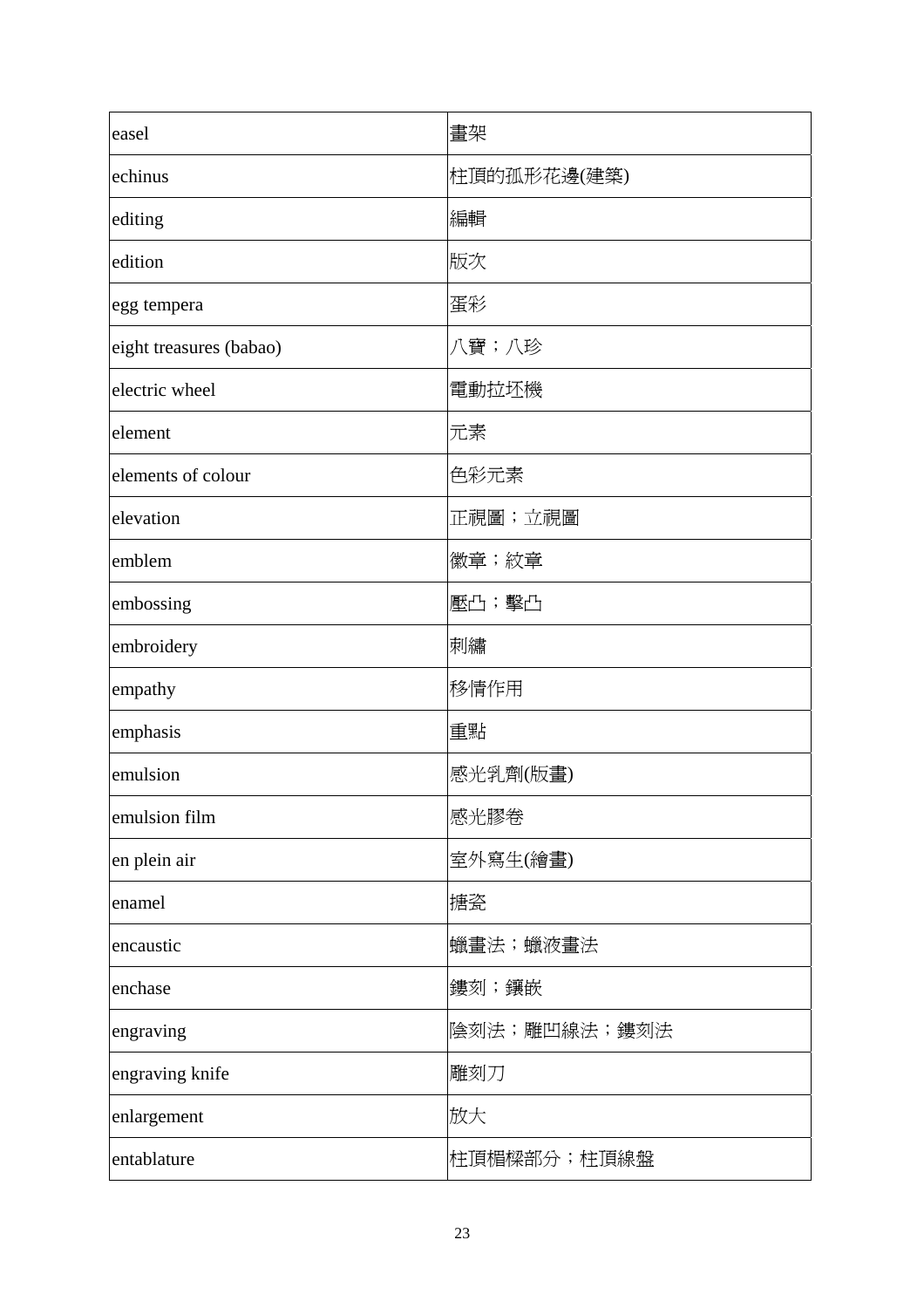| environmental art         | 環境藝術             |
|---------------------------|------------------|
| environmental ceramics    | 環境陶藝             |
| environmental design      | 環境設計             |
| environmental exploration | 環境探究             |
| environmental graphics    | 環境標識設計           |
| equilibrium               | 勻稱               |
| ergonomics                | 人體力學;人體工程學;人體工學  |
| etching                   | 腐蝕法;蝕刻法          |
| etching needle            | 蝕刻尖筆(版畫)         |
| etching press             | 凹印刷壓機;蝕刻版畫機;銅版畫機 |
| even tone                 | 平調子              |
| exaggeration              | 誇大; 誇張手法         |
| exhibition hall           | 展覽館              |
| experimental printing     | 實驗印刷             |
| export                    | 輸出               |
| exposure                  | 曝光               |
| Expressionism             | 表現主義             |
| expressive colour         | 表現性色彩            |
| eye level                 | 眼平線;視平線          |

**F** 

| fabric art | 織物藝術      |
|------------|-----------|
| fabrics    | 布料        |
| façade     | 建築物正面     |
| facsimile  | 原稿複製品; 傳真 |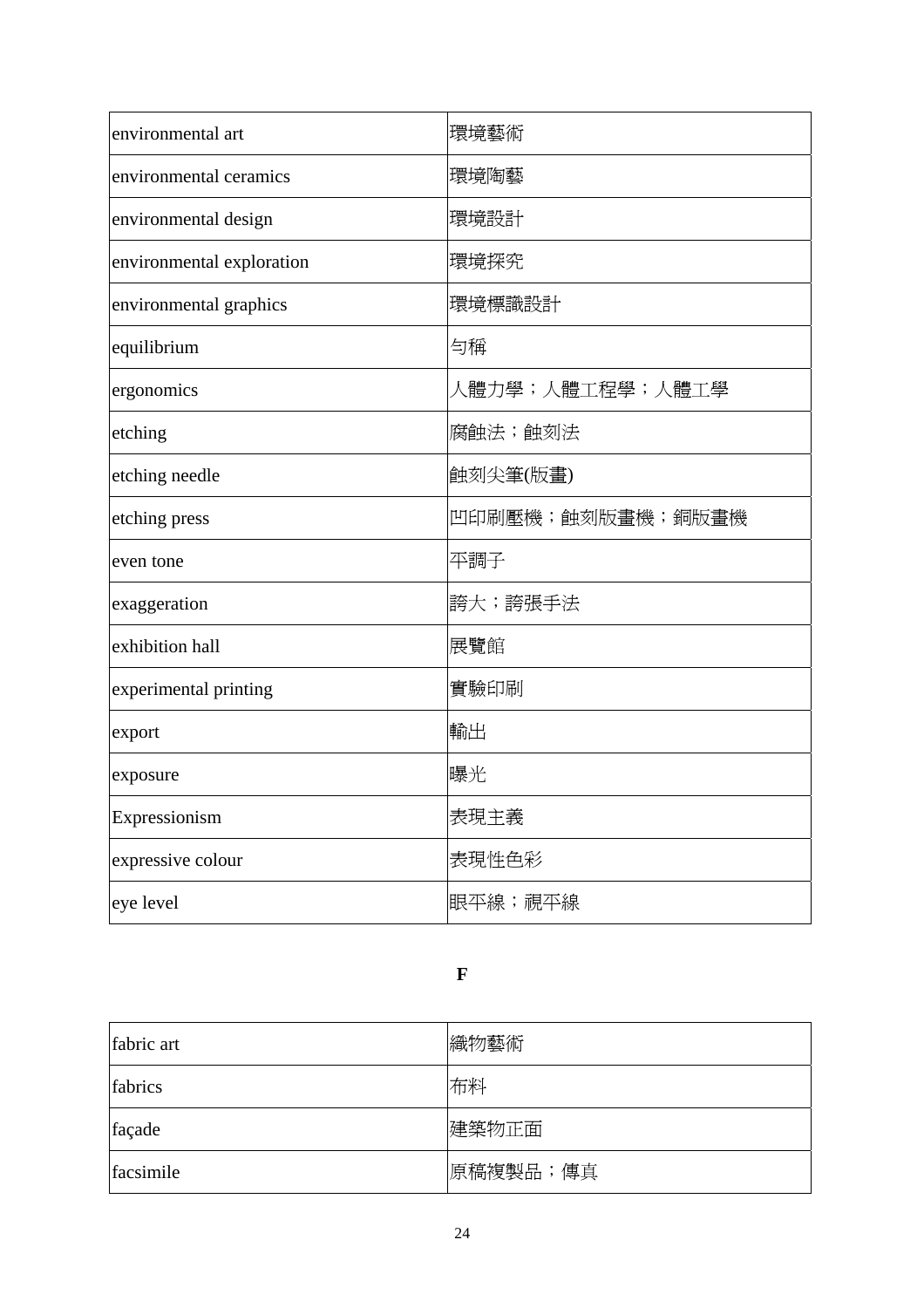| fade in              | 淡入                       |
|----------------------|--------------------------|
| fade out             | 淡出                       |
| fadeback             | 淡調背景(設計)                 |
| fast dry filler      | 快乾封網漿(版畫)                |
| Fauvism              | (1)野獸派, (2)野獸主義          |
| feathering           | 乾掃法;羽毛趕氣法(版畫)            |
| features             | 容貌;特徵                    |
| feeling              | 感覺;感受                    |
| feldspar             | 長石                       |
| felt                 | 戟絨                       |
| feltone plate        | 絨面板                      |
| felt-tip marker      | 絨頭筆                      |
| fibre art            | 纖維藝術                     |
| fibre glass          | 玻璃纖維                     |
| figurative painting  | 形象繪畫;具象畫                 |
| figure and ground    | (1)主體與背, (2)景虛與實         |
| figure drawing       | 人物素描;人物寫生                |
| figurines            | 小雕像;小塑像;俑                |
| filler               | 封網漿;塡補劑(版畫)              |
| fillet               | 装飾線(設計、建築)               |
| film strip           | 捲片                       |
| filter               | 濾光鏡                      |
| fine art (fine arts) | 純藝術                      |
| finial               | 尖頂飾(建築);花葉飾              |
| finishing            | (1)修整;粉飾(建築),(2)釘裝方法(印刷) |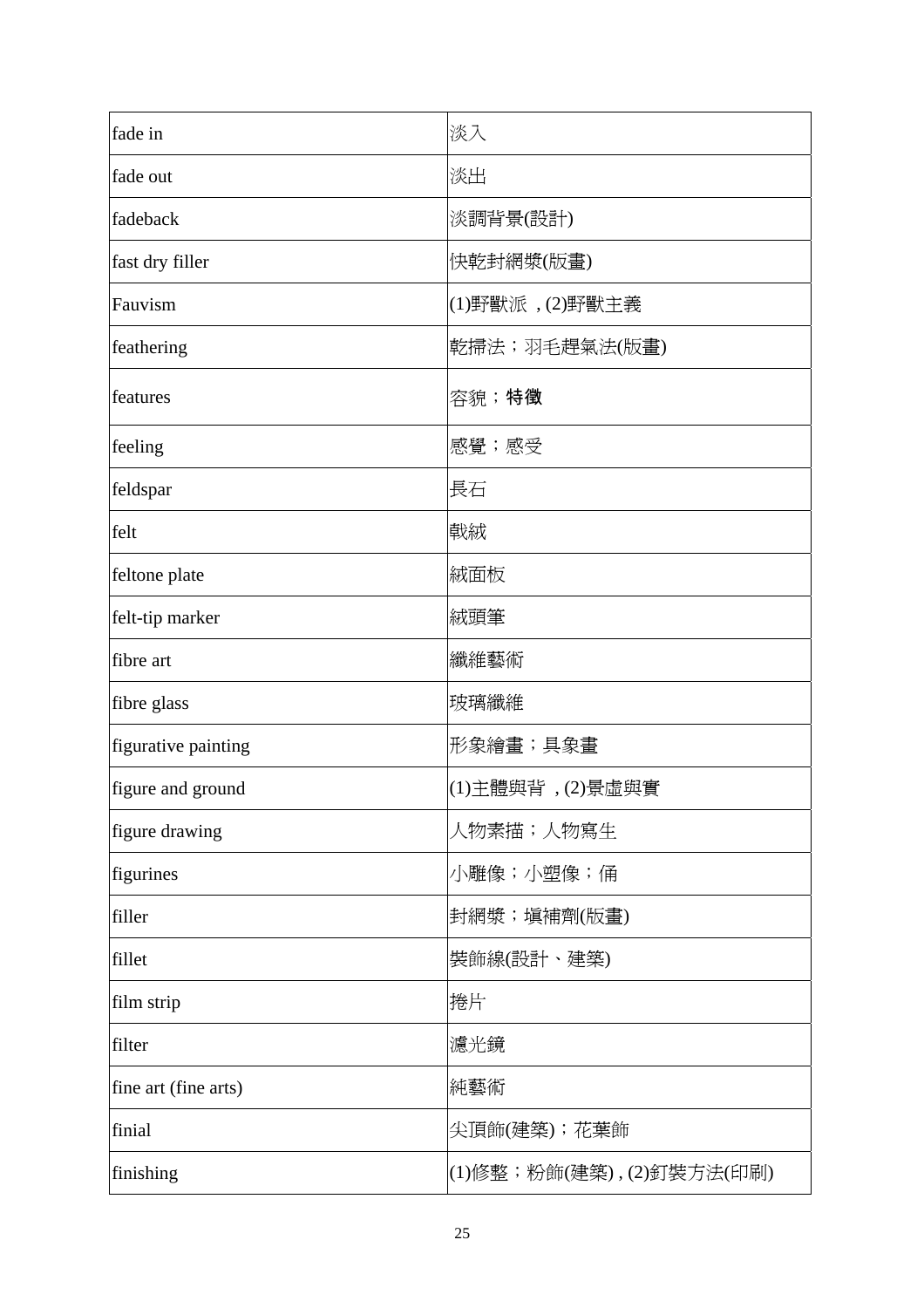| fins                      | 陶坯的邊緣         |
|---------------------------|---------------|
| firing chamber            | 燃燒室           |
| fish-eye lens             | 魚眼鏡           |
| fix                       | 定影            |
| fixative                  | 固定液           |
| fixer                     | 定影液           |
| fixing                    | 定影            |
| flash                     | 閃光燈           |
| flat brush                | 方頭筆           |
| flat file                 | 扁銼            |
| flat tone                 | (1)平調, (2)底色  |
| flint                     | 火石            |
| fluorescent colour        | 螢光色           |
| Flux                      | 熔劑(陶藝)        |
| flying buttress           | 飛扶壁;飛柱(建築);飛樑 |
| focal point               | 特出要點          |
| focus                     | 焦點            |
| foil stamping             | 燙金            |
| foil stamping             | 貼金            |
| Fold                      | 摺             |
| folk art                  | 民間藝術          |
| Font, character, typeface | 字體            |
| font size                 | 字級            |
| font style                | 字型            |
| Font                      | 字款            |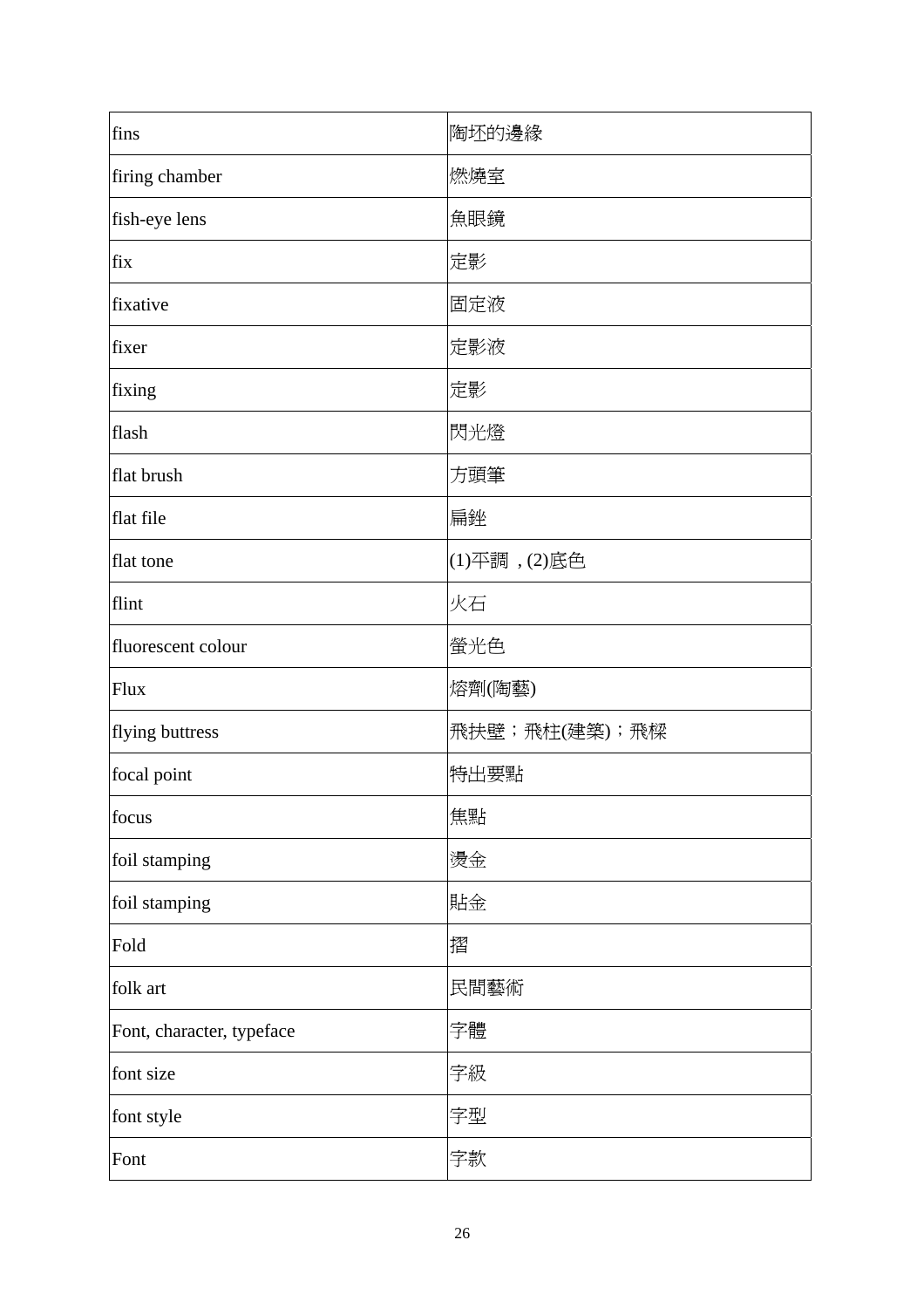| forced development     | 強化顯影(攝影)      |
|------------------------|---------------|
| Foreshortening         | 透視縮影          |
| form                   | 造形            |
| formal analysis        | 形式分析          |
| formal balance         | 對稱均衡          |
| format                 | 格式            |
| forms of expression    | 表達形式          |
| found materials        | 拾來的物料         |
| framework              | 架構;骨架;骨幹      |
| freehand drawing       | 徒手繪圖;隨意式素描    |
| freezing               | 凝固(電腦)        |
| French chalk, talc     | 滑石粉           |
| fresco                 | 石灰彩壁畫;濕壁畫     |
| frit                   | 熔塊(陶藝)        |
| front cover            | 封面            |
| front-loading kiln     | 前揭式窯          |
| frottage               | 抹擦法;拓印法       |
| f-stop                 | 制光圈           |
| full-length portrait   | 全身像           |
| full-size presentation | 原大示意圖         |
| full-tone              | 全色調;連續色調(色彩學) |
| Functionalism          | 功能主義          |
| furnishing fabric      | 傢俬布料          |
| Futurism               | 未來主義          |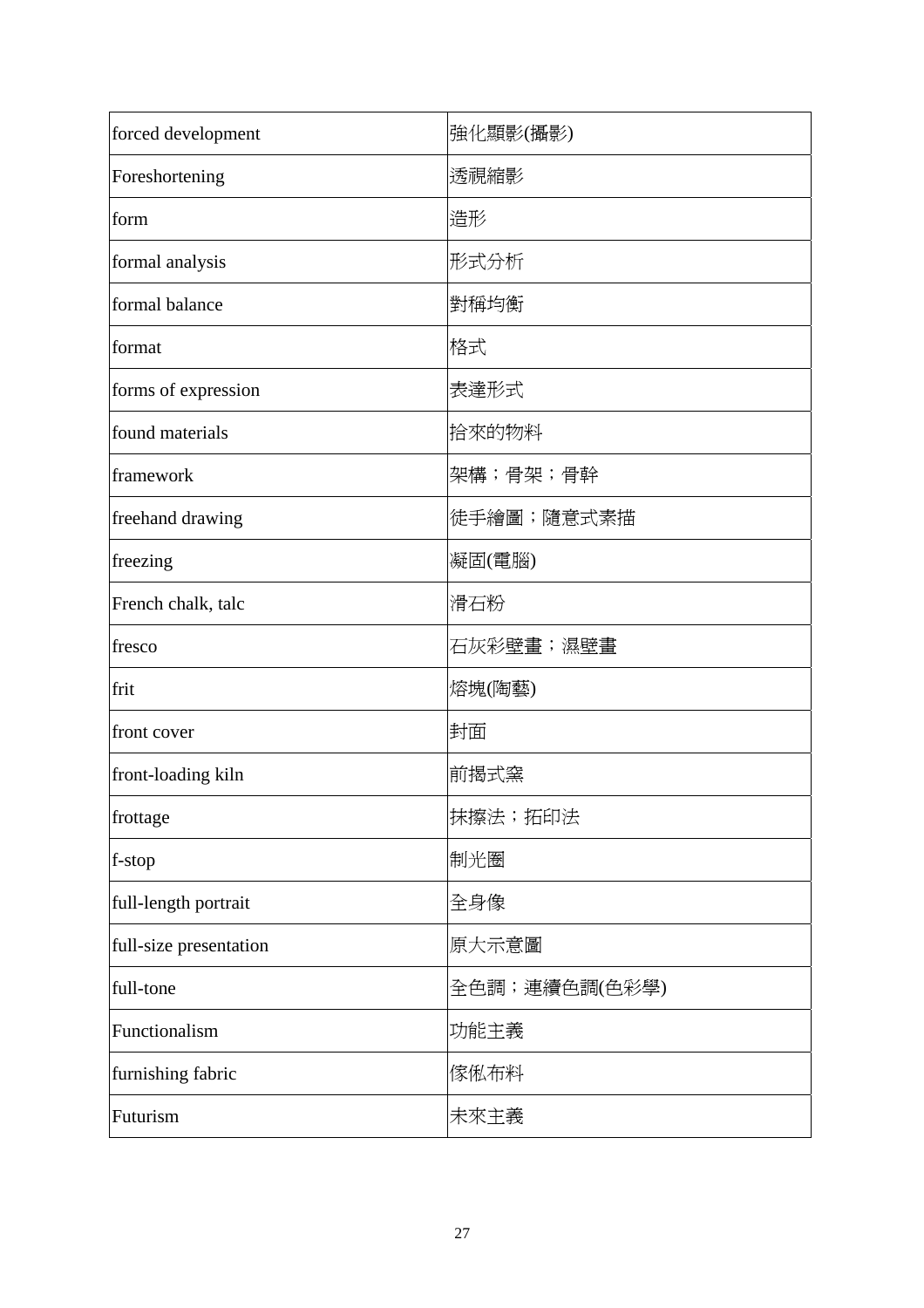|        | o.           |
|--------|--------------|
| ×<br>× | ×<br>٠<br>۰. |

| G cramps               | 'G' 字鉗                  |
|------------------------|-------------------------|
| gargoyle               | 獸首滴水(建築)                |
| gelatin                | 魚膠粉                     |
| gelatin roller         | 軟墨轆                     |
| genre painting         | 風俗畫                     |
| geometrical form       | 幾何造形                    |
| gesso                  | 底料;塗底漿                  |
| Gestalt psychology     | 完形心理學(美學)               |
| gesture drawing        | 姿勢素描;動態素描               |
| gesture                | 姿勢                      |
| gilding                | 塗金;鑲金;貼金                |
| glazes                 | 釉                       |
|                        | (1)上釉;加光,(2)玻璃嵌裝工作(建築), |
| glazing                | (3) 透明畫法                |
| glazing claws          | 上釉鉗                     |
| glazing thongs         | 上釉鉗                     |
| glossy                 | 光面                      |
| Golden mean            | 黃金律                     |
| <b>Golden Section</b>  | 黃金分割                    |
| Gothic                 | (1)哥德體, (2)哥特式(建築)      |
| Gothic black letter    | 哥德式克體字;哥德式黑體字           |
| gouache                | 不透明水彩;樹脂水彩              |
| gouache, poster colour | 廣告彩                     |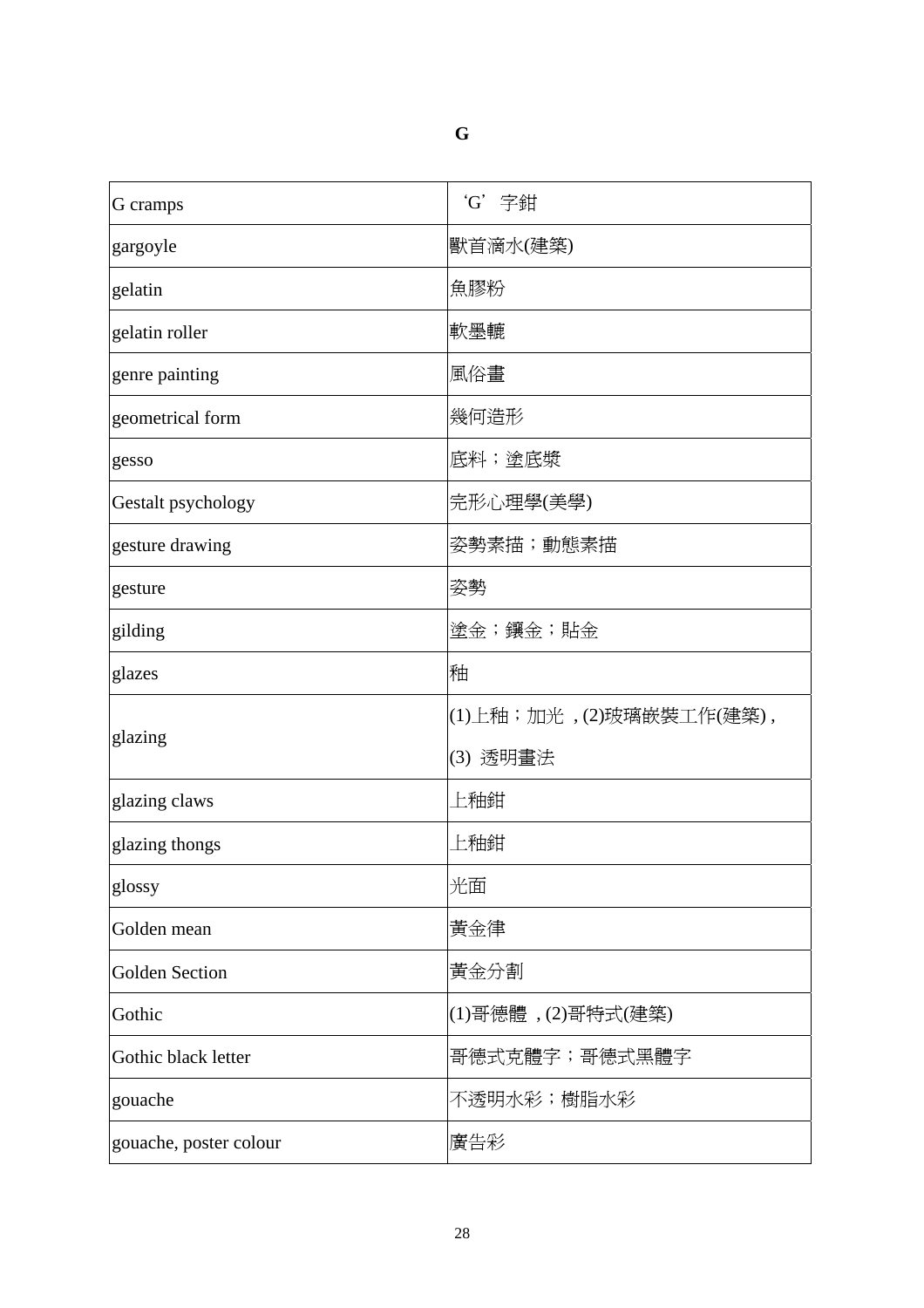| gouge                 | 半圓鑿; 弧口鑿          |
|-----------------------|-------------------|
| gradation             | 漸變                |
| gradation art         | 漸變藝術              |
| graffiti              | 牆上噴畫;塗鴉           |
| graffito              | 括除法               |
| graffito              | 粗刻畫               |
| grand style           | 偉大風格              |
| grand manner          | 雄偉風格              |
| graphic arts          | 印刷學;圖語藝術          |
| graphic design        | 平面設計;印刷品設計;實用美術設計 |
| graphite              | 石墨                |
| gravure printing      | 凹版印刷              |
| gray scale            | 灰度尺               |
| greeting card         | 心意咭;賀帖            |
| grid                  | 格網                |
| grinder               | 硏磨器               |
| grisaille             | 灰色畫;墨彩            |
| grogs                 | 火砂                |
| grogs                 | 黏土燒粉              |
| groin vault           | 交叉穹窿(建築)          |
| grotesque             | 不協調;怪誕            |
| ground laying         | 底施法;鋪底            |
| ground wash           | 打底                |
| ground line           | 地平線               |
| gsm (gram per square) | 每平方公尺的重量(量度紙的厚薄)  |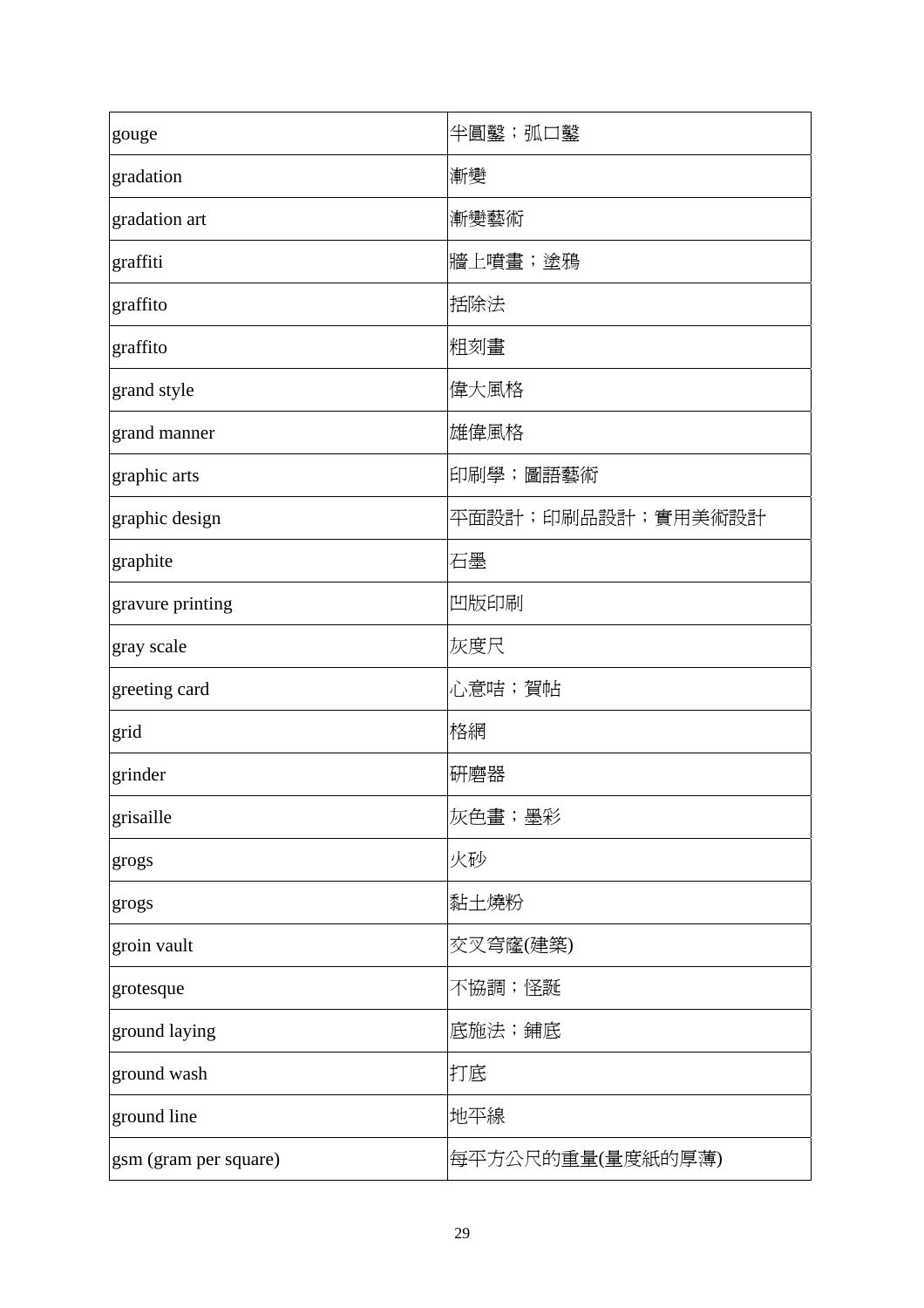| guillotine | 切紙機         |
|------------|-------------|
| gum resist | 膠漿拒脂封網法(版畫) |
| gutter     | 段落間隔(印刷)    |

## **H**

| hacksaw              | 可調校式弓形鋸;活動弓形鋸   |
|----------------------|-----------------|
| half knot            | 半結              |
| half-drop structure  | 半降式結構;半格重覆結構    |
| half-length portrait | 半身像             |
| half-tone            | 中間色調            |
| halftone screen      | 點網              |
| hand drill           | 手搖鑽;手鑽          |
| hand saw             | 手鋸;板鋸           |
| handcut stencil      | 手雕版(版畫)         |
| handscroll           | 手卷(國畫)          |
| hanging scroll       | 掛軸(國畫)          |
| happening            | 偶發創作;偶發場面       |
| happening art        | 即興藝術            |
| haptic perception    | 觸覺觀念            |
| hard copy            | 硬副本             |
| hard copy            | 複印文件            |
| hard-edge art        | 硬邊藝術            |
| hardener             | 硬化劑;催硬劑         |
| hard-ground          | 硬防蝕劑(版畫);<br>硬底 |
| harmony colour       | 和諧色;調和色         |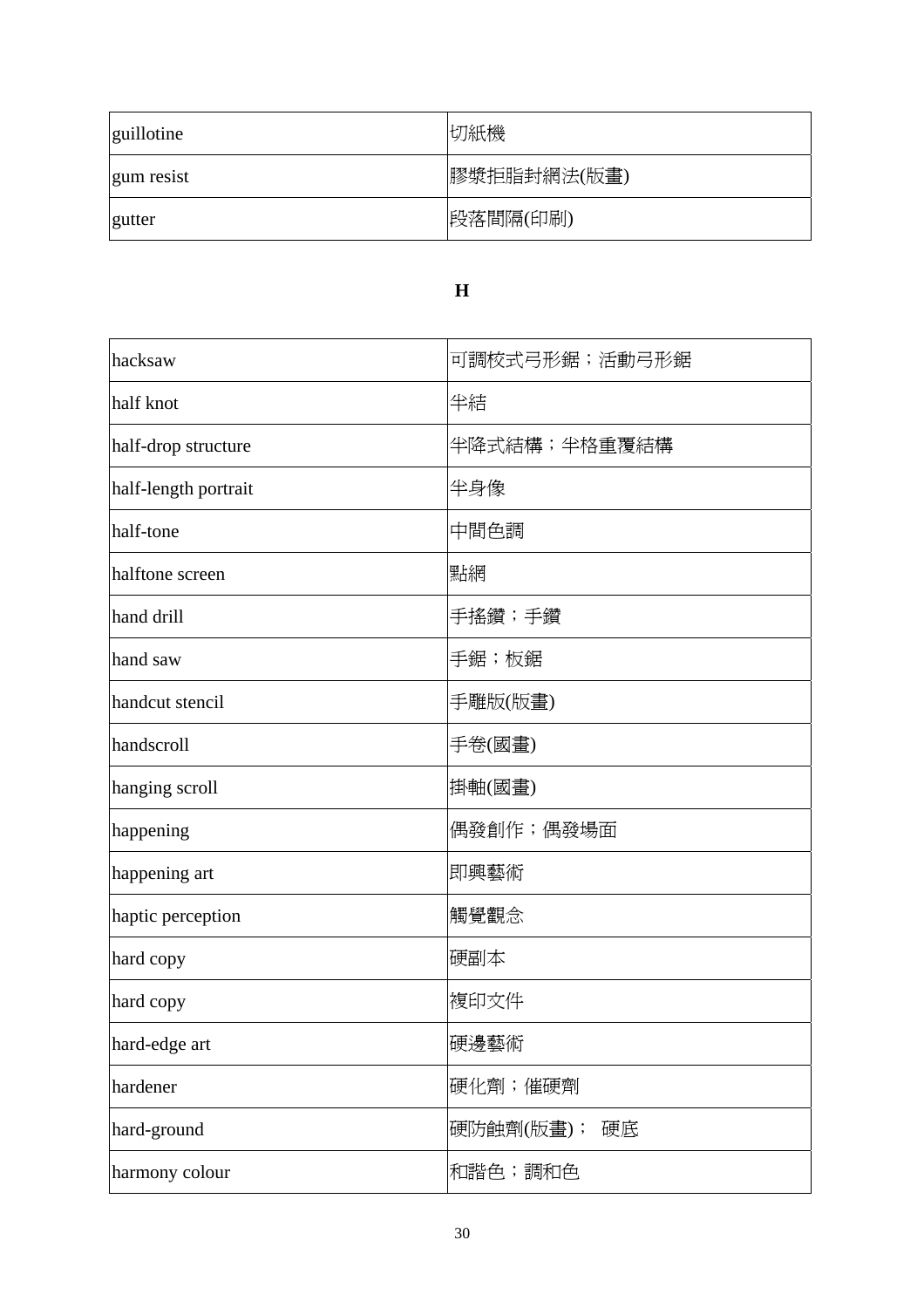| hatching                 | 排線法        |
|--------------------------|------------|
| headpiece                | 文首裝飾插圖     |
| head-to-foot arrangement | 天地線排列法(印刷) |
| heat transfer stencil    | 熱移印紙(版畫)   |
| hieroglyphics            | 象形文字       |
| high contrast            | 高對比; 強反差   |
| high finish paper        | 高光紙        |
| high key                 | 高色調;高調子    |
| high light               | 高光         |
| hill jar (boshan lu)     | 博山爐        |
| Hi-tech                  | 高科技        |
| hole cutter              | 開孔器        |
| hollow relief            | 空心浮雕       |
| hologram                 | 全息攝影       |
| horizon line             | 水平線 ;地平線   |
| horizontal format        | 橫向版式       |
| hue                      | 色相         |
| Humanism                 | 人文主義       |
| hump moulding            | 凸模法        |

**I** 

| icon        | 聖像;聖像畫;圖象 |
|-------------|-----------|
| Image       | 圖象        |
| iconography | 圖象學       |
| idea        | 意念;構思     |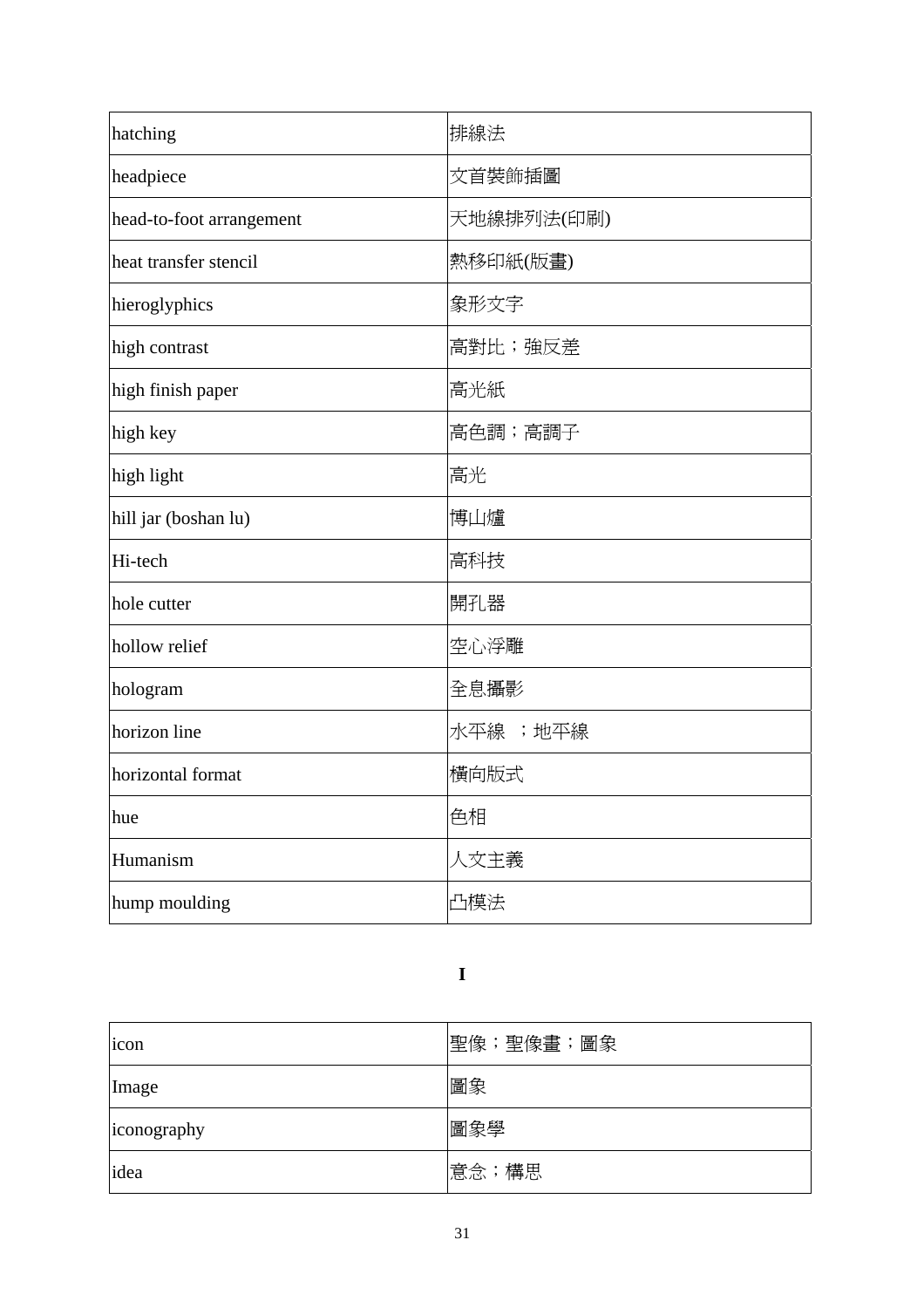| ideology              | 意識形態                       |
|-----------------------|----------------------------|
| illumination          | 彩色插圖;貼金裝飾圖                 |
| illusion              | 幻覺;錯覺                      |
| Illustration          | 插畫;插圖                      |
| Image                 | 形象                         |
| image area            | 有效印刷範圍                     |
| imagesetter           | 圖象排版輸出機                    |
| imagination           | 想像;想像力                     |
| impasto, pastose      | 厚塗法                        |
| import                | 輸入                         |
| imposition            | 組版;整版                      |
| imposition, typeset   | 排版                         |
| impression            | (1)印象,(2)印圖(雕版等),(3)底色(油畫) |
| Impressionism         | (1)印象派, (2)印象主義            |
| imprimatura, priming  | 繪畫底色                       |
| incense powder figure | 香粉玩偶;香粉造像                  |
| incunabula            | (1)古本, (2)古版畫              |
| indian ink            | 繪圖墨汁                       |
| indigo                | 靛青;藍靛                      |
| indirect screen       | 間接網(版畫)                    |
| individual experience | 個人經驗                       |
| infix                 | 插入(設計)                     |
| informal balance      | 非對稱均衡                      |
| in-glaze              | 釉裡彩(陶藝)                    |
| inlay                 | 鑲嵌法                        |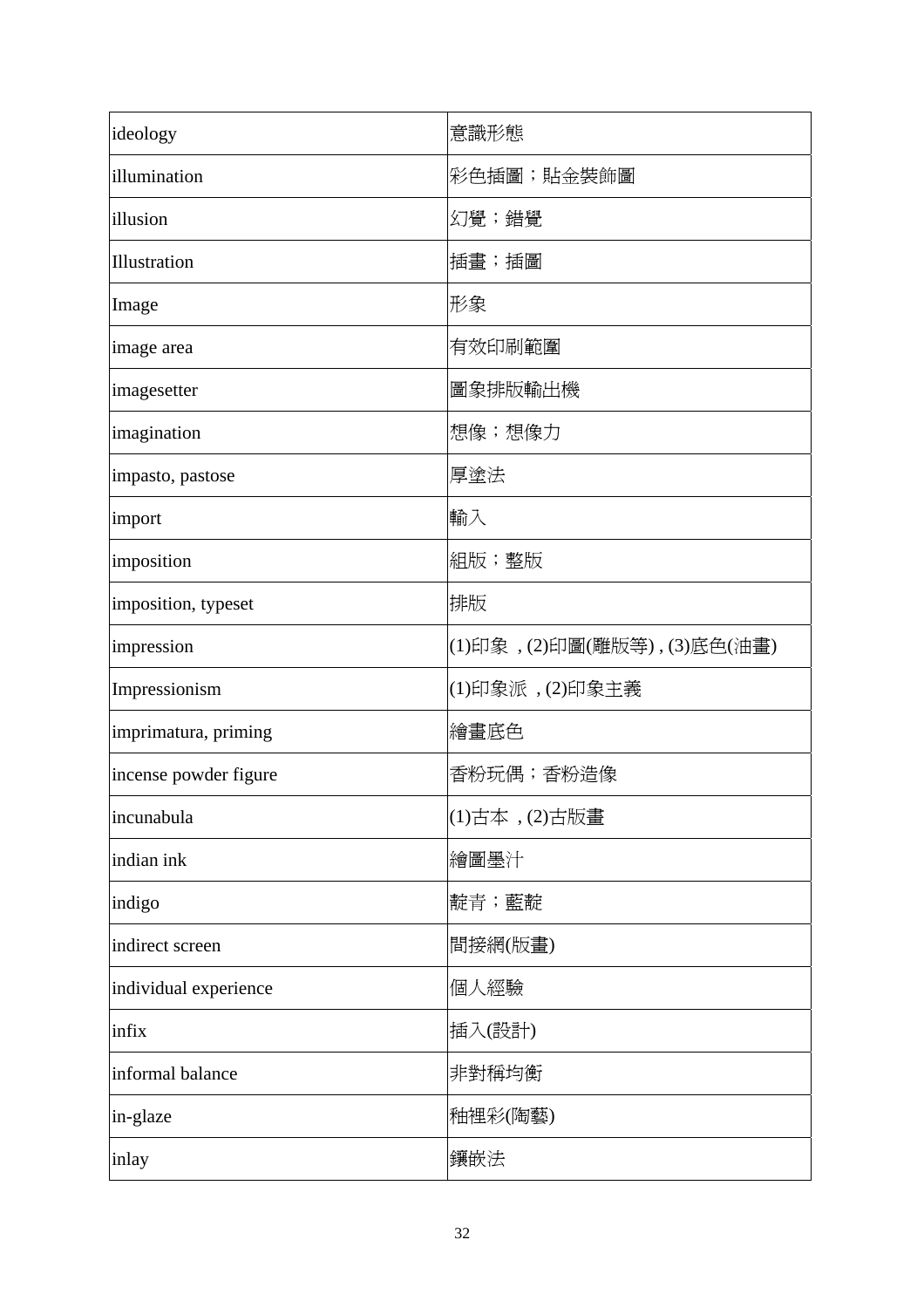| ink roller                                 | 油墨轆         |
|--------------------------------------------|-------------|
| input device                               | 輸入裝置        |
| inscription                                | 碑文(書法);題跋   |
| insert                                     | 插頁(印刷)      |
| inside title                               | 小標題(印刷);內標題 |
| inspiration                                | 靈感          |
| installation art                           | 裝置藝術        |
| instant camera                             | 即影即有相機      |
| instructional symbol                       | 指示性符號       |
| intaglio                                   | 凹版(版畫)      |
| intensity, chroma                          | 彩度;艷度       |
| interior decoration                        | 室內裝飾        |
| interior design                            | 室內設計        |
| interlocking                               | 交錯組合        |
| intermediate                               | 間色          |
| interpret                                  | 詮釋          |
| intuition                                  | 直覺          |
| ionic order                                | 愛奧尼亞柱式(建築)  |
| iron plane                                 | 鐵鉋          |
| Islamic Art                                | 回教藝術        |
| ISO (International Standards Organisation) | 國際標準紙度      |
| italic                                     | 斜體字; 意大利體   |

# **J**

| jewellery making | 珠寶製作<br>首飾製作 |  |
|------------------|--------------|--|
|------------------|--------------|--|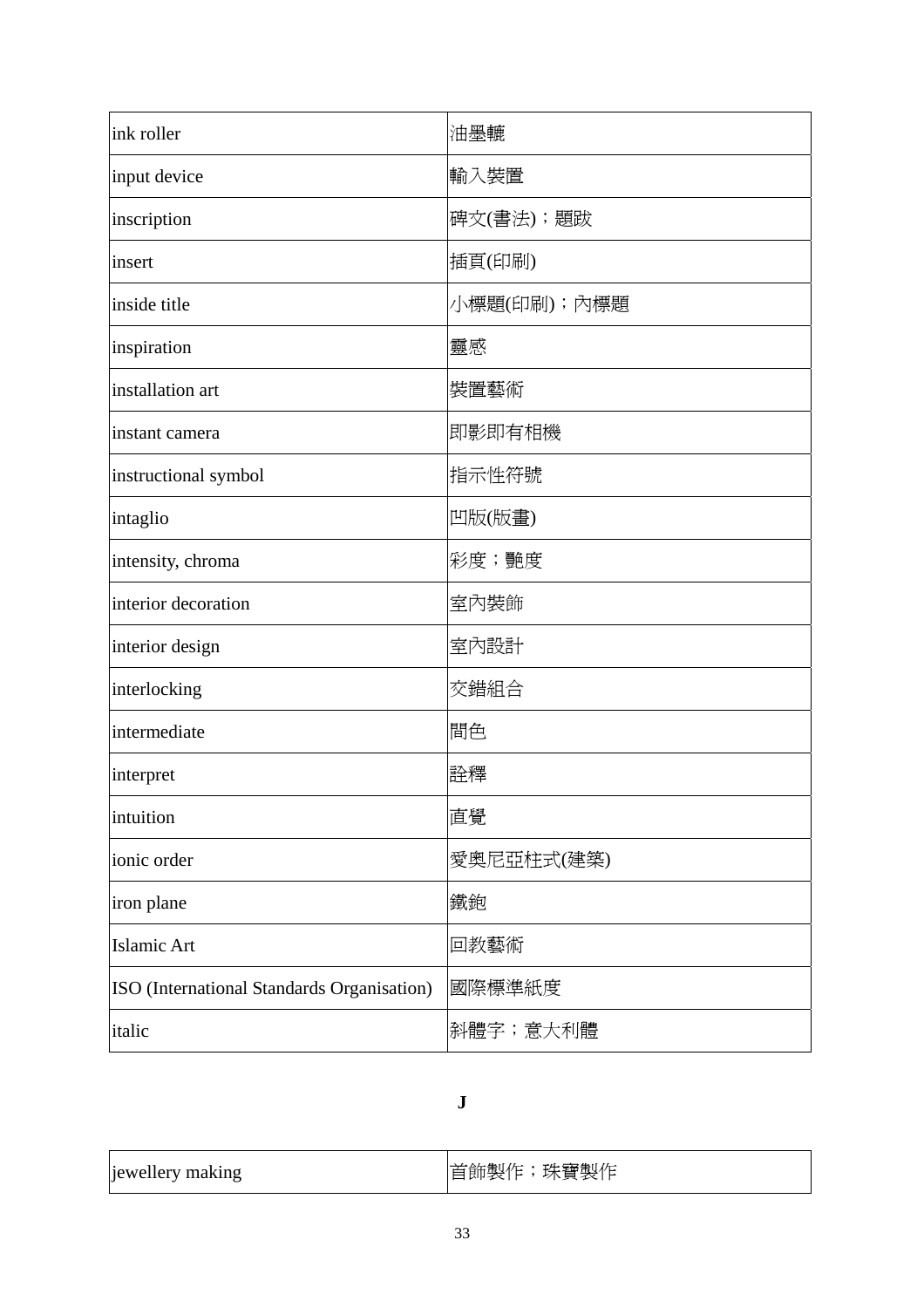| jiggering and jolleying | 內旋與外旋法(陶藝)            |
|-------------------------|-----------------------|
| jigsaw puzzle           | 拼圖遊戲                  |
| joint                   | $(1)$ 接口, $(2)$ 榫口(木) |
| judgment                | 判斷                    |

### **K**

| kaleidoscope   | 萬花筒            |
|----------------|----------------|
| kerning        | 字距             |
| key numbers    | 索引號碼(印刷)       |
| kick wheel     | 腳動拉坯機          |
| kiln bat       | 窯板             |
| kiln loading   | 裝窯             |
| kiln packing   | 入窯             |
| kiln shelf     | 窯板             |
| kiln sitter    | 電窯溫度控制器        |
| kiln unloading | 出窯             |
| kiln unpacking | 出窯             |
| kinetic art    | 動感藝術           |
| kinetic        | 動感             |
| kit-cat        | 半身畫像           |
| kitsch         | 拙劣作品           |
| knead          | 捏製;揉捏          |
| kneaded eraser | 木炭素描擦膠;泥橡皮擦    |
| kneaded rubber | 泥膠擦;特軟擦膠;特軟橡皮擦 |
| knitting       | 編織法;結繩法        |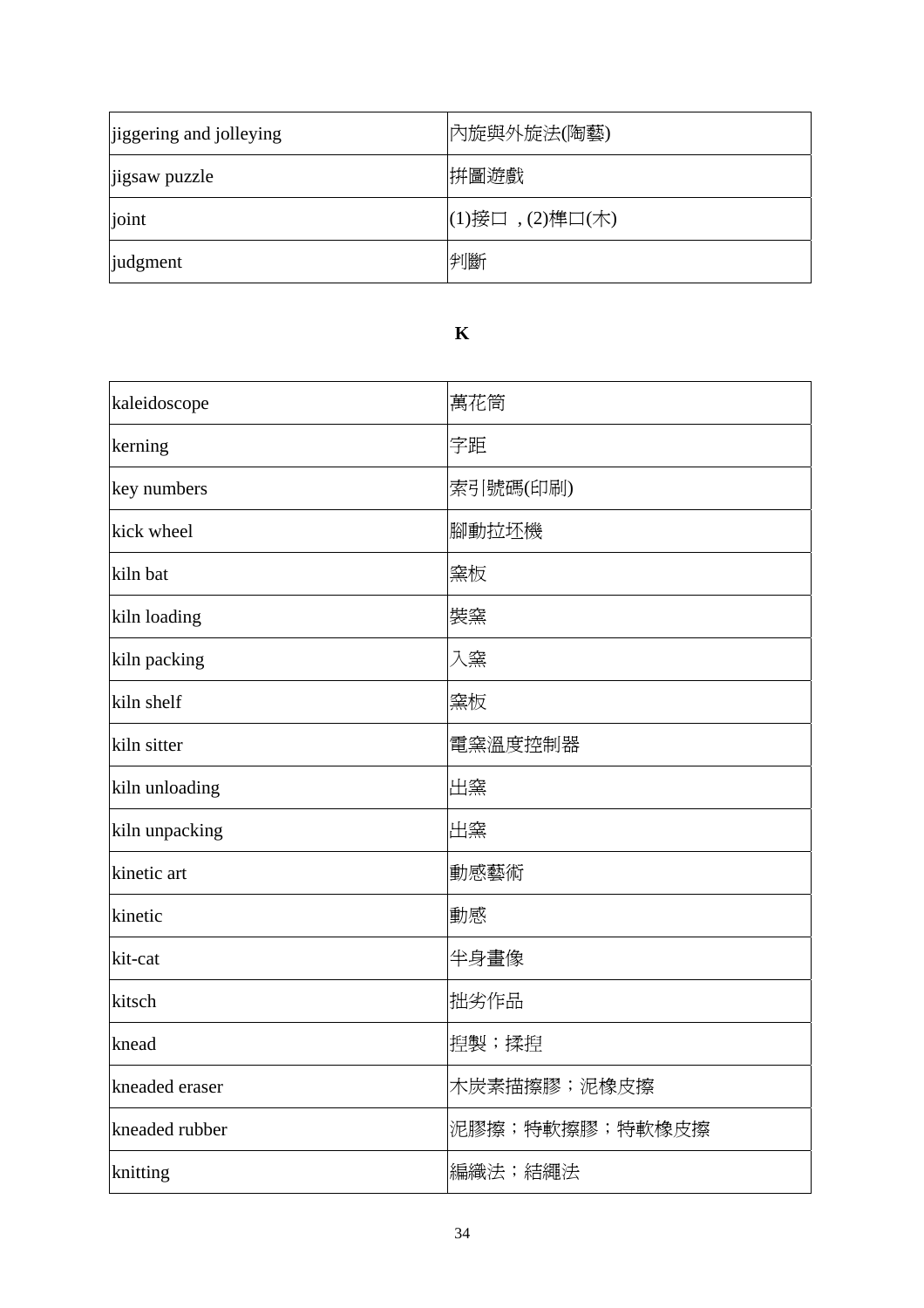| knot   | 花結(工藝) |
|--------|--------|
| Kore   | 古希臘女雕像 |
| Kouros | 古希臘男雕像 |

# **L**

| lace, border       | (1)抽紗, (2)圍邊; 花邊    |
|--------------------|---------------------|
| lacquer            | 叻架;光漆;亮漆;漆          |
| lacquer method     | 叻架法;光漆封網法           |
| lacquered-wood     | 漆木                  |
| lamination         | 過膠                  |
| land art           | 地景藝術                |
| landscape          | (1)風景 , (2)橫排格式     |
| landscape painting | 風景畫                 |
| lantern design     | 花燈設計                |
| lantern design     | 綵燈設計                |
| l'art pour l'art   | 爲藝術而藝術              |
| lay figure         | 人體活動模型              |
| layout             | (1)版位, (2)版面設計;設計草圖 |
| layout paper       | 草圖紙                 |
| leaders            | 虛線;導點(印刷);點線        |
| leading            | 行距                  |
| leaflet            | 單張                  |
| leather hard       | 半乾濕;皮革硬度(陶藝)        |
| leather-work       | 皮工;皮革工              |
| lens               | 鏡頭                  |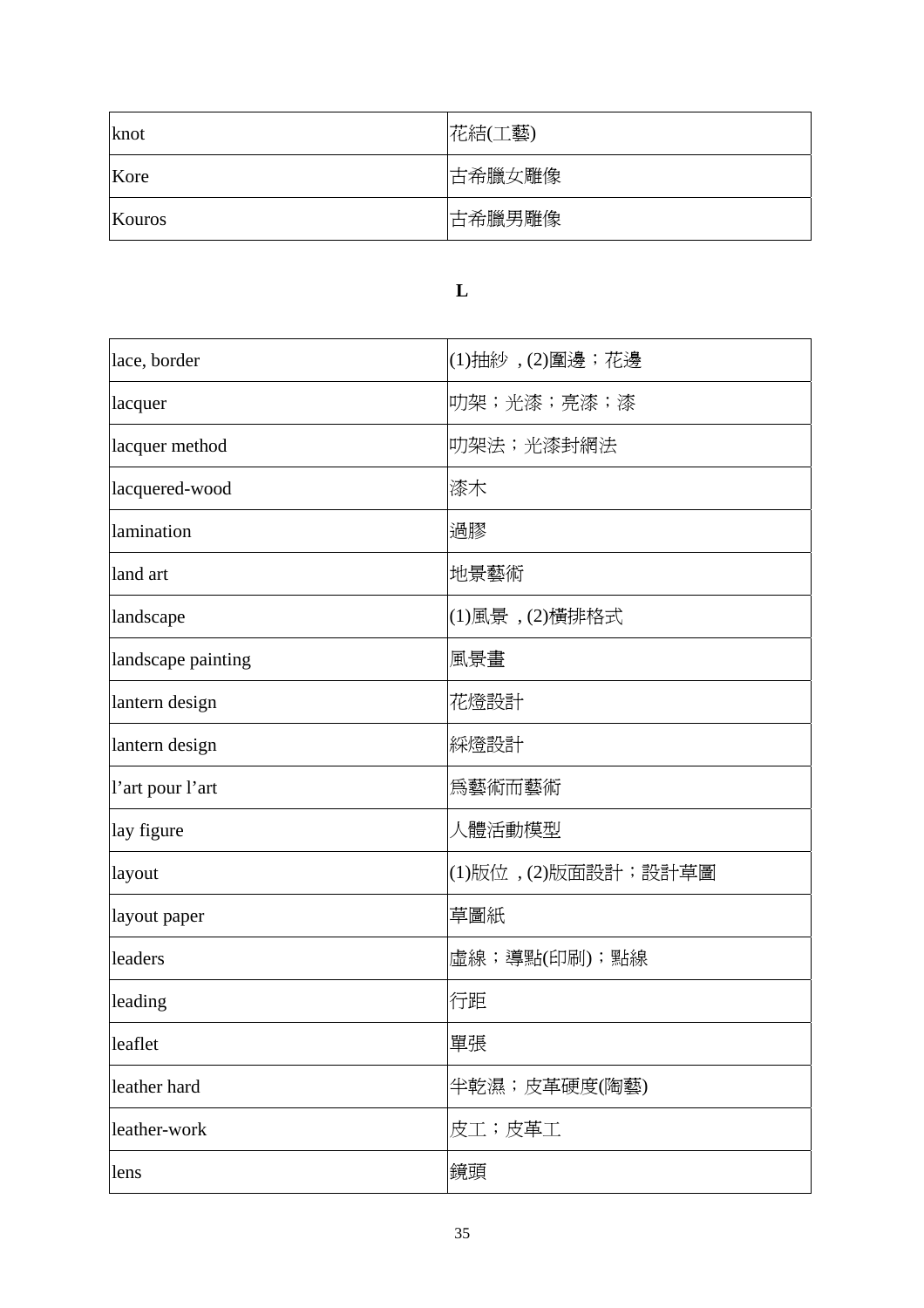| letterhead                   | 信頭設計                       |
|------------------------------|----------------------------|
| lettering                    | 徒手字體設計;書寫                  |
| letterpress                  | 活版印刷                       |
| life drawing                 | 寫生                         |
| lift ground etching          | 剝離蝕刻法;糖水細點蝕刻法(版畫)          |
| light-box                    | 燈箱                         |
| light line                   | 幼線                         |
| light senitive               | 感光乳劑(版畫)                   |
| limning                      | 刻劃;描述                      |
| line conversion              | 線條變化                       |
| line copy                    | 線條原稿                       |
| line negative                | 線條陰繪                       |
| line work                    | (1)線性畫, (2)線條版(印刷), (3)鋼筆畫 |
| linear                       | 線的                         |
| linear composition           | 線條構圖                       |
| linear drawing               | 白描;線條素描;雙勾                 |
| linear magnification         | 直線放大率                      |
| linear perspective           | 線性透視                       |
| lino-block                   | 麻膠版;膠版                     |
| lino-cut                     | 麻膠版畫;膠刻                    |
| linseed oil                  | 亞麻仁油                       |
| literal description          | 表象描述                       |
| literati paining (wenrenhua) | 文人畫                        |
| lith-film                    | 強反差菲林;色盲片                  |
| litho chalk                  | 石版畫白堊                      |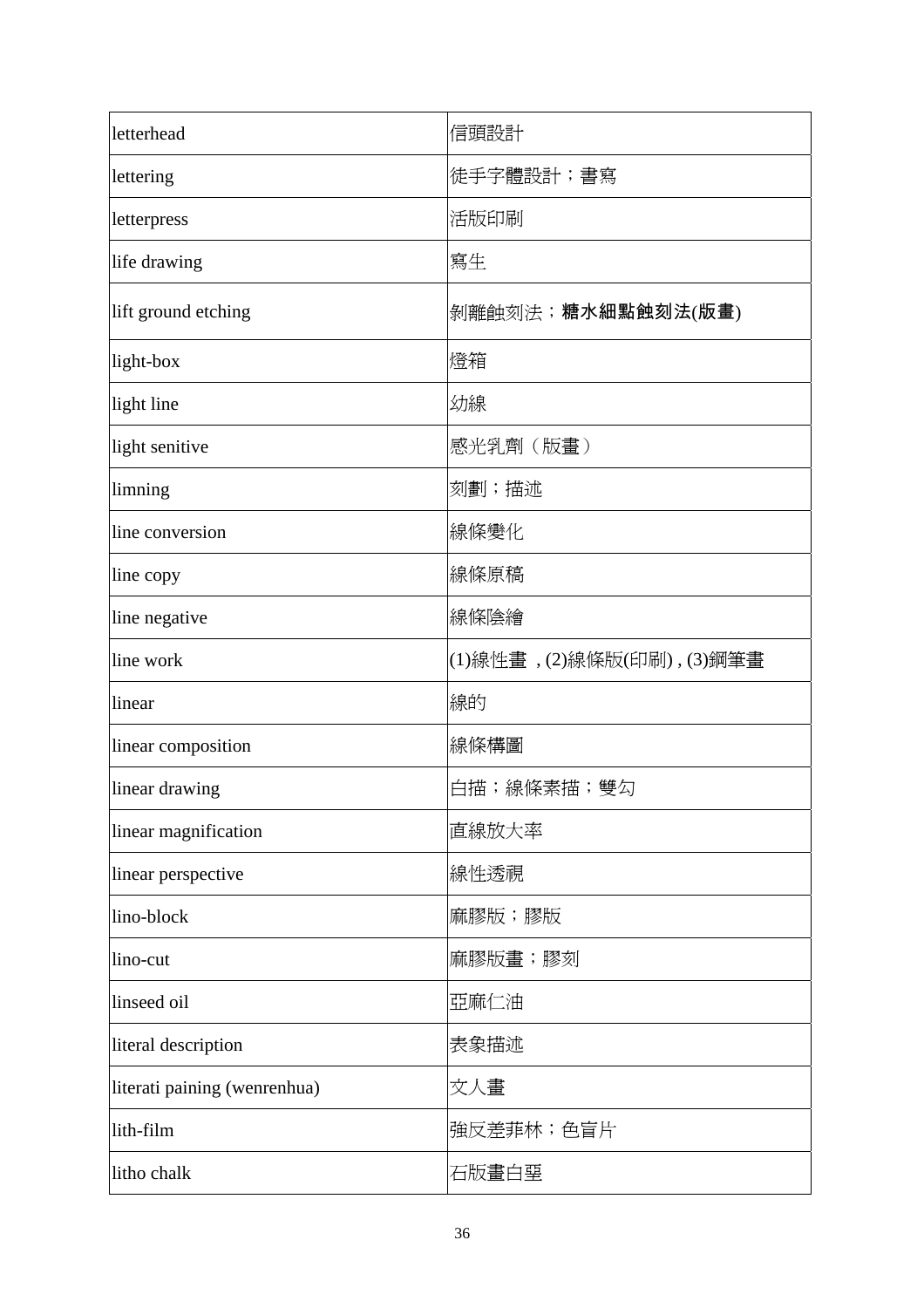| litho ink           | 石版畫油墨            |
|---------------------|------------------|
| lithography         | 石印               |
| litho plate         | 石版               |
| local art           | 本土藝術;地區性藝術;鄉土藝術  |
| local colour        | 物體本身色彩           |
| logo                | 標誌               |
| logogram            | 標誌               |
| logotype            | (1)文字圖象, (2)文字標誌 |
| long-focus lens     | 長距離鏡             |
| lost-wax casting    | 失蠟鑄造法            |
| low key             | 低色調;低調子          |
| lower-case          | 小草字母;小楷          |
| lpi (line per inch) | 每吋線數             |
| luminosity          | 透光色(繪畫)          |
| luminous colour     | 螢光色              |

## **M**

| macrame         | 繩結;繩藝    |
|-----------------|----------|
| macro lens      | 微距鏡      |
| Maesta          | 基督君王像    |
| magazine        | 相機捲片盒;雜誌 |
| magenta         | 洋紅(印刷)   |
| make up         | 版面準備(設計) |
| mallet          | 木槌       |
| man-made object | 人造物體     |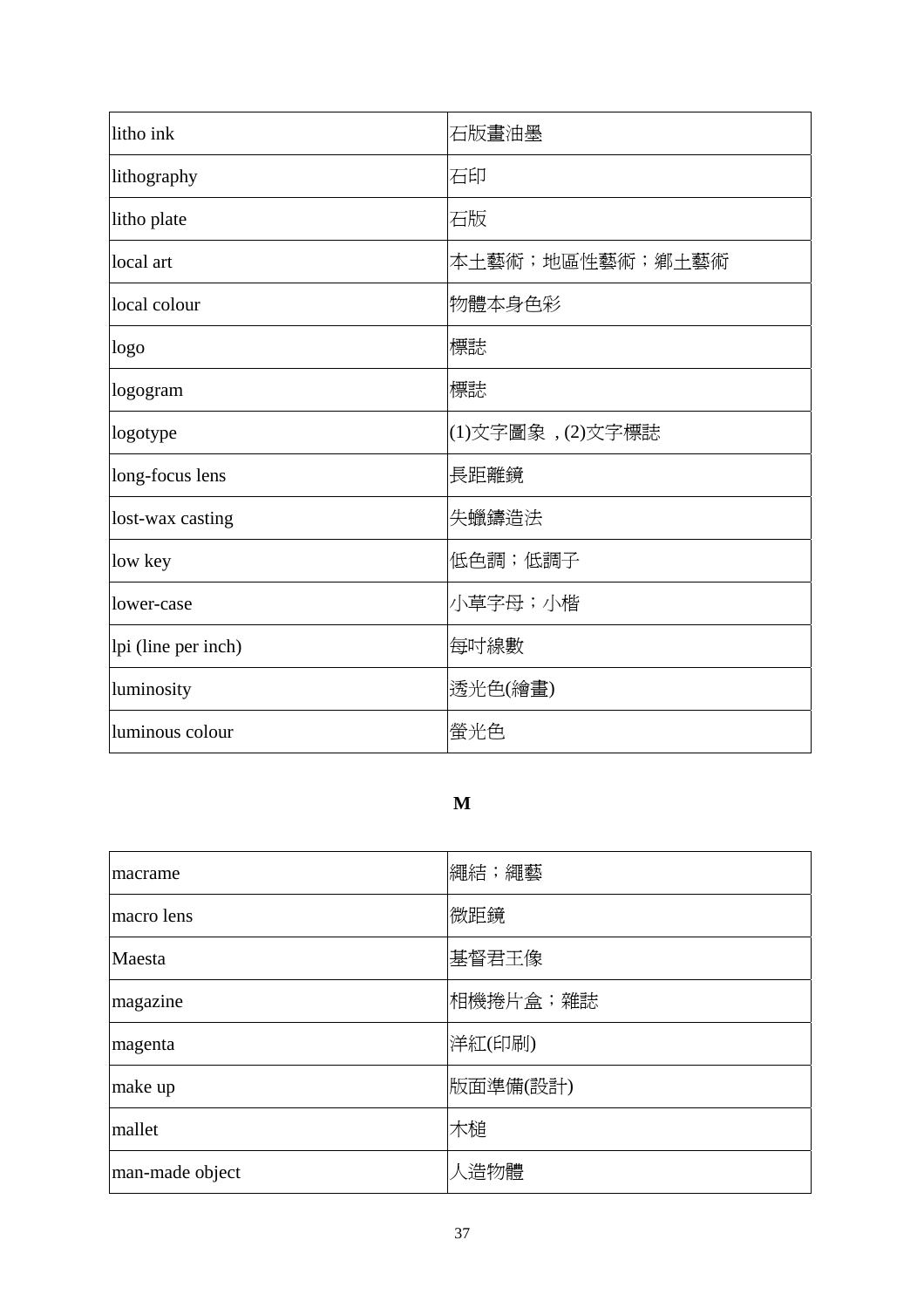| man-made shape  | 人造形狀           |
|-----------------|----------------|
| Mannerism       | 形式主義;風格主義;矯飾主義 |
| manual          | 用手操作的          |
| manuscript      | 手稿             |
| maquette        | 雕塑小型稿          |
| marble          | 大理石;雲石         |
| marble glaze    | 絞胎釉(陶藝)        |
| marbling        | 水油法            |
| margin          | 頁邊             |
| marker          | 箱頭筆            |
| mark-making     | 痕跡創作           |
| mask            | 面具;面譜          |
| mask            | 遮蓋             |
| masking         | 修色法;遮色法        |
| masking-tape    | 噴油用膠紙          |
| masking-tape    | 縐紋膠紙           |
| mass production | 大量生產           |
| masterpiece     | 大作;大師作品;代表作;名作 |
| master plan     | 原稿             |
| masterprint     | 原版             |
| match stick     | 火柴枝            |
| material        | 物料             |
| Materialism     | 物質主義;唯物主義      |
| mat-pattern     | 蓆印紋            |
| matte           | 啞光             |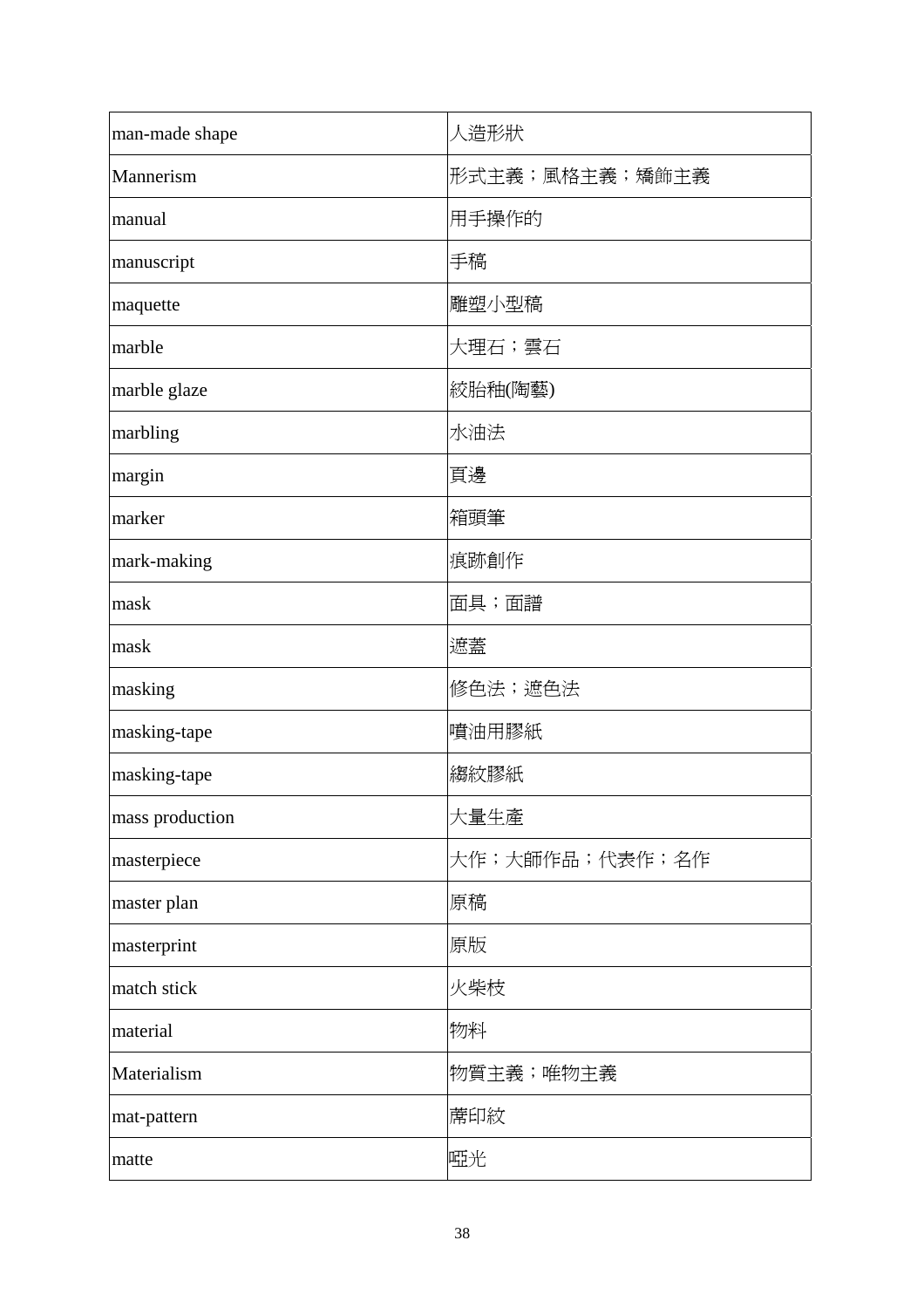| mechanic form         | 機械造形                 |
|-----------------------|----------------------|
| mechanical drawing    | 機械繪圖                 |
| mechanical function   | 機械功能                 |
| mechanical shape      | 機械形象                 |
| media                 | 媒介(眾數)               |
| Medieval Art          | 中世紀藝術                |
| medium                | 媒介(單數)               |
| medium tone           | 中間調子                 |
| Mercator projection   | 麥卡托投影法               |
| metacognition         | 後設認知                 |
| metal foil            | (1)金屬紙, (2)錫紙        |
| metal gilding         | 鏤金                   |
| metallic finish       | 表面金屬處理               |
| metaphor              | 比喻                   |
| Metaphysical          | 玄學的                  |
| Metaphysical          | 形而上的                 |
| Metaphysical painting | 形而上學繪畫               |
| methylated spirit     | 工業火酒                 |
| mezzotint             | (1)美柔汀法 , (2)磨刻法(版畫) |
| middle ground         | 中景                   |
| middle tone           | 中間調子                 |
| mimeograph            | 油印                   |
| miniature             | 纖細物;纖細畫              |
| minimal art           | 至簡藝術                 |
| minimal art           | 極少藝術;極限藝術            |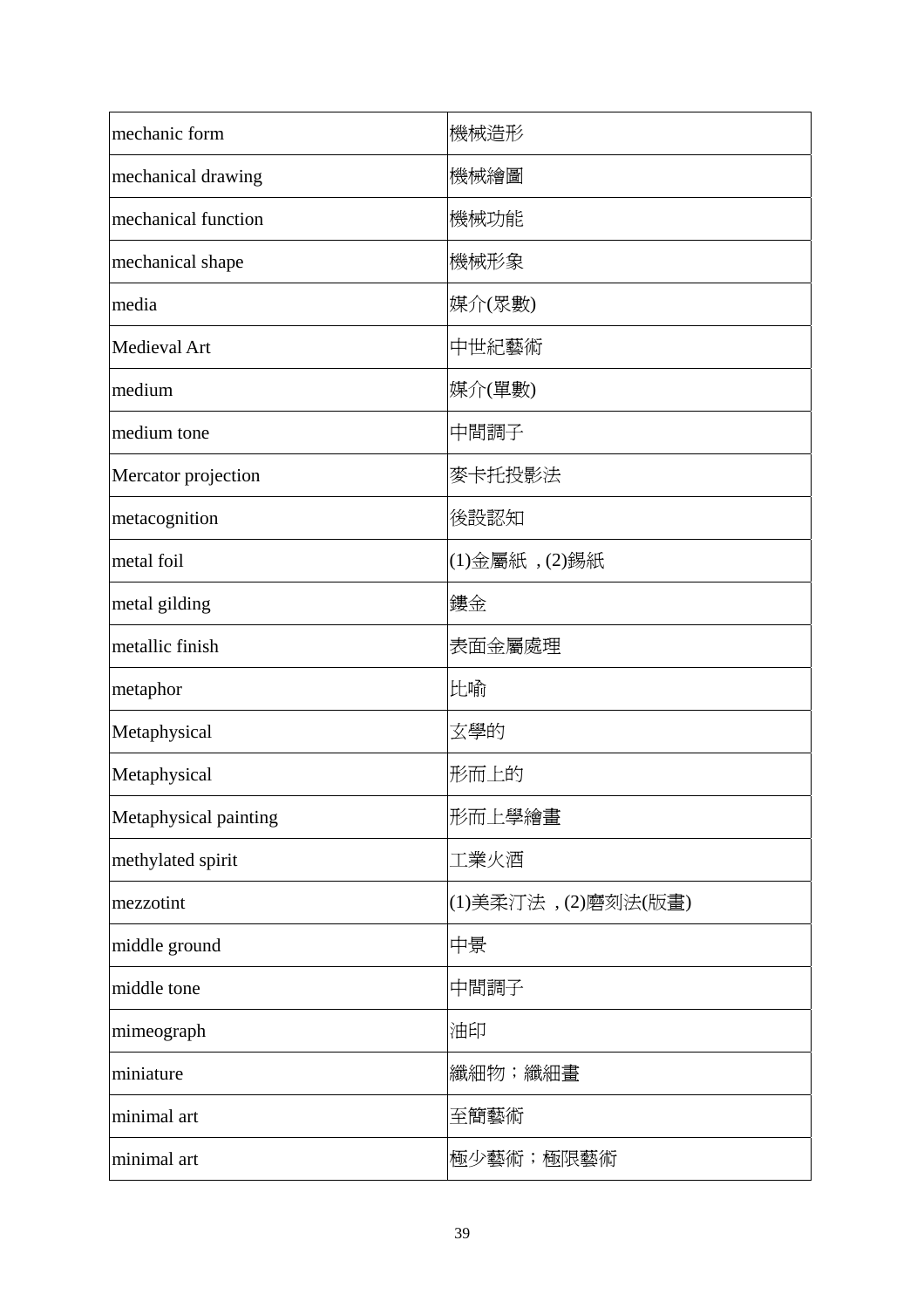| mirror image           | 倒影;反像            |
|------------------------|------------------|
| mixed media            | 混合媒介             |
| mixing dish            | 調色碟              |
| mobile                 | 活動雕塑;動態雕塑        |
| mock up                | 打樣(印刷);樣張        |
| mock-up drawing        | 手辦圖              |
| model                  | 模特兒;模型           |
| model making           | 模型製作             |
| scale model            | 模型               |
| modelling              | 塑造               |
| modeling clay          | 手工泥              |
| modelling tool         | 泥批;泥塑工具          |
| modem                  | 數據機;調解器          |
| modern art             | 現代藝術             |
| modes of painting      | 繪畫形式             |
| modular                | 人體尺度基準單位         |
| moiré                  | 暈紋;撞網;疊網紋樣       |
| monochrome             | 單色               |
| monogram               | 花押               |
| monotype printing      | 單幅版畫;獨幅版畫        |
| montage                | 蒙太奇              |
| montage, photomontage  | 攝影特技             |
| monumental inscription | (1)石刻文字;碑文,(2)碑刻 |
| mood                   | 氣氛               |
| mood colour            | 情緒色彩             |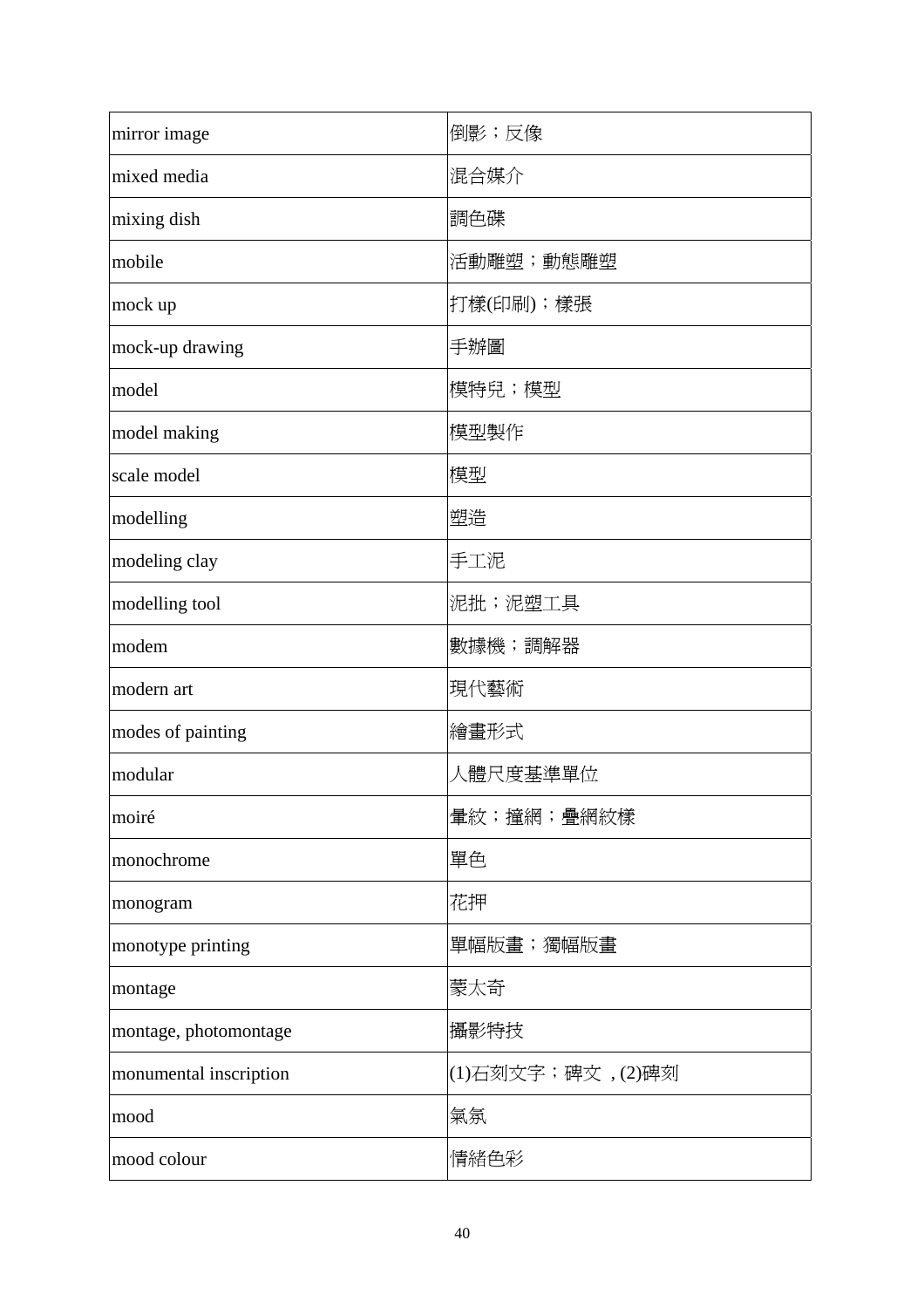| mordant           | 腐蝕劑           |
|-------------------|---------------|
| mortar and pestle | 研缽與杆          |
| mosaics           | 鑲嵌畫           |
| motif             | 基本形;基本花紋;設計單元 |
| motor drive       | 連環快拍          |
| mottled finish    | 斑紋效果          |
| mould             | 模             |
| moulding          | 印模            |
| mounting board    | 裱畫紙板          |
| Movement          | 動態;運動         |
| multiple print    | 複數性版畫         |
| mural             | 壁畫            |
| museum            | 博物館           |
| muted colour      | 柔和色; 啞色       |

# **N**

| <b>Nabis</b>  | 先知派       |
|---------------|-----------|
| nail punch    | 針形衝頭;針衝   |
| naïve art     | 天真藝術;稚拙藝術 |
| natural form  | 自然形體      |
| natural shape | 自然形狀      |
| Naturalism    | 自然主義      |
| nature morte  | 靜物        |
| needle file   | 針銼        |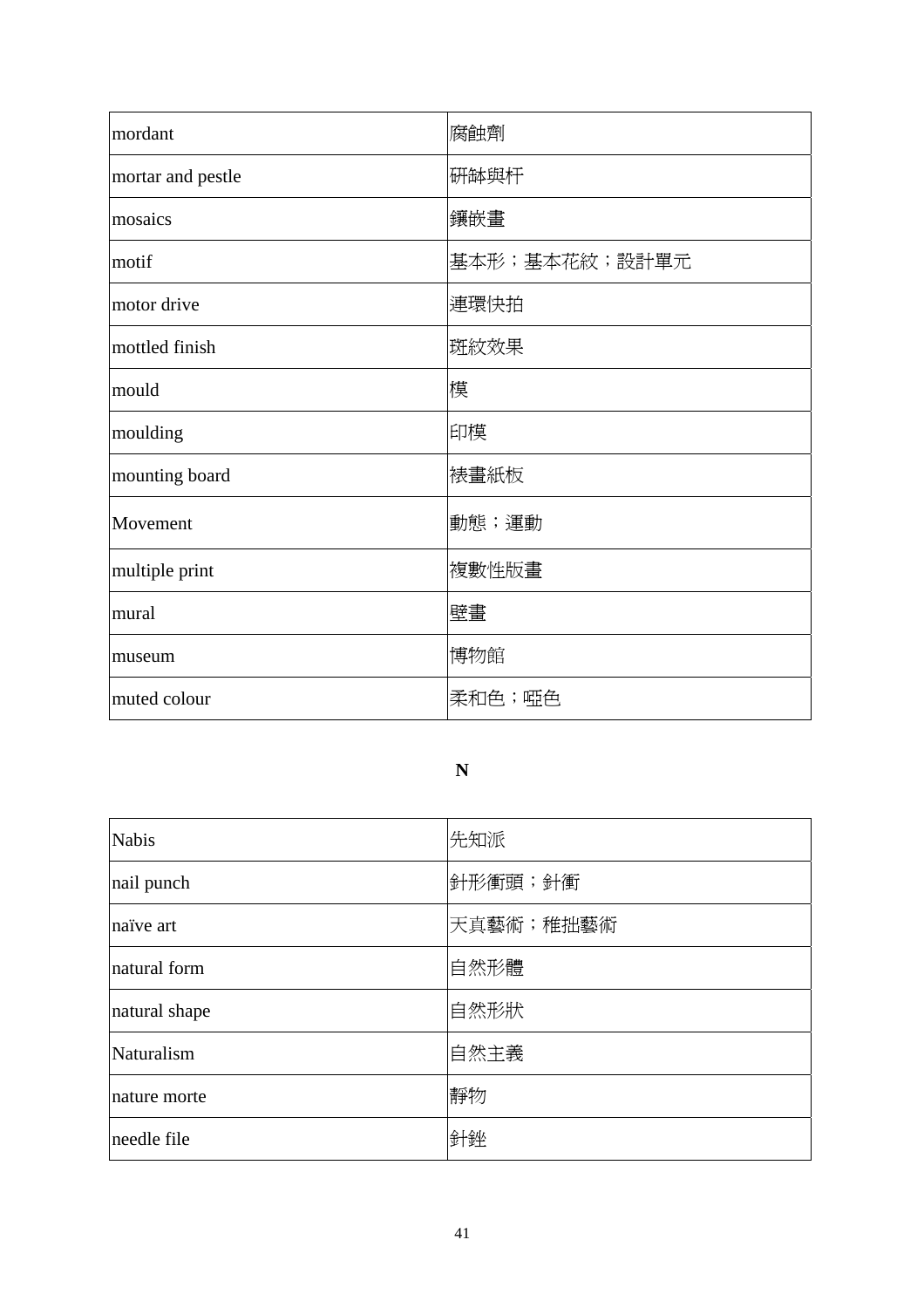| needle-weaving           | 針織             |
|--------------------------|----------------|
| Negative                 | 底片;負片          |
| Negative space           | 負空間            |
| Neo-Classicism           | 新古典主義          |
| Neo-Impressionism        | 新印象主義          |
| neutral colour           | 中性色            |
| <b>New Realism</b>       | 新寫實主義          |
| newsprint paper          | 白報紙;白新聞紙;白新聞報紙 |
| Niche                    | 壁龕             |
| nine-square division     | 九宮格            |
| nitric acid              | 硝酸             |
| non-figurative painting  | 非具象畫           |
| non-hardening clay       | 不硬化黏土(陶藝)      |
| non-utilitarian ceramics | 非實用性陶器         |
| Northern School Painting | 北宗畫            |

# **O**

| lobelisk              | 古埃及紀功碑; 尖頂四面碑; 埃及方尖塔 |
|-----------------------|----------------------|
| objective             | 目標; 客觀               |
| objective drawing     | 客觀繪描;實物寫生            |
| ochre                 | 淡黃;褐色;赭石色            |
| offset litho printing | 平版石印;柯式石印            |
| offset printing       | 平版印刷;柯式印刷            |
| oil colour            | 油彩                   |
| oil paint             | (1)油畫顏料, (2)油漆       |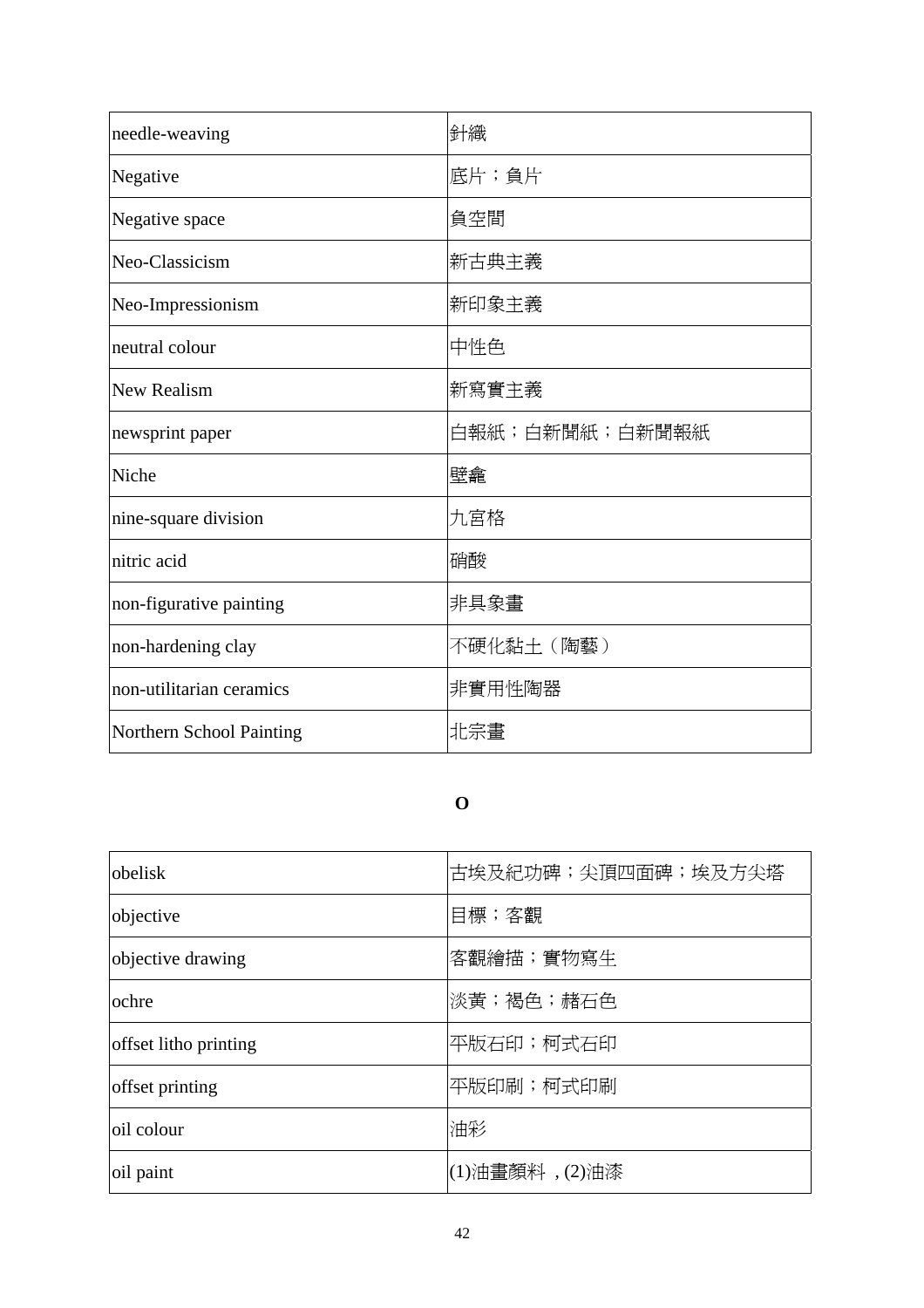| oil painting          | 油畫               |
|-----------------------|------------------|
| oil-pastel            | 油粉彩              |
| oil stone             | 油石               |
| oil-based ink         | 油性墨              |
| one point perspective | 單點透視             |
| on-glaze              | 釉上彩              |
| Onlooker              | 旁觀者              |
| on-the-spot drawing   | 現場素描             |
| on-the-spot drawing   | 實地寫生             |
| Op Art                | 歐普藝術             |
| optical art           | 光效應藝術;視幻藝術       |
| opaque                | 遮光液;遮光劑(攝影)      |
| optical illusion      | 光幻象;視錯覺          |
| Order                 | (1)次序, (2)柱式(建築) |
| Organdie screen       | 紗網               |
| organic form          | 有機形體             |
| origami               | 摺紙藝術;原作          |
| originality           | 獨創性              |
| ornament              | 裝飾品              |
| Ortholith film        | 強反差菲林(攝影)        |
| outline               | 輪廓               |
| overall design        | 四方連續設計;整體設計      |
| overexposure          | 過度曝光             |
| overglaze             | 釉上彩              |
| overhang cover        | 凸出封面             |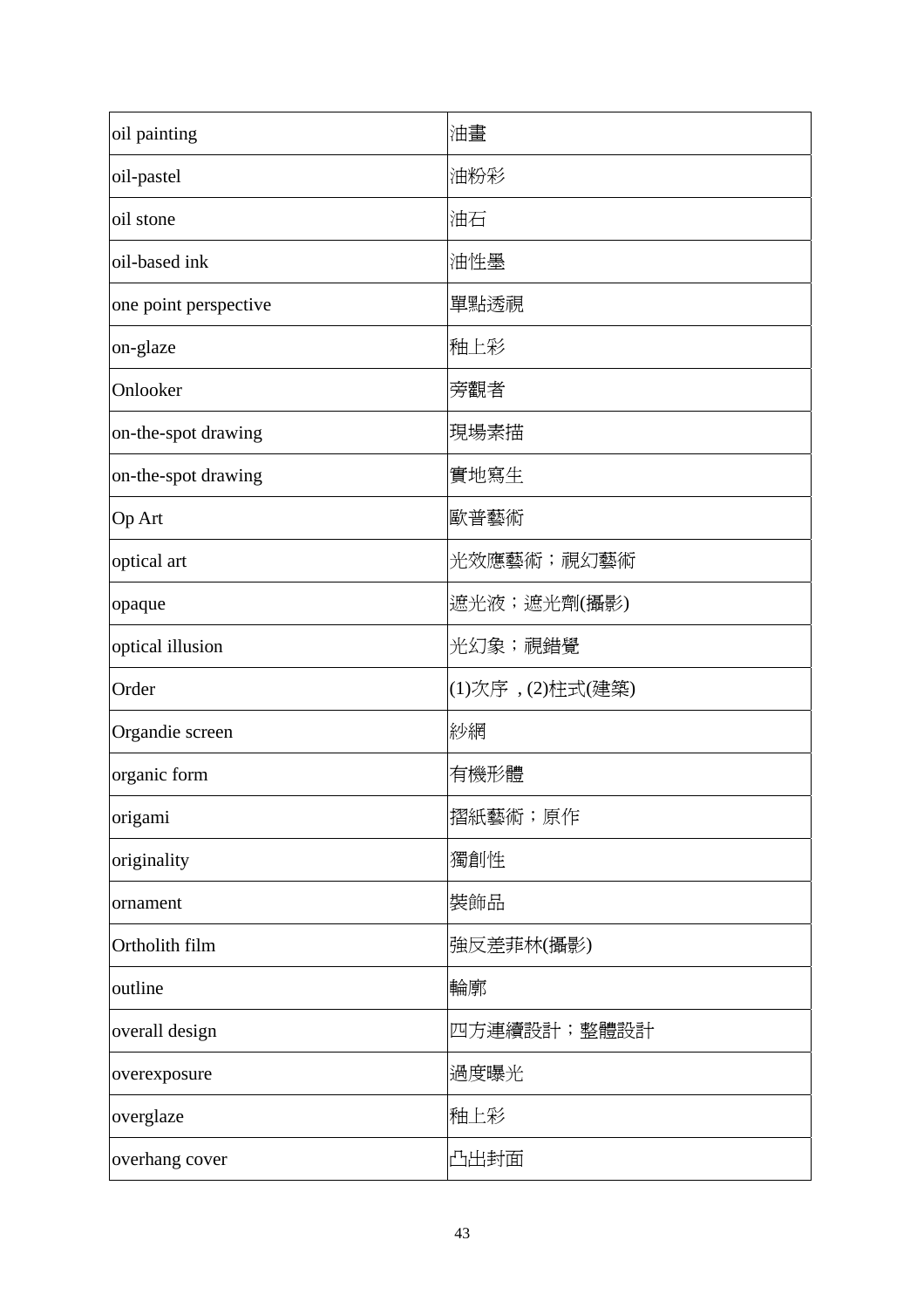| Overlap         | 覆疊      |
|-----------------|---------|
| superimposition | 重疊      |
| Overlay         | 覆蓋      |
| overprint       | 加印;蓋印   |
| Oversize        | 特大; 過大  |
| oxidizing glaze | 氧化釉(陶藝) |

### **P**

| packaging design      | 包裝設計       |
|-----------------------|------------|
| page-content heading  | 頁角標題(印刷)   |
| painted pottery       | 彩陶         |
| Painting              | 繪畫         |
| palette               | 調色板        |
| palette knife         | 調色刀        |
| Pamphlet, booklet     | 小冊子        |
| panorama              | 全景畫        |
| paper dry point plate | 針刻紙板(版畫)   |
| paper lantern         | 紙花燈;紙燈籠    |
| paper print           | 紙版畫        |
| paper stencil         | 紙板;紙模板     |
| paper-cut             | 剪紙         |
| papier-mache          | 紙塑;紙漿工;混凝紙 |
| papiers colles        | 紙張黏貼       |
| Paraffin              | 石蠟         |
| parcel-gilt           | 鎏金         |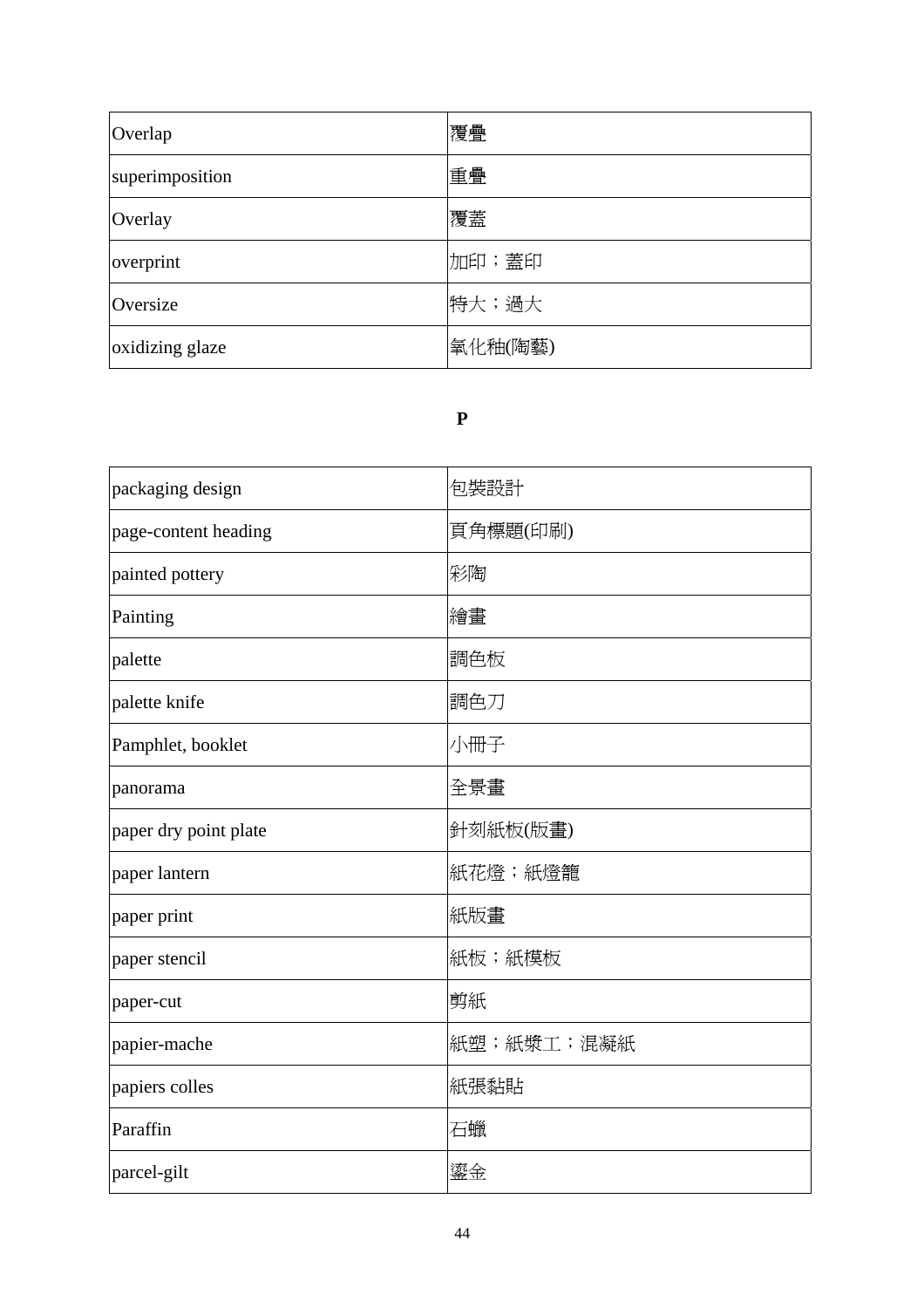| parting agent             | 脫模劑                   |
|---------------------------|-----------------------|
| pastel                    | 粉彩                    |
| Pastose                   | 厚筆觸                   |
| patch work                | 拼布                    |
| Pattern                   | 圖案                    |
| Pattern design            | 圖案設計                  |
| pediment                  | (1)三角楣飾(建築),(2)破風(建築) |
| perception                | 知覺;感覺                 |
| perforate                 | 打孔                    |
| perforated metal          | 有孔金屬片                 |
| performing arts           | 表演藝術                  |
| personal seal             | 私章;個人印章               |
| perspective               | 透視                    |
| perspex                   | 有機玻璃;膠片               |
| Pewter                    | 白躥                    |
| Pewter                    | 錫鑞                    |
| photo-engraving           | 攝影雕刻法;光刻              |
| photo-etching             | 攝影蝕刻法                 |
| photogram                 | 黑影照片                  |
| photographic method       | (1)感光法, (2)攝影法        |
| photography               | 攝影                    |
| photomontage              | 照片拼貼                  |
| Photo-Realism             | 攝影寫實主義                |
| photo-sensitised emulsion | 感光漿                   |
| photo-silkscreen          | 感光法製版網印               |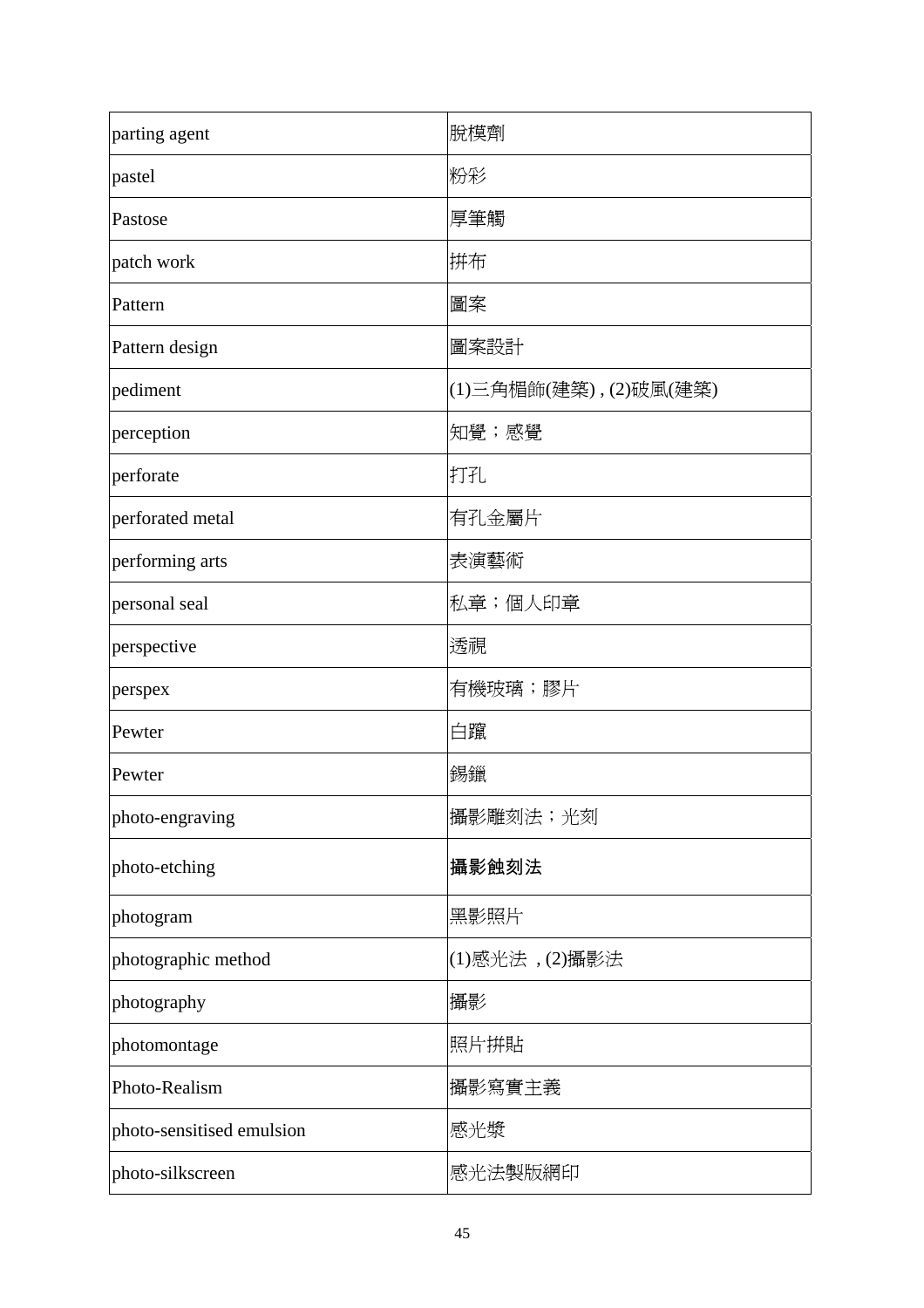| photo-typesetting               | 攝影植字        |
|---------------------------------|-------------|
| pictorial                       | 圖像的         |
| Pieta                           | 聖慟像;聖殤像     |
| pigment                         | 色素;顏料       |
| pincers                         | 釘鉗; 鐵鉗      |
| pinch pot                       | 手揑陶壺        |
| pinching                        | 手揑法(陶藝)     |
| pinhole camera                  | 針孔照相機       |
| pit kiln                        | 穴窯;坑窯       |
| pixel                           | 象素          |
| plan                            | 平面圖         |
| Plaster                         | 石膏          |
| Plaster cast                    | 石膏像         |
| Plaster casting                 | 石膏鑄模        |
| Plastic                         | 塑料          |
| Plastic art                     | 造型藝術;塑造術    |
| Plastic dry point plate         | 針刻塑膠版       |
| Plastic funnel                  | 塑膠漏斗        |
| plasticine                      | 膠泥          |
| plasticity                      | 可塑性         |
| pliers                          | 剪鉗          |
| PMT (photo mechanical transfer) | 影像轉移製片法(攝影) |
| point                           | 點           |
| Pointillism                     | 點描主義;點畫派    |
| polychromatic painting          | 多彩性繪畫       |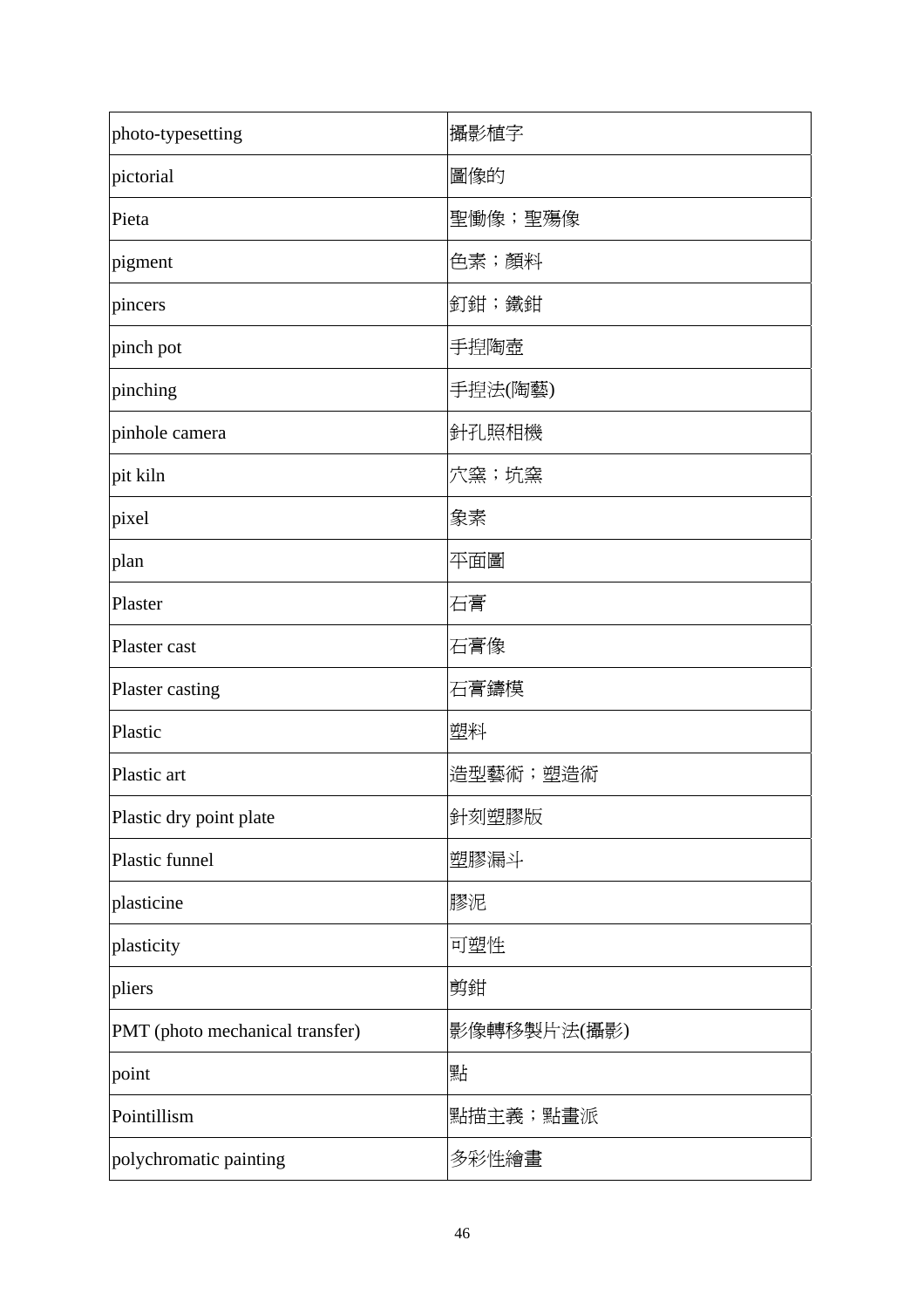| polychrome mosaics   | 彩色鑲嵌                      |
|----------------------|---------------------------|
| polyester            | 聚脂;聚脂纖維                   |
| polyester resin      | 冷凝膠;冷凝樹脂                  |
| polyptych            | (1)多幅組畫﹐(2)祭壇前組畫          |
| Pop Art              | 大眾藝術;普普藝術                 |
| porcelain            | 瓷                         |
| portfolio            | 創作集;作品集                   |
| portrait             | 肖像;豎排格式                   |
| pose, posture        | 姿態                        |
| positive space       | 主體空間;正像空間                 |
| Poster               | 招貼畫;海報                    |
| Post-Impressionism   | (1)後印象主義;後期印象主義 , (2)後期印象 |
|                      | 派                         |
| Post-Modernism       | 後現代主義                     |
| pot lifts            | 起坯鏟                       |
| potter's wheel       | (1)拉坯機, (2)製陶轉盤           |
| pottery              | 陶器                        |
| pouncing             | 用針戳移印畫稿                   |
| powdered resin       | 松香粉;膠粉;樹脂粉末               |
| preliminary drawing  | 草圖                        |
| Pre-Raphaelites      | 拉斐爾前派                     |
| pre-sensitised film  | 感光菲林;感光膠卷(版畫)             |
| pre-sensitised plate | 感光性金屬片(版畫)                |
| presentation drawing | 展示圖                       |
| press moulding       | 壓模;壓模法                    |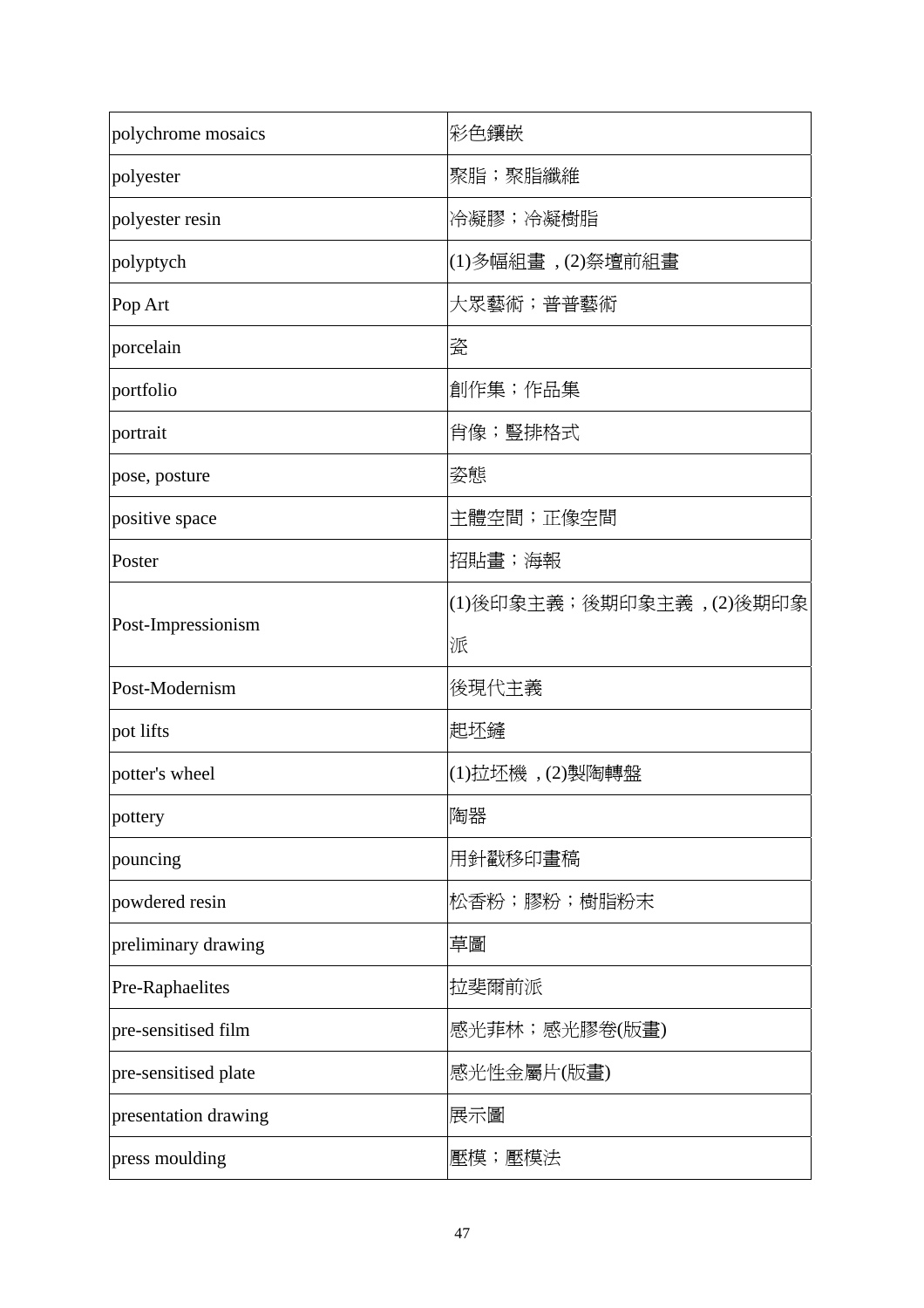| preview                | 預展;預覽          |
|------------------------|----------------|
| primary clay           | 原生黏土           |
| primary colour         | 原色             |
| priming                | 打底             |
| primitive art          | 原始藝術           |
| Primitivism            | 原始主義           |
| principles of design   | 組織原理           |
| Print                  | 印刷品;版畫         |
| <b>Printer</b> font    | 列印字庫           |
| printing reproduction  | 印刷複製           |
| printmaking            | 版畫製作           |
| process                | 過程             |
| Profile                | 全側面像;輪廊        |
| programmer, controller | 溫度控制器          |
| progressive proof      | 改樣(設計)         |
| Project                | 專題習作           |
| proof reading          | 校樣             |
| Proofing               | 打樣             |
| proofing machine       | 打稿機            |
| proofreader's marks    | 校對符號(印刷)       |
| Proportion             | 比例             |
| Props                  | 柱頂             |
| prostyle               | 前柱式            |
| proto-porcelain        | (1)半瓷, (2)原始瓷器 |
| prototype              | 原型             |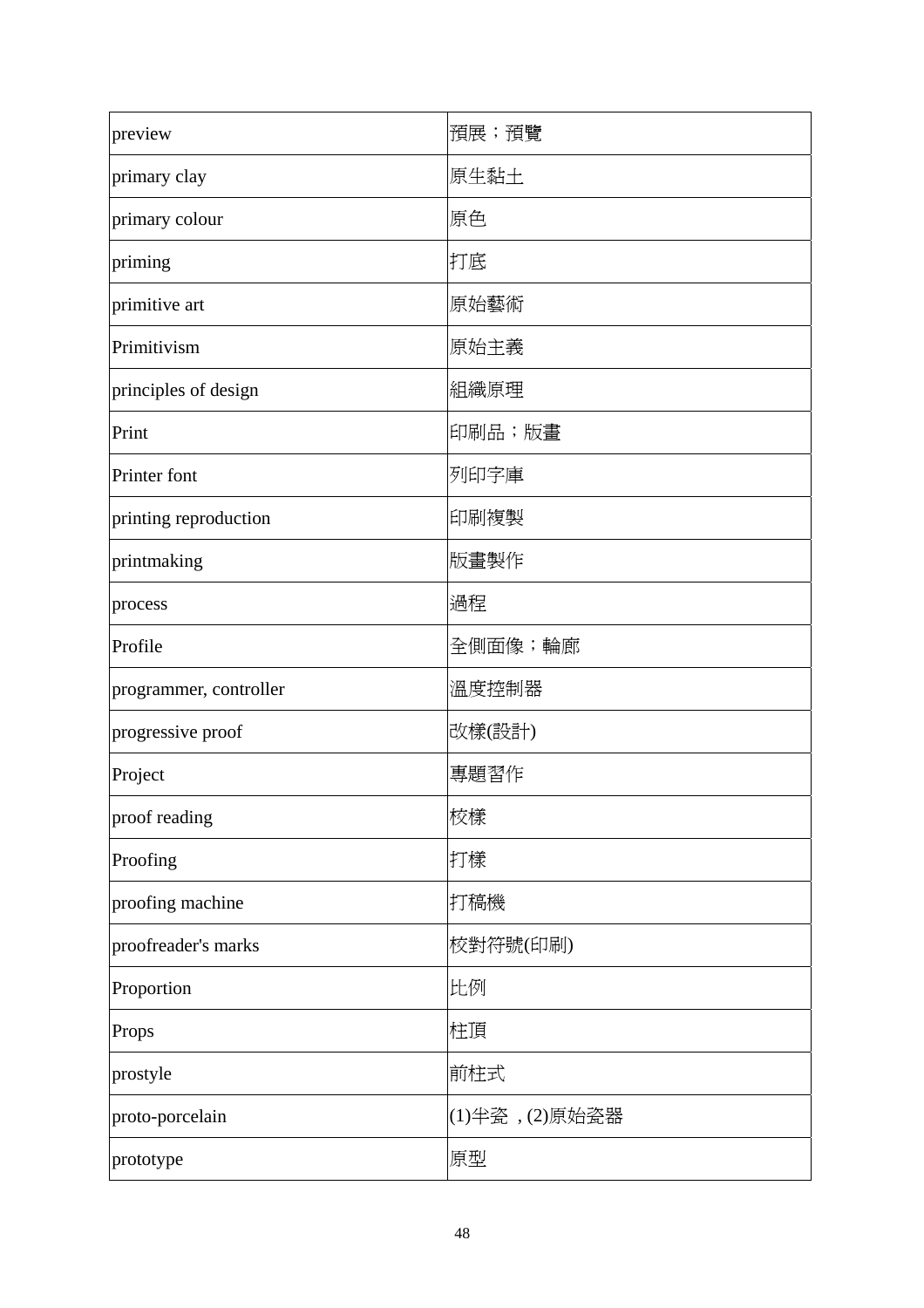| Pyramid                       | $(1)$ 角錐體, $(2)$ 金字塔 |
|-------------------------------|----------------------|
| public art                    | 公共藝術                 |
| public space                  | 公共空間                 |
| pug mill                      | 練泥機                  |
| Puppet making                 | 木偶製作                 |
| pure colour, saturated colour | 純色                   |
| Pyrography                    | 烙畫                   |
| pyrometer                     | 高溫度計(陶藝)             |

# **Q**

| quick sketch | 速寫   |
|--------------|------|
| quilting     | 凸棉繡法 |

### **R**

| Raffia                     | (1)尼龍草, (2)藤    |
|----------------------------|-----------------|
| radial balance             | 放射均衡            |
| rainbow roll               | 彩虹滾色法(版畫)       |
| raised printing            | 浮凸印刷            |
| raku firing                | 樂燒(陶藝)          |
| Random                     | 隨意              |
| RAM (Random Access Memory) | 記憶體;隨機存取存貯器     |
| rasp                       | 木銼              |
| raster image               | 光柵圖象            |
| Realism                    | (1)寫實主義, (2)寫實派 |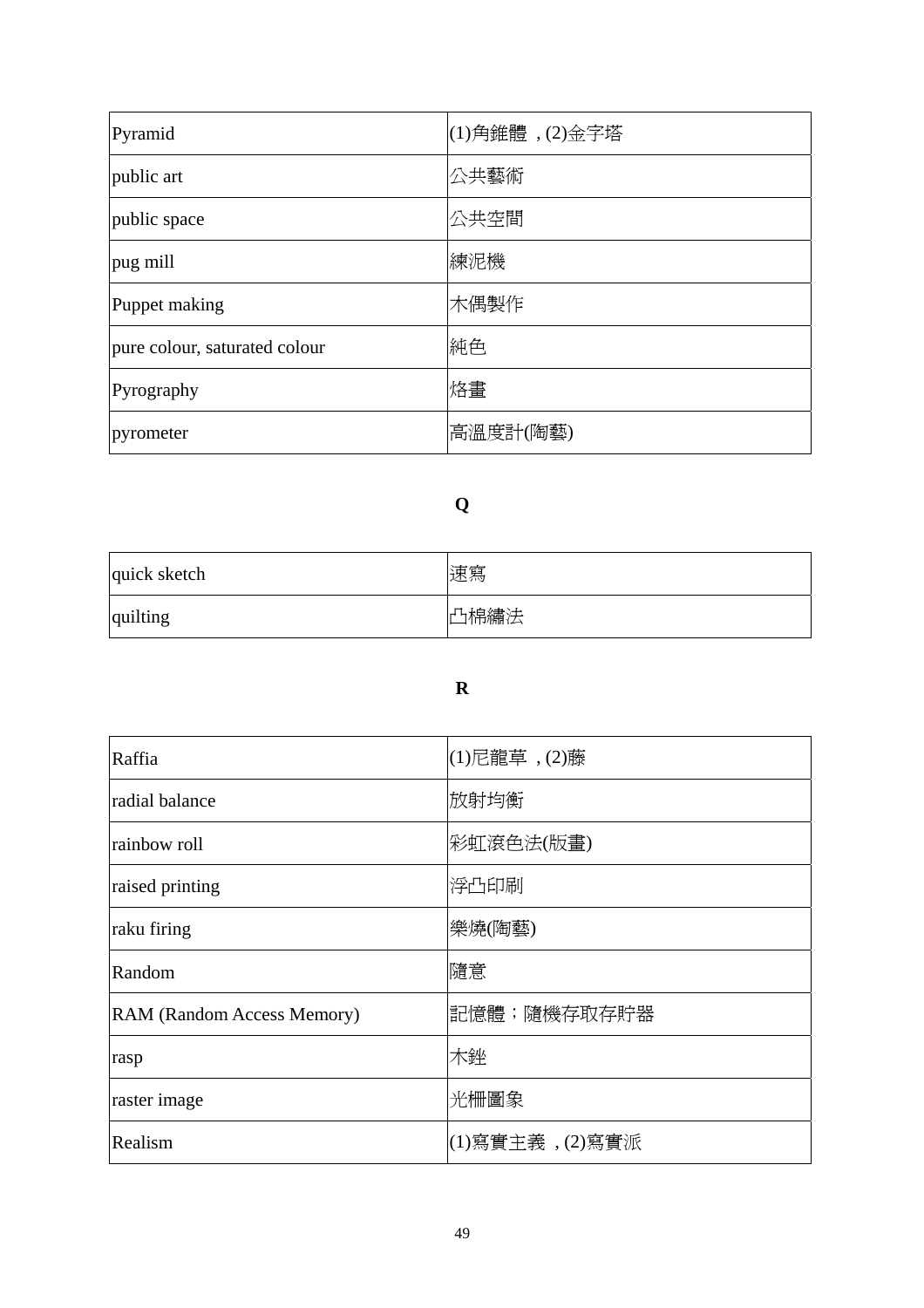| realistic                   | 寫實           |
|-----------------------------|--------------|
| Ream                        | 令(紙張計算單位)    |
| reduction firing            | 還原燒成(陶藝)     |
| reed                        | 蘆葦           |
| reflector                   | 反光板;反光罩      |
| register                    | 套印;套色記號      |
| register mark               | 套印標記(印刷)     |
| Relic                       | 遺物;遺跡        |
| Relief                      | 浮雕           |
| relief method               | 浮雕法;浮雕製法     |
| relief print                | 凸版畫          |
| relief process              | 浮雕程序         |
| Renaissance                 | 文藝復興         |
| rendering, tracing          | 描繪           |
| repetition                  | 重複;重複排列      |
| Replica, reproduction, copy | 複製品          |
| represent                   | 再現           |
| representation art          | 具象藝術         |
| reproduction, replica, copy | 複製品          |
| reprographic                | (1)速印, (2)複印 |
| Resin                       | 水晶膠          |
| Resin                       | 清膠;膠漿;樹脂     |
| resist technique            | 抗拒法(版畫);排斥法  |
| resolution                  | 解象度          |
| retarder                    | 慢乾劑          |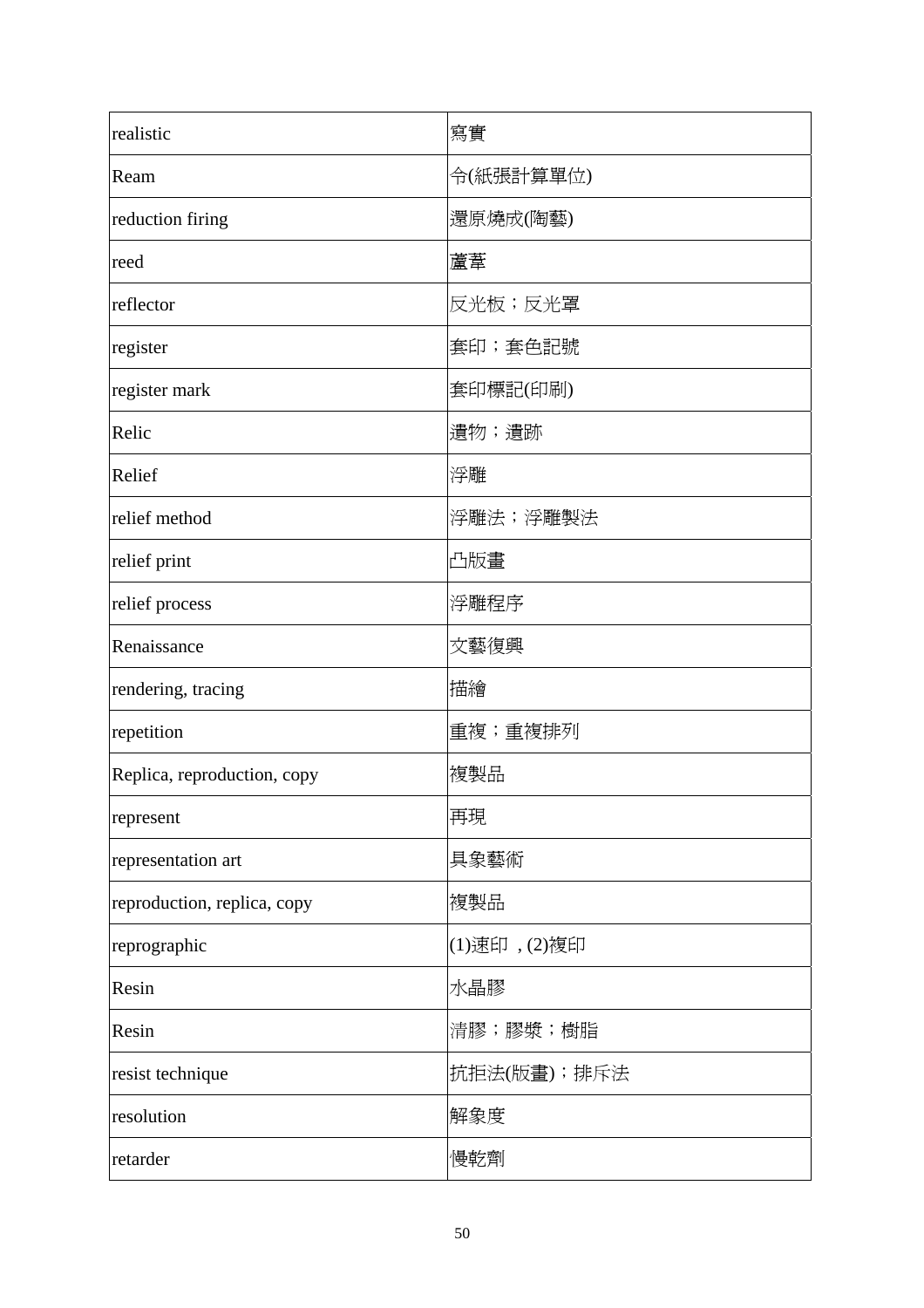| retouch                          | 修改;修補            |
|----------------------------------|------------------|
| retreating colour                | 後退色              |
| retrospective exhibition         | 回顧展              |
| RGB (Red, Green, Blue)           | 色光三原色(紅、綠、藍)     |
| Rhythm                           | 節奏;韻律            |
| ribs                             | 織物上之線骨或辮子;織物上的稜線 |
| rice paper                       | 宣紙               |
| ritual vessel, ceremonial vessel | 祭器               |
| rocker                           | 搖點刀(版畫)          |
| Rococo                           | 洛可可; 羅可可         |
| rolling pin                      | 壓轆(陶藝)           |
| ROM (Read Only Memory)           | 唯讀存貯器            |
| Roman alphabet                   | 羅馬字母             |
| Romanesque                       | 羅馬式;羅馬奈斯克        |
| Romanticism                      | 浪漫主義             |
| rough sketch                     | 草稿               |
| roulette                         | 滾點刀(版畫)          |
| round brush                      | 圓頭筆              |
| rubber cement                    | 生膠液              |
| rubber kidney, rubber pallette   | 樹脂膠泥抹            |
| rubber roller                    | 膠轆               |
| rubbing                          | 拓本;拓印            |
| ruling pen                       | 鴨嘴筆              |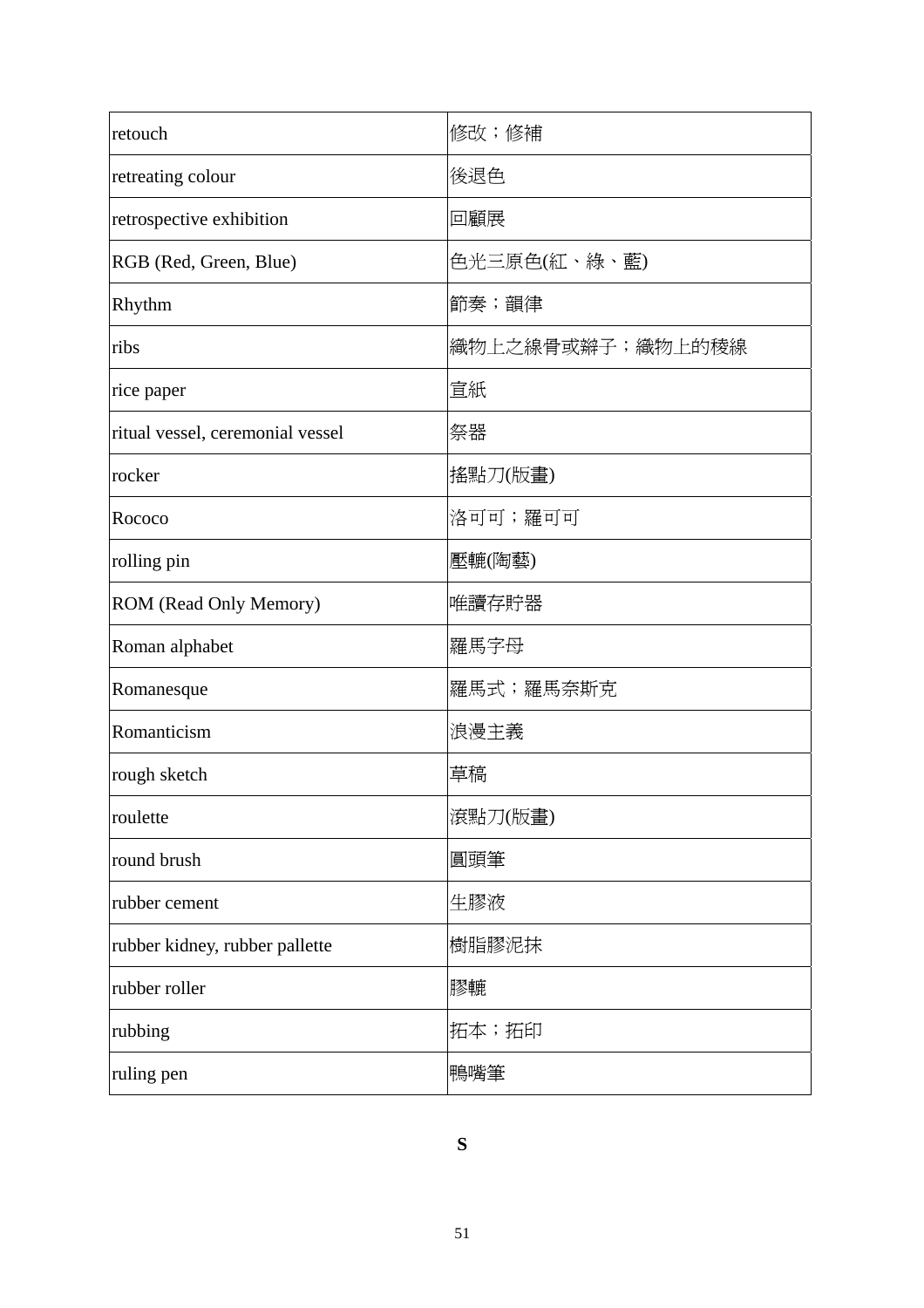| saddle-stitch        | 騎縫式裝訂                        |
|----------------------|------------------------------|
| safelight            | 安全燈                          |
| Salon                | 沙龍                           |
| sandpaper aquatint   | 砂紙網點技法(版畫)                   |
| sans serif           | 方字體;方頭體                      |
| sarcophagus          | 石棺                           |
| saturated colour     | 飽和色                          |
| scaking              | 平燒;延長加熱(陶藝)                  |
| Scale                | 比率                           |
| scale                | (1)等級, (2)標準尺度               |
| scale model          | 按比例模型                        |
| Scaling up sketch    | 放大草圖                         |
| scan                 | 掃描                           |
| score                | 摺痕                           |
| scorper              | (1)三角刻刀(版畫) , (2)刮片 , (3)油灰刀 |
| scraper, spatula     | 刮刀                           |
| scratching           | 刮劃法(繪畫)                      |
| Screen font          | 螢幕字庫                         |
| Screen printing      | 孔版印;網印;絲印                    |
| Screen ruling        | 網線密度                         |
| Screen-painting      | 屏風畫                          |
| scribble, scribbling | 塗鴉                           |
| sculpture            | 雕塑                           |
| scumbling            | 薄塗法                          |
| seal engraving       | 篆刻                           |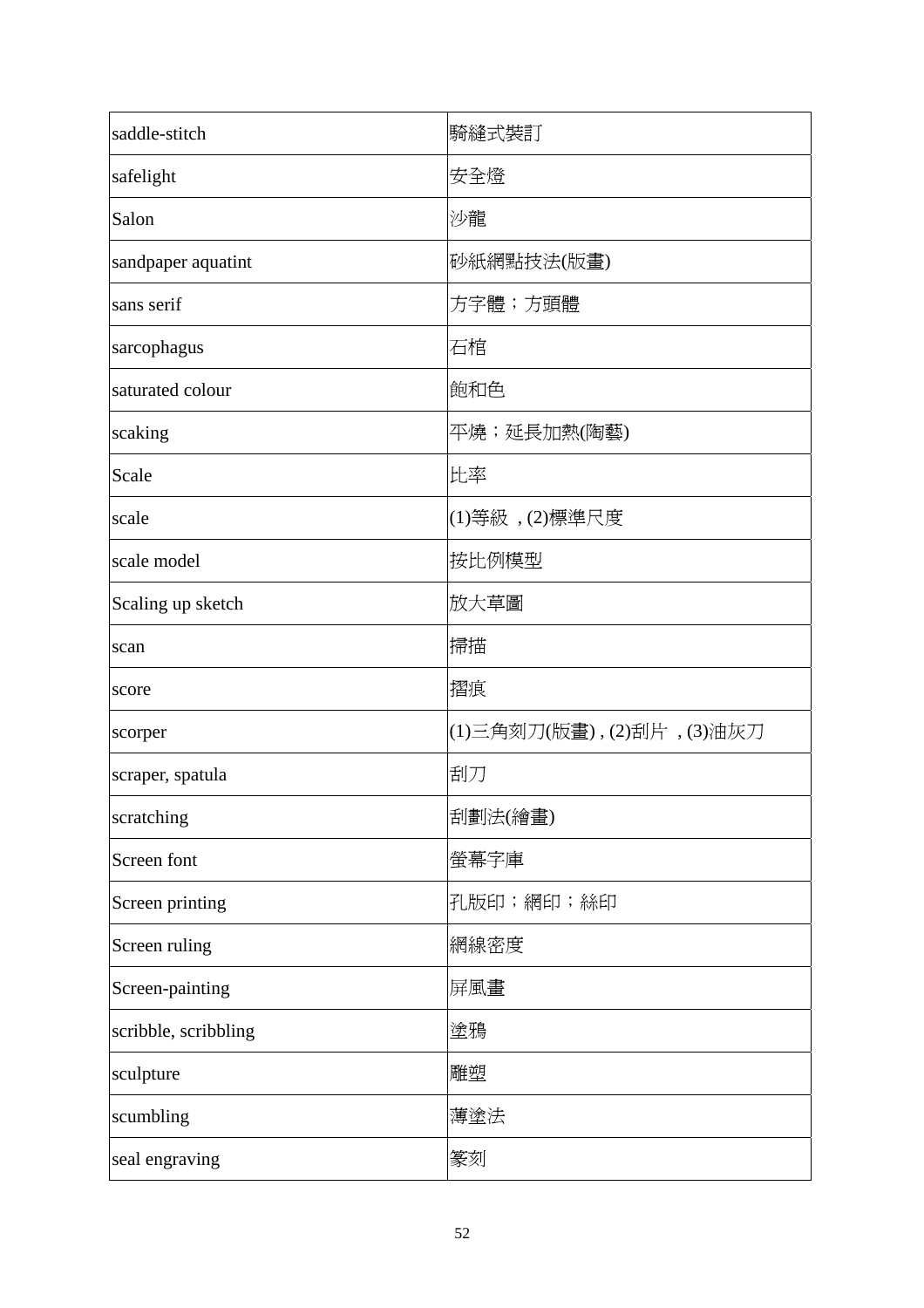| Seams             | 陶坯的縫脊                  |
|-------------------|------------------------|
| seascape          | 海景                     |
| seascape painting | 海景繪畫                   |
| secondary clay    | 次生黏土                   |
| secondary colour  | 次色;間色                  |
| section           | 切面                     |
| self-portrait     | 自畫像                    |
| Serif             | (1)字爪;字母末端尖出部分,(2)襯線字體 |
| serigraphy        | 網印版畫;絹印版畫              |
| sfumato           | 暈塗;煙霧法;矇矓法(繪畫)         |
| sgraffito         | 刮彩法                    |
| shade             | 陰影                     |
| shadow area       | 陰影帶;陰影部份               |
| shadow play       | 皮影戲                    |
| shadow work       | 托底繡;影繡                 |
| Shape             | 形狀                     |
| Shaped canvas     | 形象畫布; 非矩形畫布            |
| Shoot             | 拍攝                     |
| shutter           | 快門                     |
| Sieves            | 篩                      |
| Sign              | 記號;符號                  |
| signage           | 標記                     |
| silhouette        | 剪影;輪廓                  |
| silicone rubber   | 矽酸膠;矽膠                 |
| silk painting     | 絹畫                     |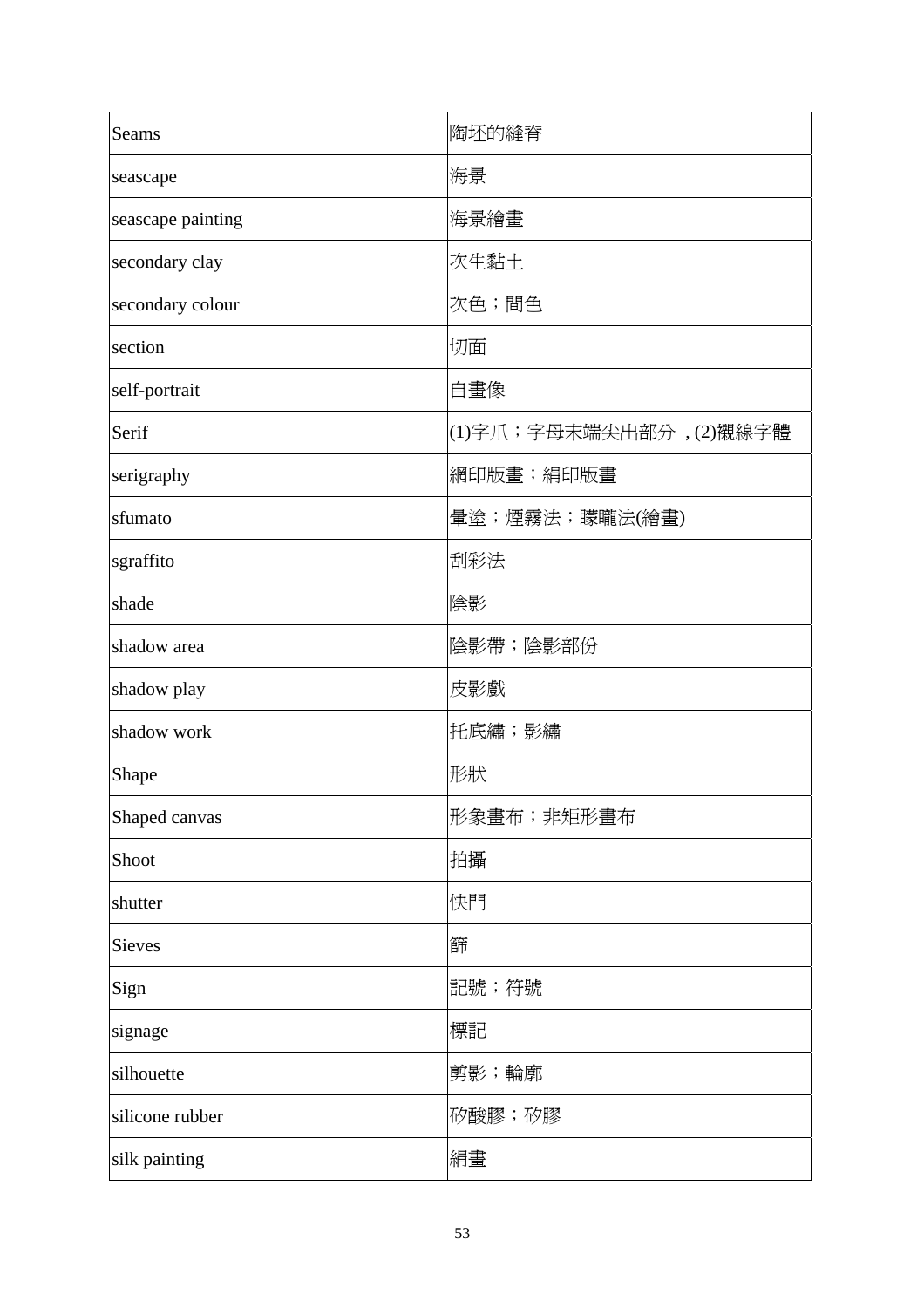| silk screen printing            | 絲網印刷                    |
|---------------------------------|-------------------------|
| simultaneous contrast           | 即時對比                    |
| Single lens reflex (SLR) camera | 單鏡反光機                   |
| Site                            | 位置;建築地點                 |
| skyline                         | 天景線;天際輪廓線               |
| slab building                   | 泥板拼合法                   |
| slab roller                     | 泥板機(陶藝)                 |
| Slip                            | 泥漿                      |
| slip casting                    | 泥漿鑄模                    |
| slip glaze                      | 泥漿釉                     |
| slip trailing                   | 泥漿花壺;泥漿畫花               |
| smocking                        | (1)打欖法,(2)褶飾            |
| smooth tone                     | 柔和調子;模糊的調子              |
| soap sculpture                  | 肥皂雕塑                    |
| <b>Social Realism</b>           | 社會現實主義;社會主義現實主義         |
| soft edge                       | 軟邊線;模糊的邊線               |
| soft sculpture                  | 布雕塑;軟雕塑                 |
| soft toy                        | 布公仔                     |
| stuffed toy                     | 布玩偶                     |
| soft-ground                     | (1)軟防蝕劑(版畫), (2)軟底      |
| soft-pastel                     | 軟粉彩                     |
| solarisation                    | (1)中途曝光(攝影),(2)負感作用(攝影) |
| solids and voids                | 實與虛                     |
| solvent                         | 溶劑;稀釋劑                  |
| Southern School Painting        | 南宗畫                     |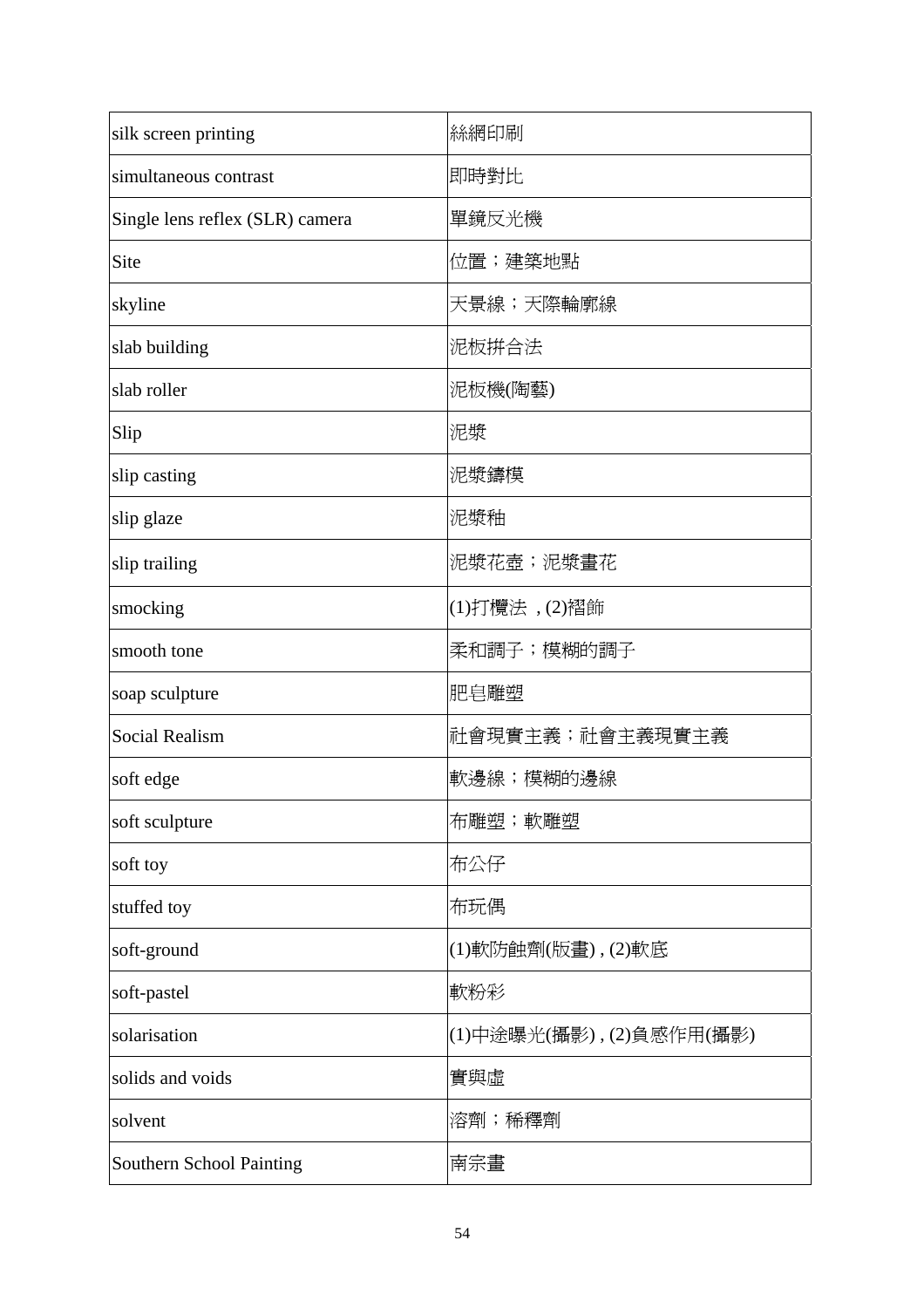| Space                  | 空間                     |
|------------------------|------------------------|
| spatial form           | 空間造形                   |
| spatial representation | 空間再現                   |
| spatula                | 抹刀                     |
| spectral colour        | 光譜色                    |
| spirals                | (1)蜷線;螺旋彈簧;螺線,(2)螺旋形東西 |
| Splash ink             | 潑墨                     |
| sponge                 | 海棉                     |
| spot colour            | 專色                     |
| spraying               | 噴射法;噴灑法                |
| Sprig                  | 小件模(陶藝)                |
| square knot            | 方結;平結                  |
| squeegee               | 網印刮                    |
| stained glass          | 彩色玻璃;玻璃鑲嵌畫             |
| <b>Stains</b>          | (1)色斑, (2)彩料           |
| stamping               | 押印法;拍印法;蓋印法            |
| standard lens          | 標準鏡                    |
| static drawing         | 靜態素描                   |
| <b>Statue</b>          | 塑像;雕像                  |
| stencil                | 模板;孔版;鏤空板              |
| stencilling            | 孔印法;模印法                |
| stereotype             | (1)一律化;公式化,(2)刻板       |
| stilt                  | 三角衣釘                   |
| stippling              | 點畫法                    |
| stitches               | 針步;針法                  |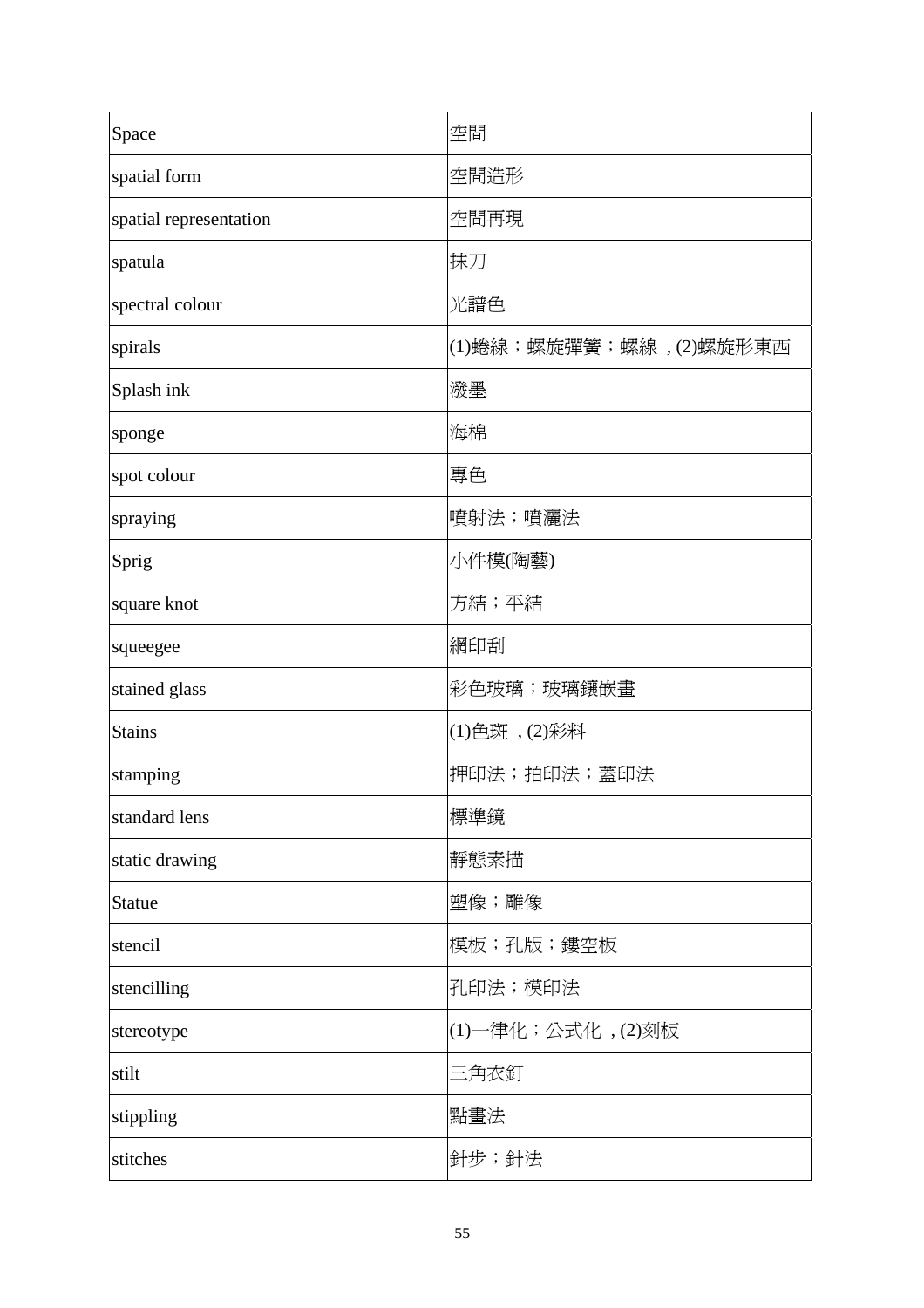| <b>Stock</b>                    | 印刷用紙;紙               |
|---------------------------------|----------------------|
| stone relief                    | 石浮雕                  |
| stoneware                       | (1)陶, (2)燒陶, (3)高溫陶器 |
| stop-bath                       | 中和;停顯液               |
| Storey                          | 樓層                   |
| straight line                   | 直線                   |
| straw animal                    | 草織動物                 |
| <b>Structural Rationalism</b>   | 結構理性主義(建築)           |
| Structuralism                   | 結構主義                 |
| structure                       | 結構                   |
| Studio                          | 設計工作室;影樓             |
| style                           | 風格                   |
| subject                         | 主題                   |
| subjective                      | 主觀                   |
| subjective colour               | 主觀色彩                 |
| sugar aquatint                  | 砂糖細點腐蝕法(版畫)          |
| superb quality of lines and ink | 精練的筆墨                |
| superimposed images             | 重疊形                  |
| Supermatism                     | 至尊主義;絕對主義            |
| Super-realism                   | 超寫實主義                |
| surform                         | 萬用鉋                  |
| surform file                    | 萬用銼                  |
| Surrealism                      | 超現實主義                |
| surrealistic                    | 超現實                  |
| surrealistic scene              | 超現實景象;超寫實主義          |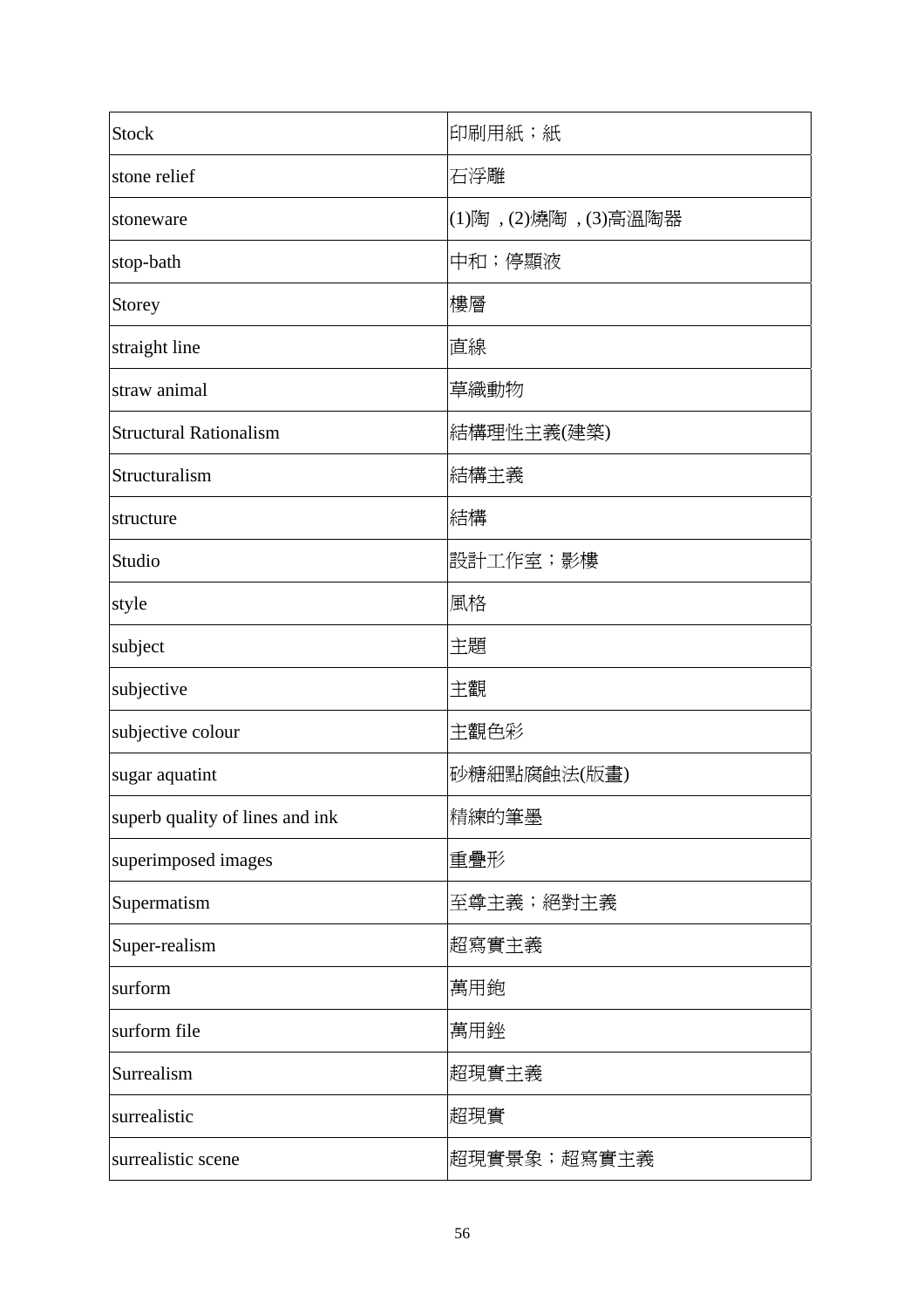| swatch                  | 色辦本子;顏色樣本 |
|-------------------------|-----------|
| symbol                  | 象徵符號      |
| symbolic colour         | 象徵色彩      |
| symbolic images         | 象徵性圖象     |
| symbolic scene          | 象徵性景象     |
| Symbolism               | 象徵主義      |
| symmetrical balance     | 對稱平衡      |
| symmetrical composition | 對稱構圖      |
| <b>Synthetic Cubism</b> | 綜合立體主義    |
| synthesis               | 綜合        |

#### **T**

| tableau           | (1)場面,(2)畫面 |
|-------------------|-------------|
| tactile           | 可觸性;觸覺的     |
| talc              | 爽身粉         |
| tapestry          | 掛氈;織布畫      |
| Tear              | 撕           |
| technical drawing | 機械繪圖        |
| telephoto lens    | 遠攝鏡         |
| temmoku           | 天目釉(陶藝)     |
| tempera           | 蛋白彩         |
| template          | 模版          |
| Tenon saw         | 夾背鋸;榫鋸      |
| tension           | 張力          |
| tension meter     | 張力計;張力測量表   |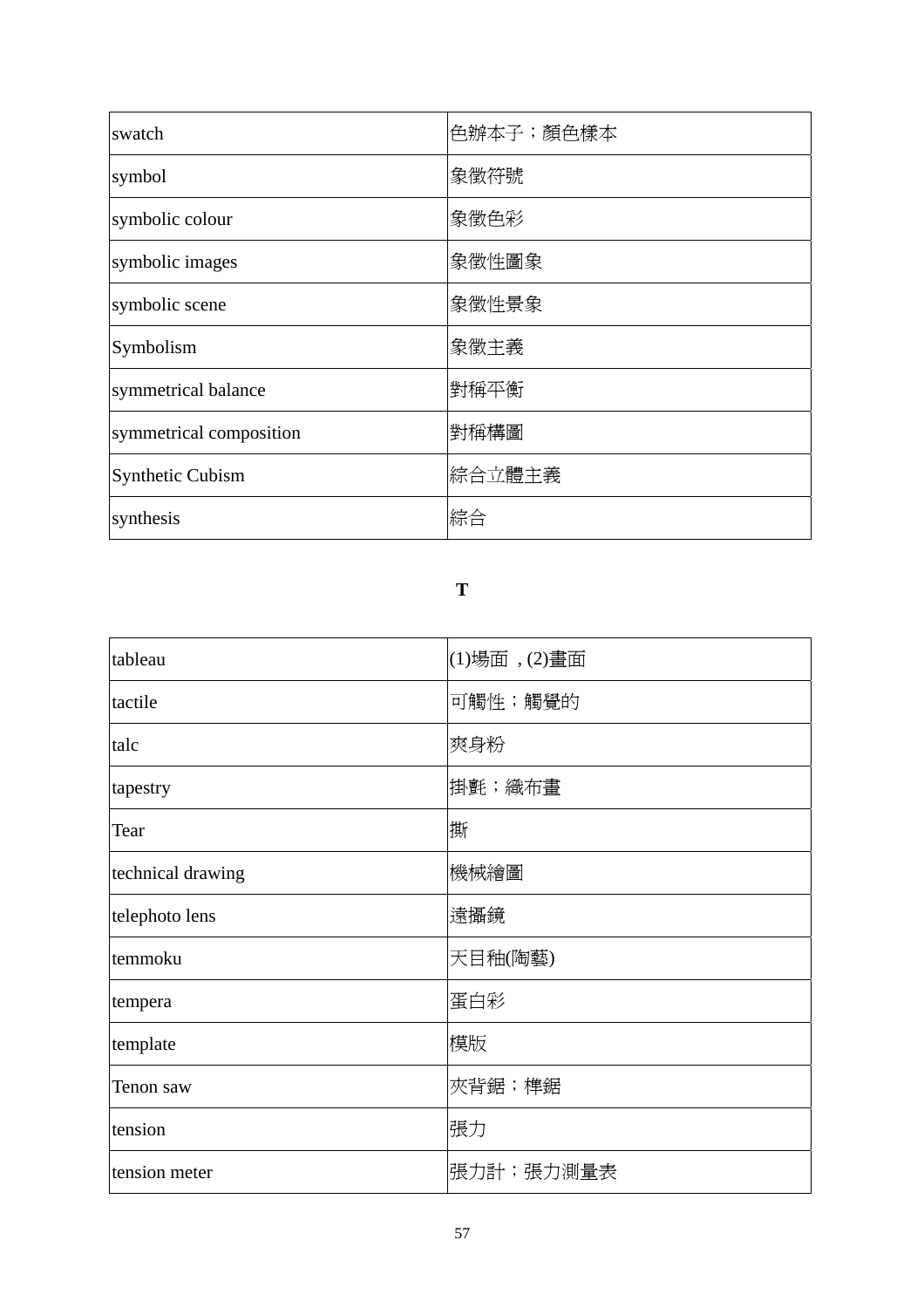| terracotta                 | 赤陶;粗陶           |
|----------------------------|-----------------|
| tertiary colour            | 三間色             |
| text                       | (1)內文, (2)正文;原文 |
| texture                    | 肌理;紋理;質感        |
| theme                      | 主題              |
| thermometer                | 溫度計             |
| thinner                    | 天拿水             |
| third dimension            | 第三度空間           |
| Three-colour glaze pottery | 三彩陶             |
| Three-dimensional design   | 立體設計            |
| throwing                   | 拉坯              |
| throwing bat               | 拉坯底板            |
| throwing ribs              | 木流泥抹            |
| throwing sticks            | 擴腹棒             |
| thumb-nail                 | 小草圖;圖釘          |
| thunder pattern (leiwen)   | 雷紋              |
| tie-dye                    | 紮染              |
| tie-dye bleach             | 紮漂              |
| Timer                      | 計時器;時間掣         |
| tinsnips                   | 鐵剪              |
| Tint                       | 色澤;淡色調          |
| tissue paper               | (1)紙巾, (2)馬拉紙   |
| Tonal composition          | 調子構圖            |
| Tonal drawing              | 調子素描            |
| Tonal gradation            | 漸變調子            |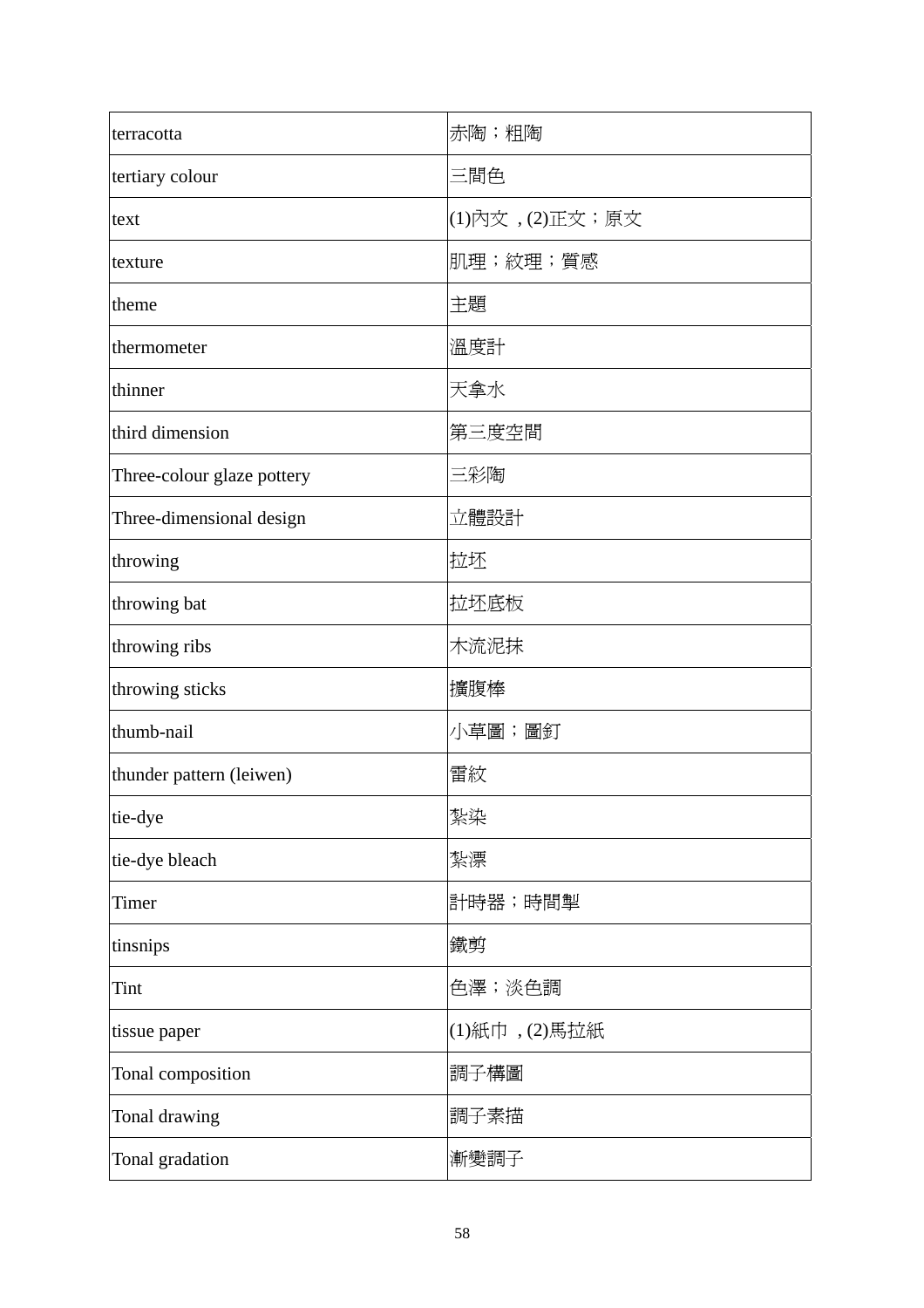| Tonal range                 | 調子範圍                  |
|-----------------------------|-----------------------|
| Tonal scale                 | 明暗尺                   |
| Tone                        | 色層;色調;調子;明暗           |
| tong                        | 鉗                     |
| toning                      | 染色                    |
| top-loading kiln            | 上揭式窯                  |
| Torso                       | 軀幹像                   |
| Totem                       | 圖騰                    |
| tracing                     | (1)透光, (2)臨摹;影繪;摹圖;臨摹 |
| tracing paper               | 牛油紙;摹圖紙;繪圖紙           |
| trademark                   | 商標                    |
| traditional                 | 傳統的                   |
| transfer colour sheet       | 移印色紙                  |
| transfer letter             | 刮字;移印字母               |
| transfer lithograph         | 轉印石版畫                 |
| transfer printing           | 移印                    |
| transferring                | 移印法                   |
| transparent                 | 透明的                   |
| tray                        | 盤                     |
| trimmer                     | 切紙機                   |
| trim mark                   | 裁切標記                  |
| trimmed size                | 切後尺碼;切後式樣             |
| trimming tool, turning tool | 修坯工具                  |
| tripod                      | 腳架                    |
| triptych                    | 三幅組畫;三聯屏              |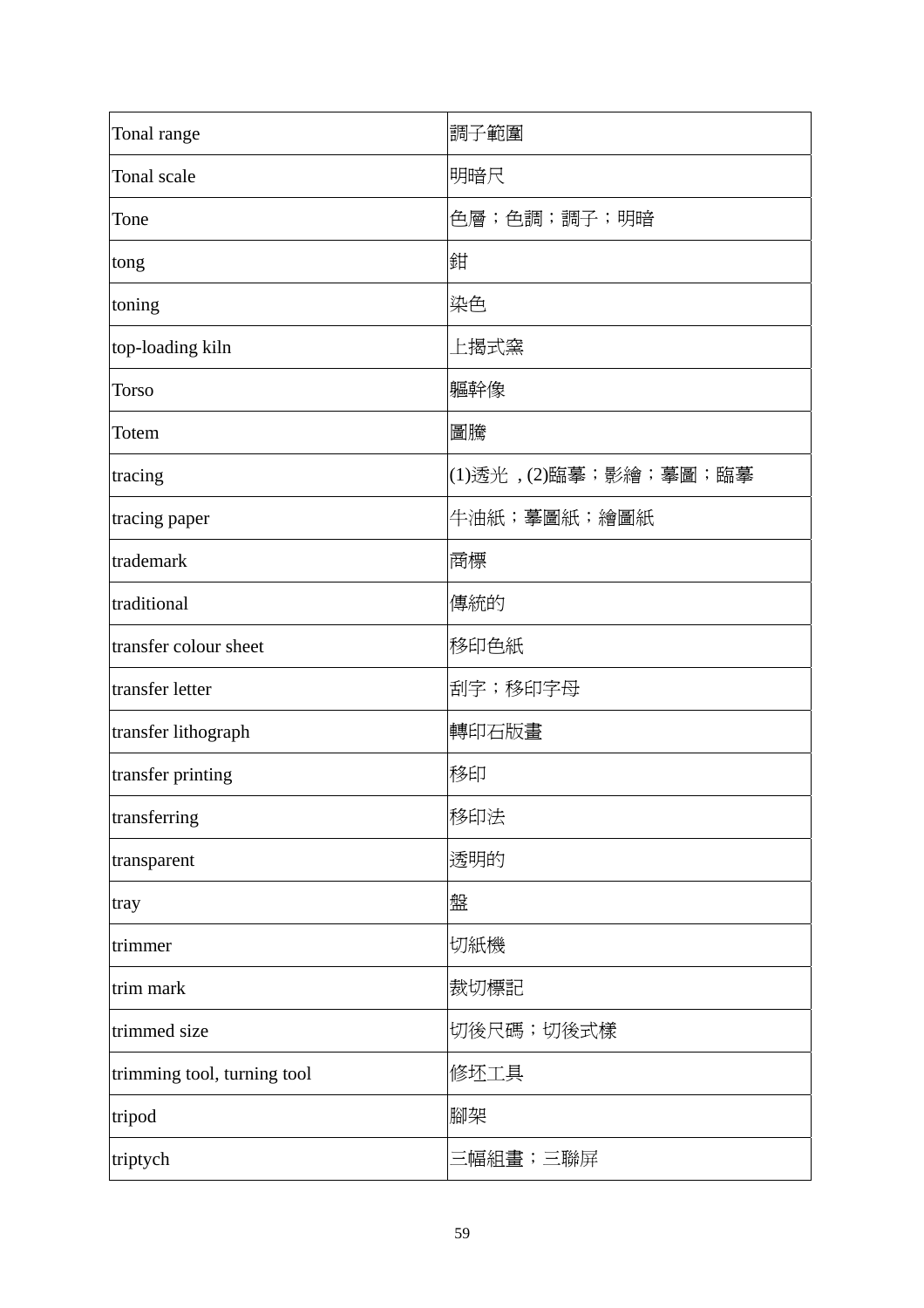| trompe l'oeil             | 幻真                 |
|---------------------------|--------------------|
| trompe l'oeil             | 幻景(繪畫);瞞眼          |
| tunnel kiln               | 隧道窯(陶藝)            |
| turn table                | 轉盤                 |
| turpentine                | 松節水                |
| turpentine                | 松節油                |
| tusche                    | 印刷用蠟               |
| tusche                    | 墨藥                 |
| Twill                     | 斜紋圖案               |
| twining                   | 纏繞結                |
| two-dimensional design    | 平面設計               |
| typeface, character, font | 字體                 |
| typeset                   | 排字                 |
| typography                | (1)文字設計;文字造形;字體設計, |
|                           | (2)字體學             |

# **U**

| ukiyo-e       | 浮世繪     |
|---------------|---------|
| ultramarine   | 海軍藍;深藍色 |
| under tone    | 暗色      |
| under-cutting | 走光;背面曝光 |
| underexposure | 曝光不足    |
| underglaze    | 釉下彩     |
| under tone    | 底色      |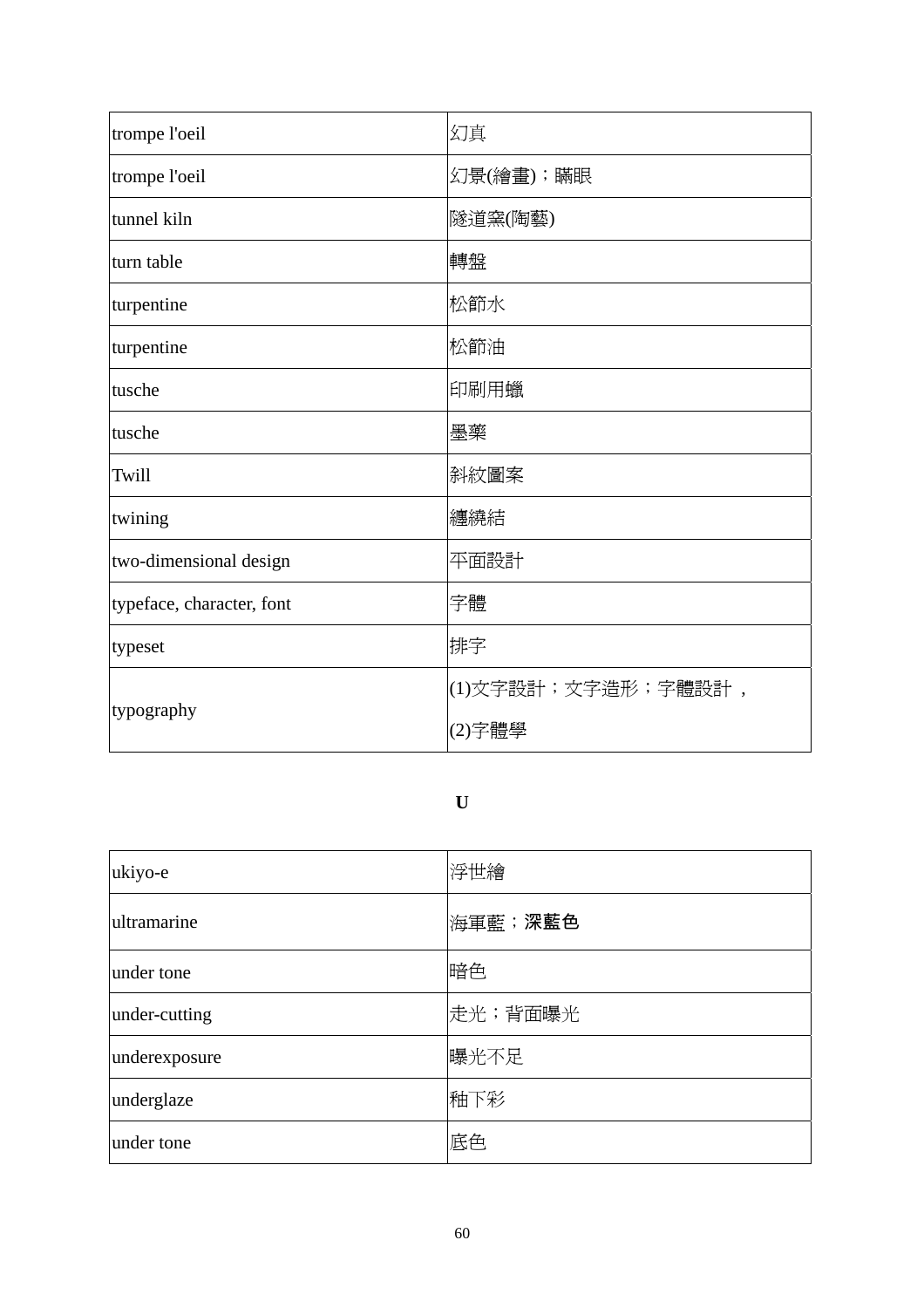| Undo                       | 復原        |
|----------------------------|-----------|
| unity                      | 統一性       |
| universal language         | 國際語言      |
| untrammeled piece          | 逸品        |
| upper-case, capital letter | 大楷        |
| utilitarian ceramics       | 實用陶器;應用陶瓷 |

## **V**

| value            | 明度                   |
|------------------|----------------------|
| vanishing point  | 消失點;滅點               |
| varnish          | 光油                   |
| vaulting         | 拱頂結構                 |
| vector image     | 向量圖象                 |
| vector graphics  | 向量圖                  |
| veiner (scorper) | 三角刀(版畫)              |
| vellum paper     | 薄描印紙                 |
| Venetian School  | 威尼斯畫派                |
| vertical format  | 垂直版式                 |
| vertical line    | 垂直線                  |
| video art        | 錄像藝術;錄影藝術            |
| view camera      | 大型照相機;觀景式照相機         |
| viewer           | 觀者                   |
| view point       | 視點                   |
| vignette         | (1)小插圖;小照片,(2)小裝飾暈映法 |
| vignetted image  | 暈映                   |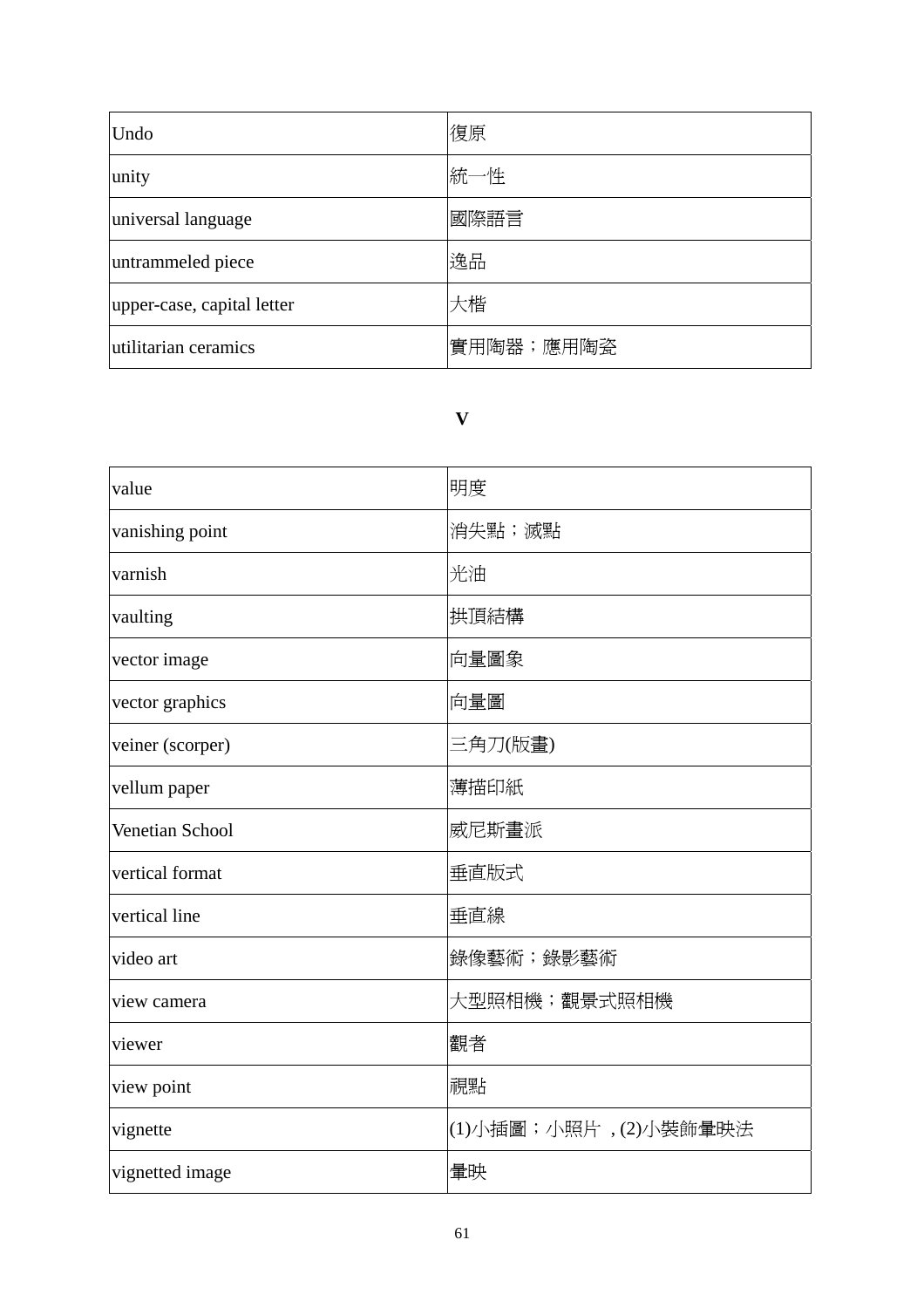| vinyl ink              | 塑膠油墨               |
|------------------------|--------------------|
| viscosity              | 黏度                 |
| vision                 | 視境                 |
| visual arts            | 視覺藝術               |
| visual arts curriculum | 視覺藝術課程             |
| visual arts education  | 視覺藝術教育             |
| visual awareness       | 視覺警覺               |
| visual device          | 視覺手段               |
| visual distortion      | 視覺變形               |
| visual element         | 視覺元素               |
| visual experience      | 視覺經驗               |
| visual impact          | 視覺效果               |
| visual kinetics        | 視覺動感               |
| visual language        | 視覺語言               |
| visual perception      | (1)視覺,(2)視覺理解;視覺觀念 |

## **W**

| wall hanging          | 掛飾;壁掛;壁飾 |
|-----------------------|----------|
| warm colour           | 暖色       |
| warm colours dominant | 暖色主調     |
| water mark            | 水印       |
| water resist          | 抗水法      |
| water soluble stencil | 水溶性網版    |
| water-based colour    | 水溶性顏料    |
| watercolour painting  | 水彩畫      |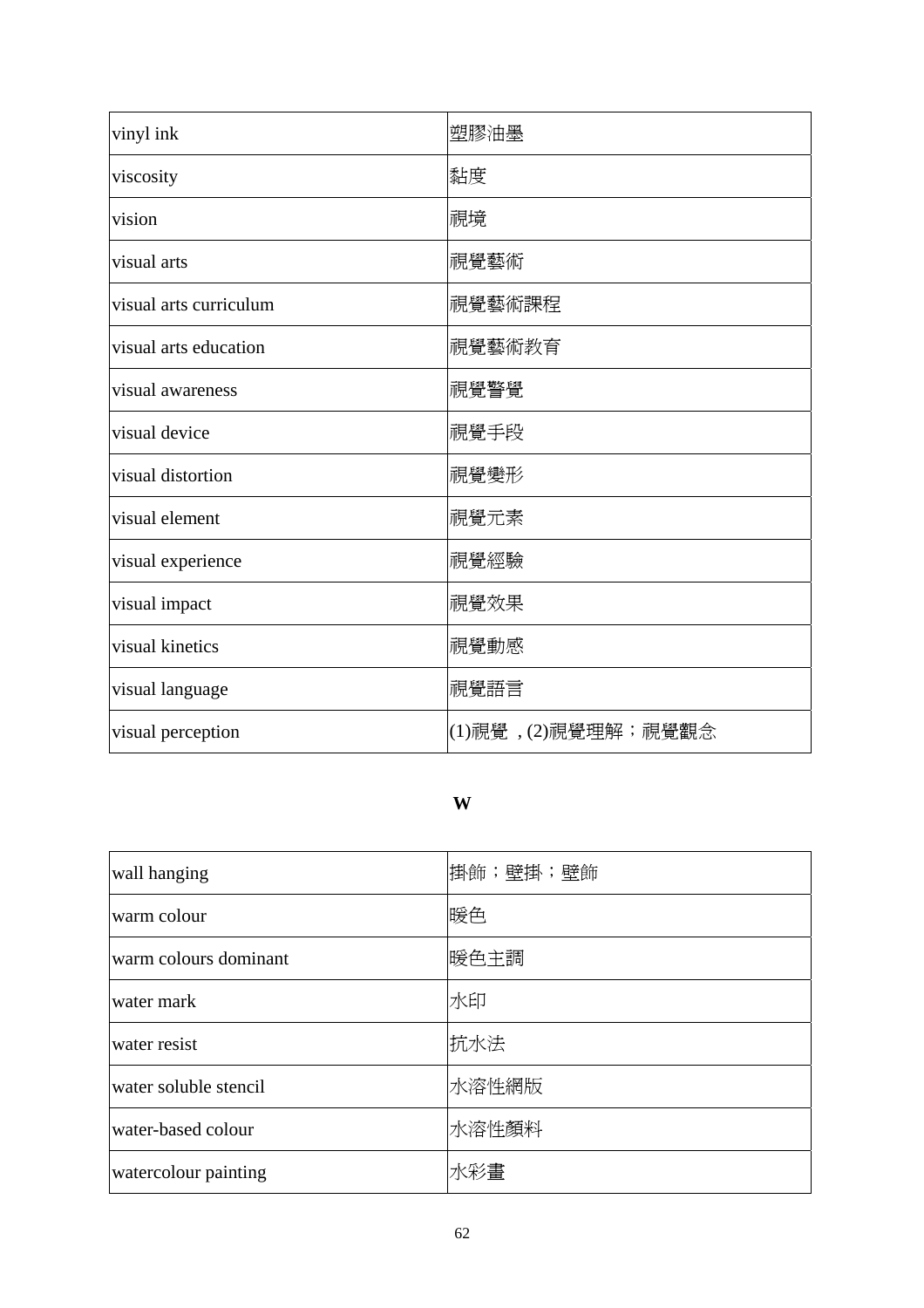| wavy line            | 波紋線       |
|----------------------|-----------|
| weaving              | 紡織        |
| wedging              | 搓泥;練土     |
| Western calligraphy  | 西洋書法      |
| Western painting     | 西洋繪畫      |
| wet mounting         | 濕裱法       |
| Wet-in-wet           | 濕破濕畫法;濕畫法 |
| wet-on-dry           | 乾畫法;乾上濕畫法 |
| whiting              | 白粉;白堊粉    |
| wicks                | 蠟燭芯       |
| wide-angle lens      | 廣角鏡       |
| Wire modelling tools | 線挖        |
| wood carving         | 木雕        |
| woodcut              | 木刻        |
| wood engraving       | 木刻        |
| wood free paper      | 書紙;道林紙    |
| wood-block           | 木版        |
| working drawing      | 工作圖       |
| working proof        | 試版作品      |
| workshop             | 工作室       |
| wrapping paper       | 包裝紙       |
| wrong reading        | 反稿        |

# **Y**

| $- -$<br>「不」<br>٠.<br>. al 11 |
|-------------------------------|
|-------------------------------|